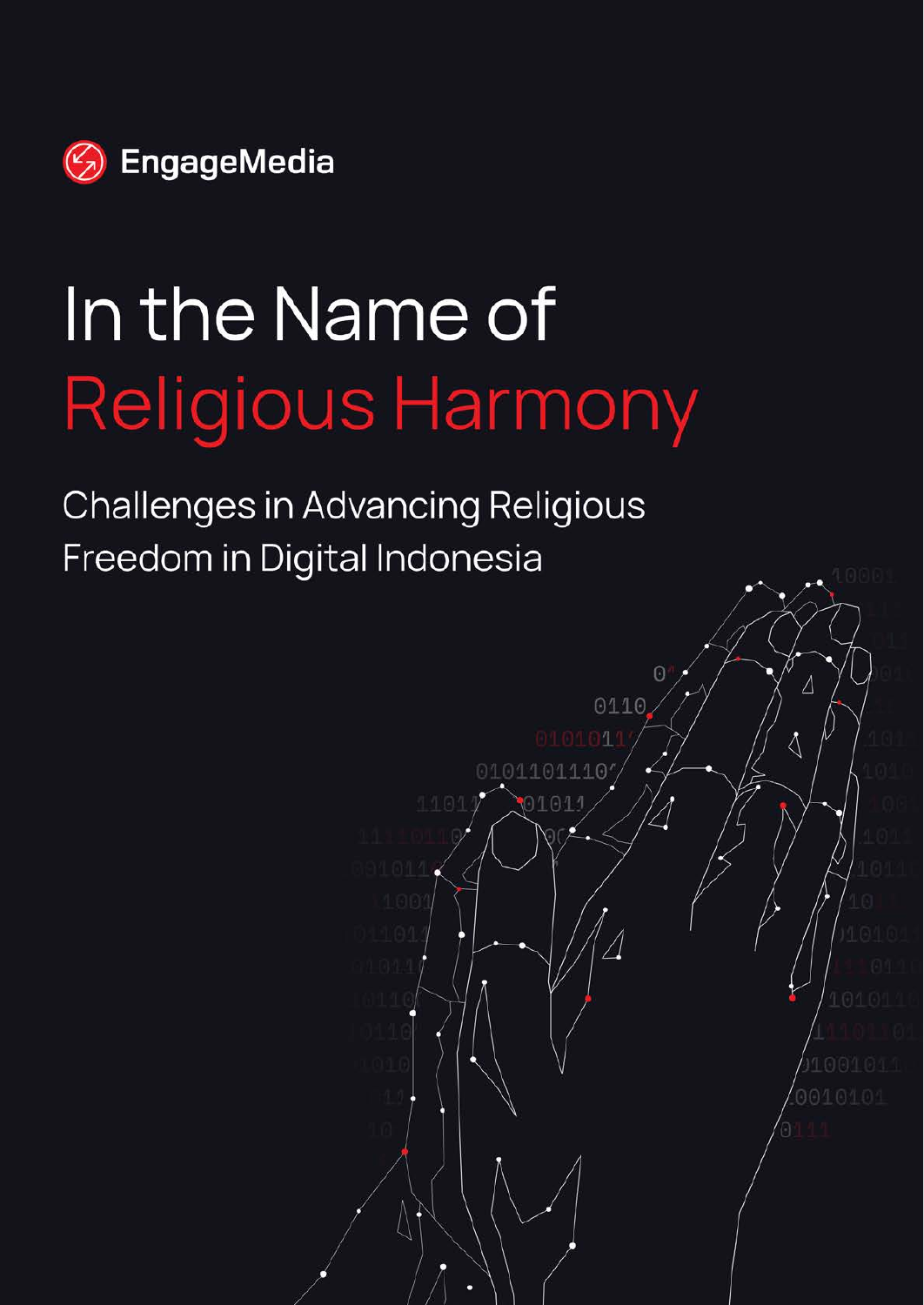**EngageMedia** is a nonprofit that promotes digital rights, open and secure technology, and social issue documentary. Combining video, technology, knowledge, and networks, we support Asia-Pacific and global changemakers advocating for human rights, democracy, and the environment. In collaboration with diverse networks and communities, we defend and advance digital rights.

We envision a world where human rights, democracy, and the environment are respected by Asia-Pacific businesses and governments — where civil society meaningfully participates in meeting social and environmental challenges.

EngageMedia was founded in 2005 to develop an Asia-Pacific open source social issue film platform and has evolved to lead and support advocacy on various issues, convening and collaborating with change-makers across the region.

Learn more at engagemedia.org.



Creative Commons Attribution-NonCommercial-NoDerivatives 4.0 International License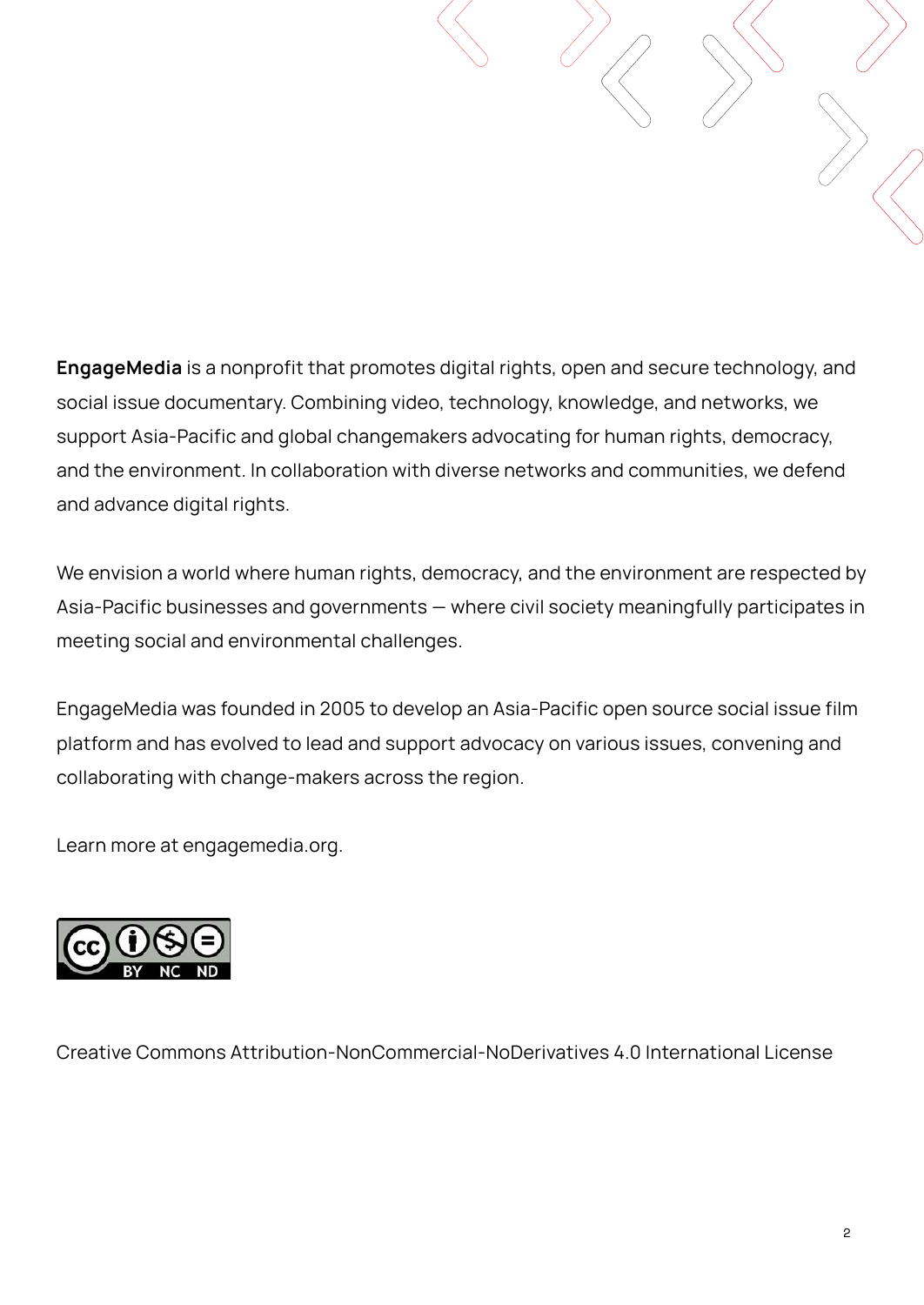#### **Contributors:**

Diani Citra, Author, Principal Investigator, Sintesa Consulting Pradipa P. Rasidi, Author, Research Assistant, EngageMedia Egbert Wits, Research Manager, EngageMedia Katerina Francisco, Editor, EngageMedia

#### **Advisors:**

Maria H. Karienova, Digital Rights Manager (Indonesia), EngageMedia Debby Kristin, Digital Rights Program Assistant, EngageMedia

#### **Special thanks to the following:**

Ida Fitri Astuti, M. A., Indonesian Consortium for Religious Studies Leonard Chrysostomos Epafras, Universitas Kristen Duta Wacana, Indonesian Consortium for Religious Studies Anita Wahid, Public Virtue Research Institute Ulil Abshar Abdalla Samsul Maarif, Center for Religious and Cross-cultural Studies Universitas Gadjah Mada Fatimah Husein, Indonesian Consortium for Religious Studies All survey respondents participating in this research All staff of Indonesian Consortium for Religious Studies

Published (May) 2022

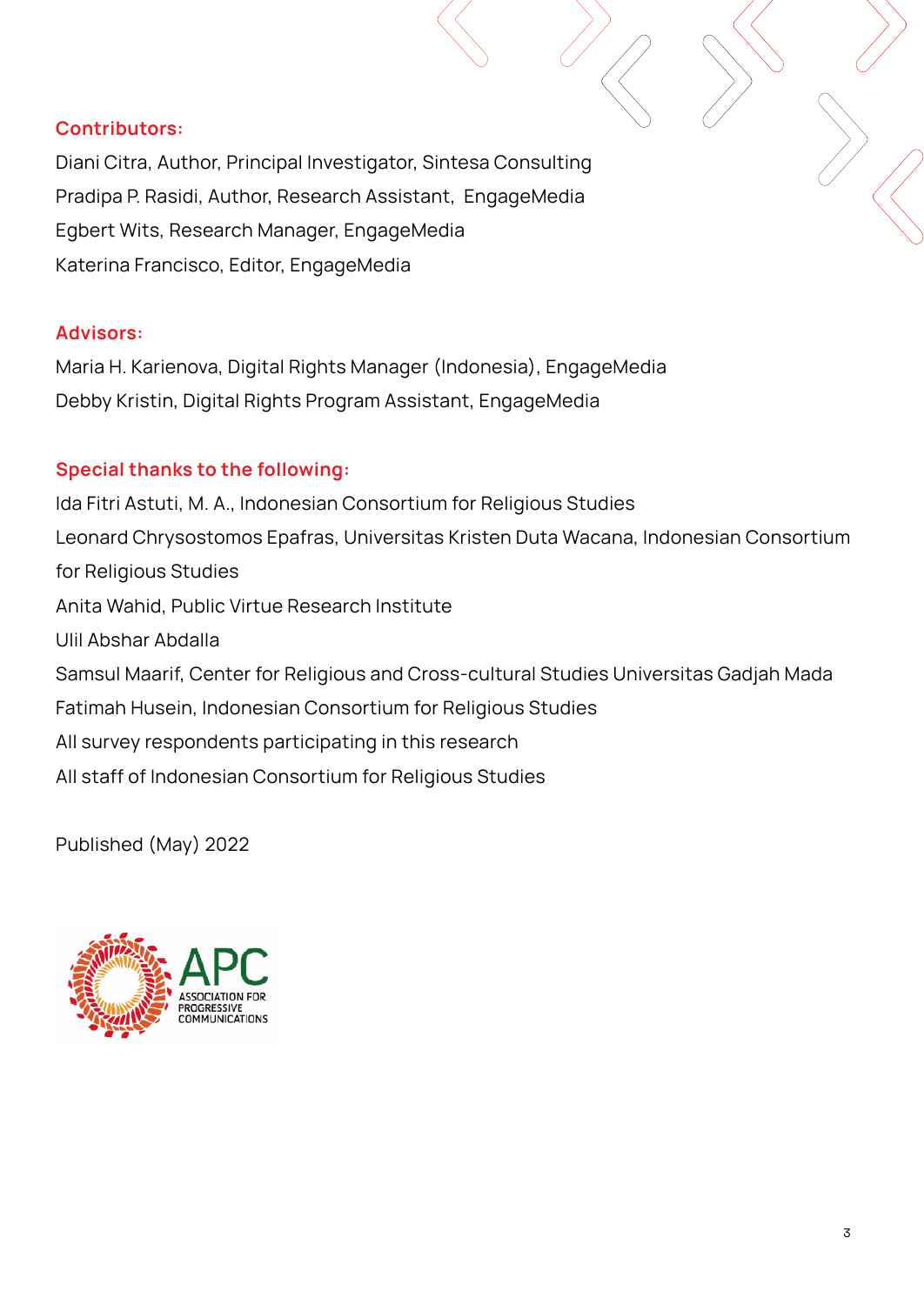

# **FOREWORD**

 The rise of hate narratives and violations of freedom of religion or belief (FoRB) and freedom of expression (FoE) in digitally mediated public spaces is a serious impediment to development of secular, inclusive, and open online spaces.

Rapid digitalisation has produced unresolved questions of identity politics exclusionary politics based on religious and ethnic fault lines—that have challenged Indonesia since democratic reforms in 1998. Religious minorities continue to face discrimination and limits on free expression, while the government—at the national and local level—continues to crack down on religious groups. Religion is central to Indonesians' cultural and moral expression; [a study from Pew Research Center](https://www.thejakartapost.com/news/2020/07/30/indonesia-ranks-among-most-religious-countries-in-pew-study.html) revealed that 96 percent of Indonesian respondents equate the belief in God with having good values. Religious institutions in Indonesia play a particularly large role in public life, offering congregations a sense of community and safety, especially [during hardships such as the COVID-19 pandemic.](https://en.tempo.co/read/1486001/covid-19-made-people-more-religious-study-finds)

This report is part of the 'Challenging hate narratives and violations of freedom of religion and expression online in Asia' (Challenge) project. Conducted in collaboration with the **[Association for Progressive Communications](https://www.apc.org/)** (APC), the Challenge project covers South and Southeast Asia, focusing on countries where religious-based hate narratives run rampant, especially against minority groups. The country-specific approach offers an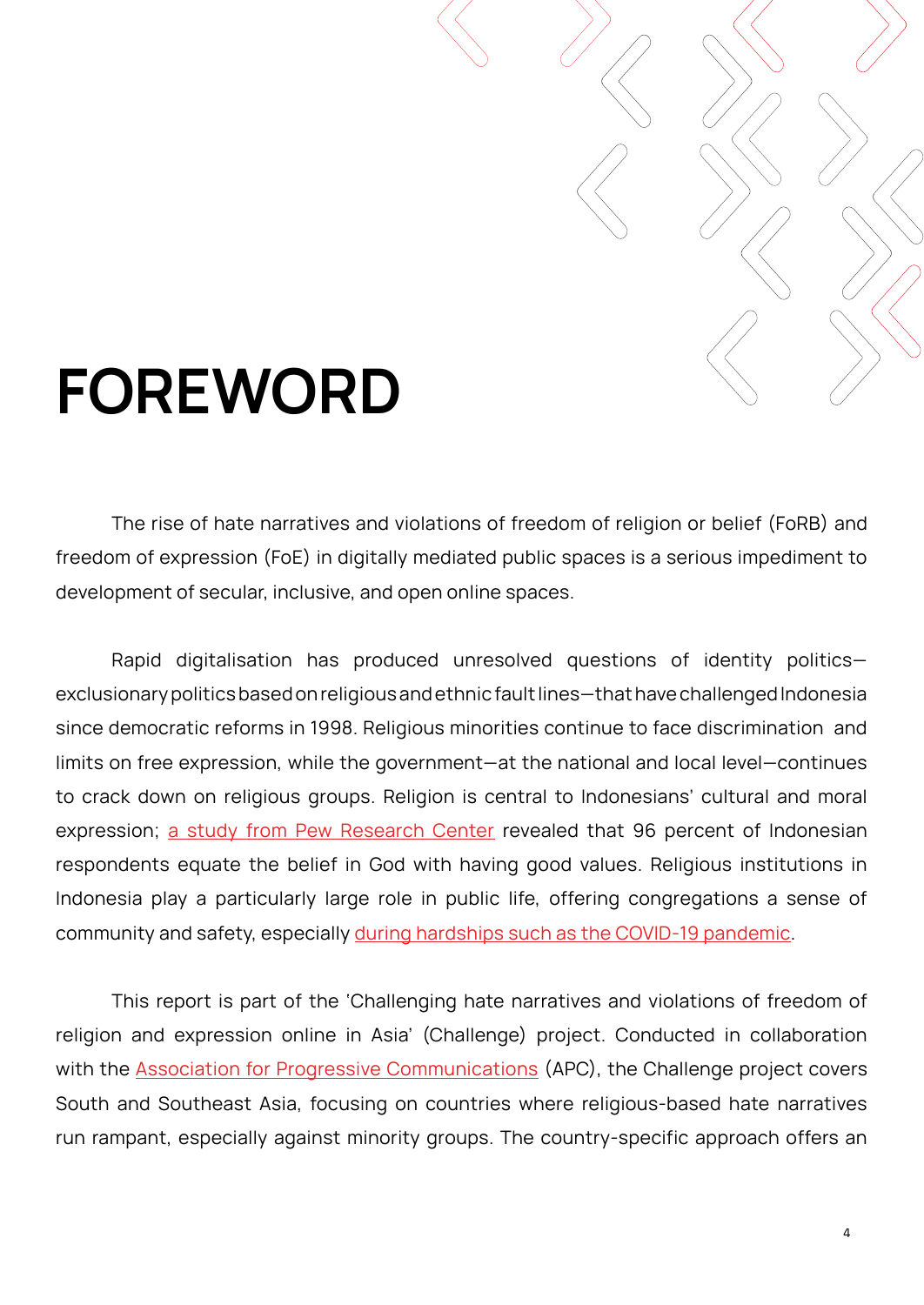opportunity to understand how narratives and speech that touch on religion or religious identities are framed in different contexts, and what the implications are for safeguarding digital rights.

This research builds upon previous Challenge project studies by [Khandhadai](https://www.apc.org/en/pubs/desecrating-expression-account-freedom-expression-and-religion-asia) and [Venkiteswaran](https://www.apc.org/en/pubs/%E2%80%9Clet-mob-do-job%E2%80%9D-how-proponents-hatred-are-threatening-freedom-expression-and-religion-online), with a focus on the analysis of the violations, restrictions, and limitations on information, communication, and digital rights that undermine digitally-mediated FoRB and FoE in Indonesia. While specifically discussing the ways in which digitalisation facilitates novel forms of violations and limitations, this research is also attuned to Indonesia's postauthoritarian history and the impact of local politics in configuring the landscape of religious expression in the country. We pay attention to the roles played by religious institutions and law enforcement in mediating—or, conversely amplifying—religious tension, as well as the increasing normalisation of the central government's authoritarian practices in response to intolerance. The research reflects on the challenges faced by Indonesian civil society organisations in unravelling such complexities in their attempt to counter intolerance.

In this report we articulate how the sociopolitical realities of offline religious life mould the use of digital media, and we present novel ways in which the use of digital media poses varying challenges and opportunities to advance FoE and FoRB in Indonesia.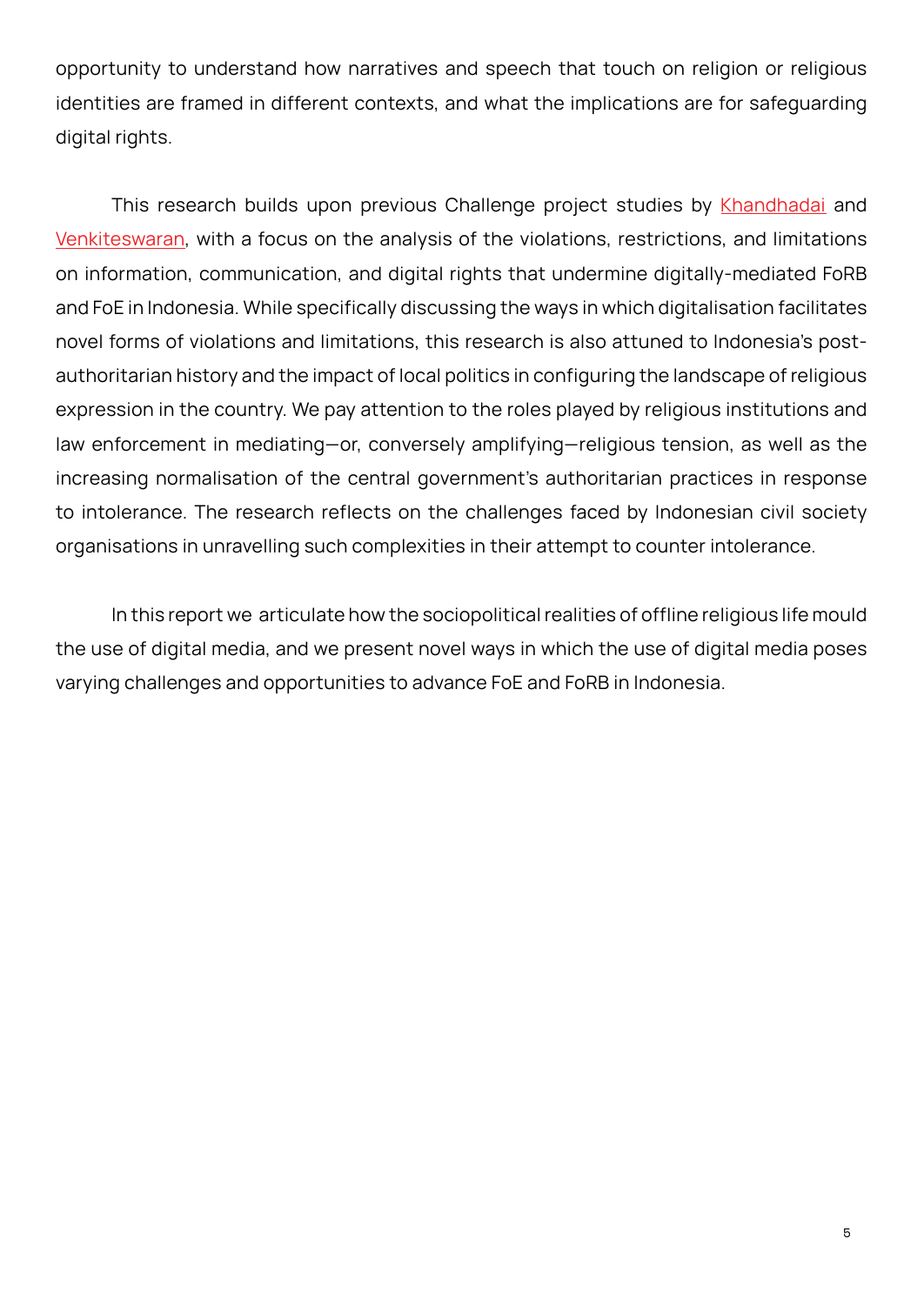# **TABLE OF CONTENTS**

| Introduction                                                            | $\overline{7}$ |
|-------------------------------------------------------------------------|----------------|
| Indonesia's Digitally Mediated Religious Landscape                      | 10             |
| Laws Regulating Religious Belief and Expression in Indonesia            | 15             |
| Blasphemy                                                               | 19             |
| Indecency                                                               | 25             |
| Lack of Liability for Online Platforms Amplifying Religious Intolerance | 32             |
| Online spaces as a lawless frontier                                     | 35             |
| Contextual moderation and the limited reach of ITE Law                  | 38             |
| <b>Conclusions</b>                                                      | 41             |
| Majoritarianism                                                         | 42             |
| Arbitrary law enforcement                                               | 43             |
| Active role of local religious groups                                   | 44             |
| <b>Recommendations</b>                                                  | 47             |
| Civil society                                                           | 48             |
| Local and national government                                           | 49             |
| Social media platforms                                                  | 51             |
| <b>References</b>                                                       | 53             |
| Laws and regulations                                                    | 53             |
| Articles and books                                                      | 53             |
| <b>Annex</b>                                                            | 61             |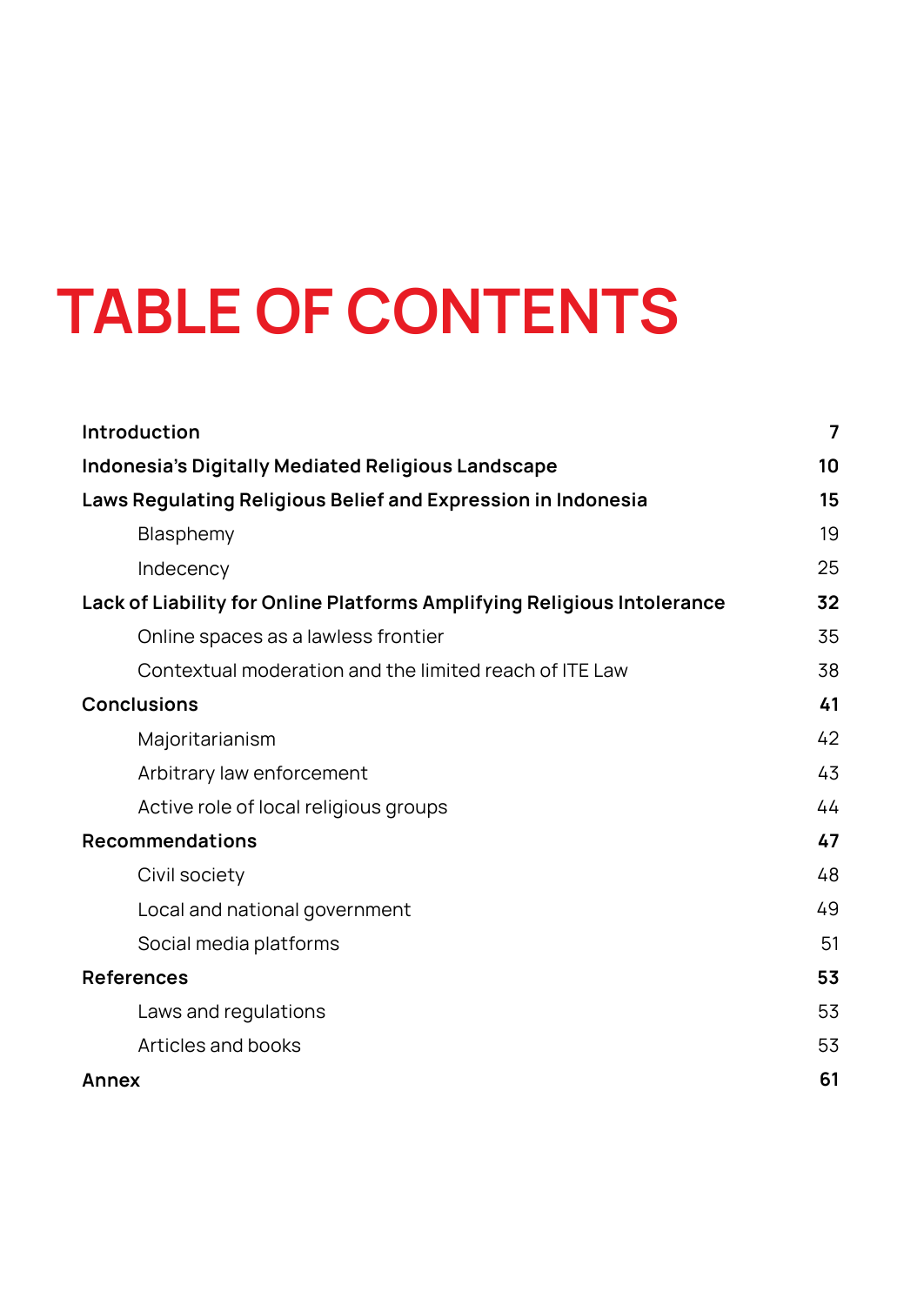### <span id="page-6-0"></span>**I. INTRODUCTION**

Indonesia's biggest threat is not terrorism but intolerance. SIDNEY JONES, QUOTED BY ANITA WAHID<sup>1</sup>

This report investigates freedom of expression (FoE) and freedom of religion or belief (FoRB) in Indonesia's digitally mediated public spaces. The increased use of social media and other digital platforms for mediating religiosity and belief has, paradoxically, enabled both the free exercise and curtailment of religious expression. This has led to changes in the enforcement of existing laws and policies that affect FoE and FoRB in a complex sociopolitical context where faith-based discrimination has long existed. While cognisant of the ways such a history of discrimination shapes religious expression today, we mainly focus on developments in the past ten years wherein religious expression has seen a period of rapid digitalisation. Our aim is to answer three research questions:

- 1. What Indonesian state laws and policies have affected FoE and FoRB online?
- 2. What are the FoE and FoRB policies of major online/social media platforms?
- 3. Who has experienced significant limitations of FoE and FoRB online in the past decade?

<sup>1</sup> Anita Wahid is a board member of Public Virtue Research Institute. She has been leading Masyarakat Anti Fitnah Indonesia (Indonesian Anti-Defamation Society, or Mafindo) to address the spread of disinformation in social media during the elections in Indonesia. Anita Wahid, interview by Diani Citra and Ida Fitri Astuti, November 4, 2021.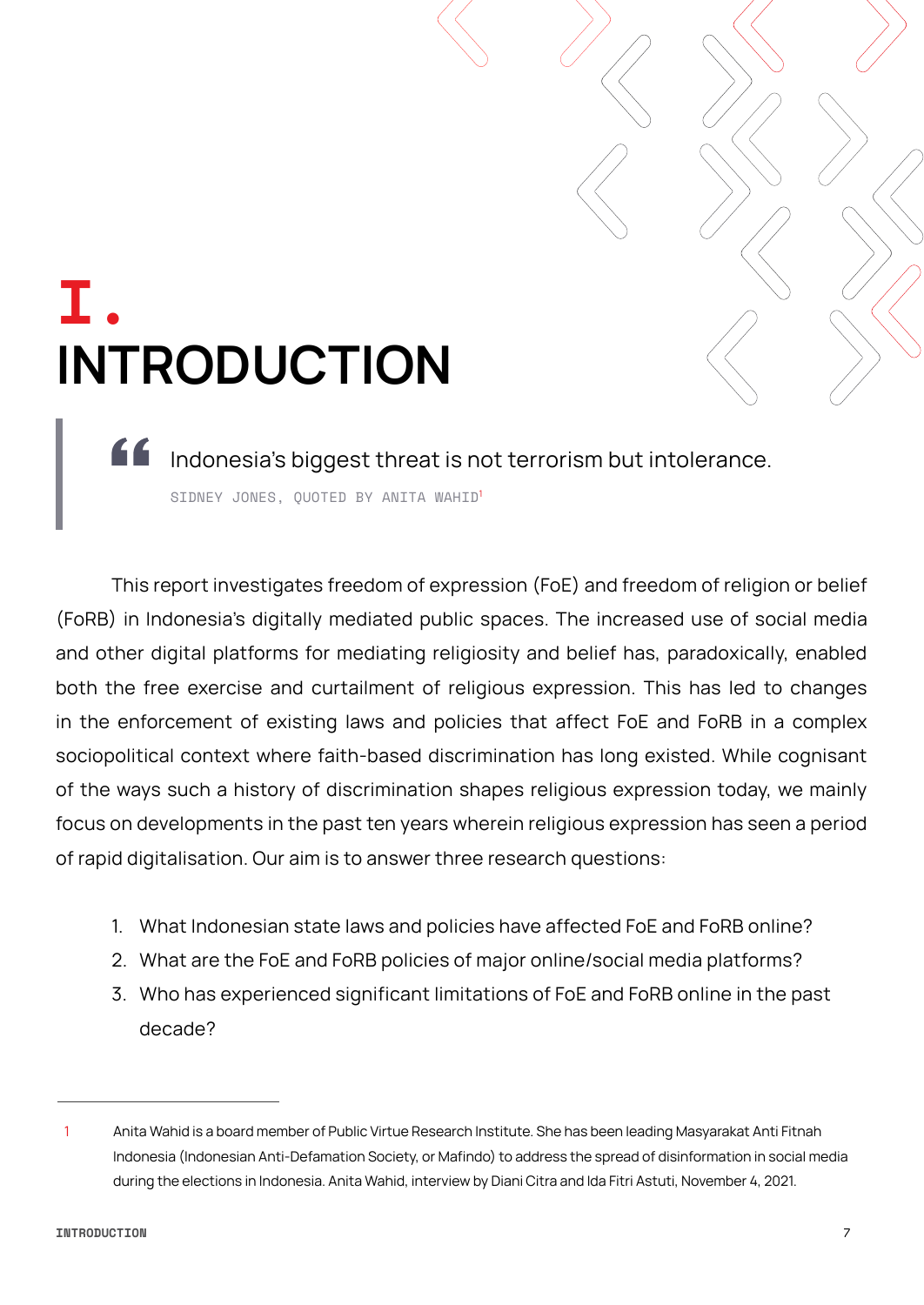Along with the mobilisation of Islamic populism, the popularity of smart communication technologies has changed how Indonesians practice their faith. New technologies have provided opportunities for adherents to share personal and public expressions of piety and to explore mediated forms of religious experience. Social networking sites in particular have become focal points for displays of Indonesia's many forms of religiosity.<sup>2</sup> However, while social media has expanded free expression in Indonesia, the country has seen an increase in the number of citizens or organisations prosecuted for religious expression deemed upsetting to the moral order or social harmony. Some prosecutions allege violations of Indonesia's Electronic Information and Transaction (ITE) law. Other cases involve the use of non-medium-specific laws such as the Criminal Code, blasphemy, pornography, or defamation laws. These legal actions all involve the use of digital media technology in either the production or distribution of content related to religion.

To understand digitally mediated religious expression, the research team conducted semi-structured interviews with five informants specialising on FoE and FoRB issues and a short online survey involving 46 respondents from civil society, academe, government, faith communities, technology companies, and social media platforms. Data collection was conducted between October and December 2021. In addition to incorporating data from news articles, laws, and academic studies, we conducted information-gathering and knowledgesharing activities with renowned Indonesian production house WatchDoc, which is currently producing a film highlighting FoRB for indigenous religious communities.

Our research yields three significant findings that clarify the limitations on FoE and FoRB online:

- 1. The ability to freely exercise religious expression in Indonesia is unequal and hierarchical. The more marginal one's faith, the less freedom one can expect.
- 2. Laws meant to protect FoE and FoRB serve to reinforce majoritarianism which mainly, but not exclusively, make use of Islamic vernaculars as a universalising norm in Indonesian society.
- 3. There is little liability for online platforms that amplify religious intolerance.

<sup>2</sup> Martin Slama, "Social Media and Islamic Practice: Indonesian Ways of Being Digitally Pious," in Digital Indonesia: Connectivity and Divergence, ed. Edwin Jurriens and Ross Tapsell (Singapore: ISEAS-Yusof Ishak Institute, 2017).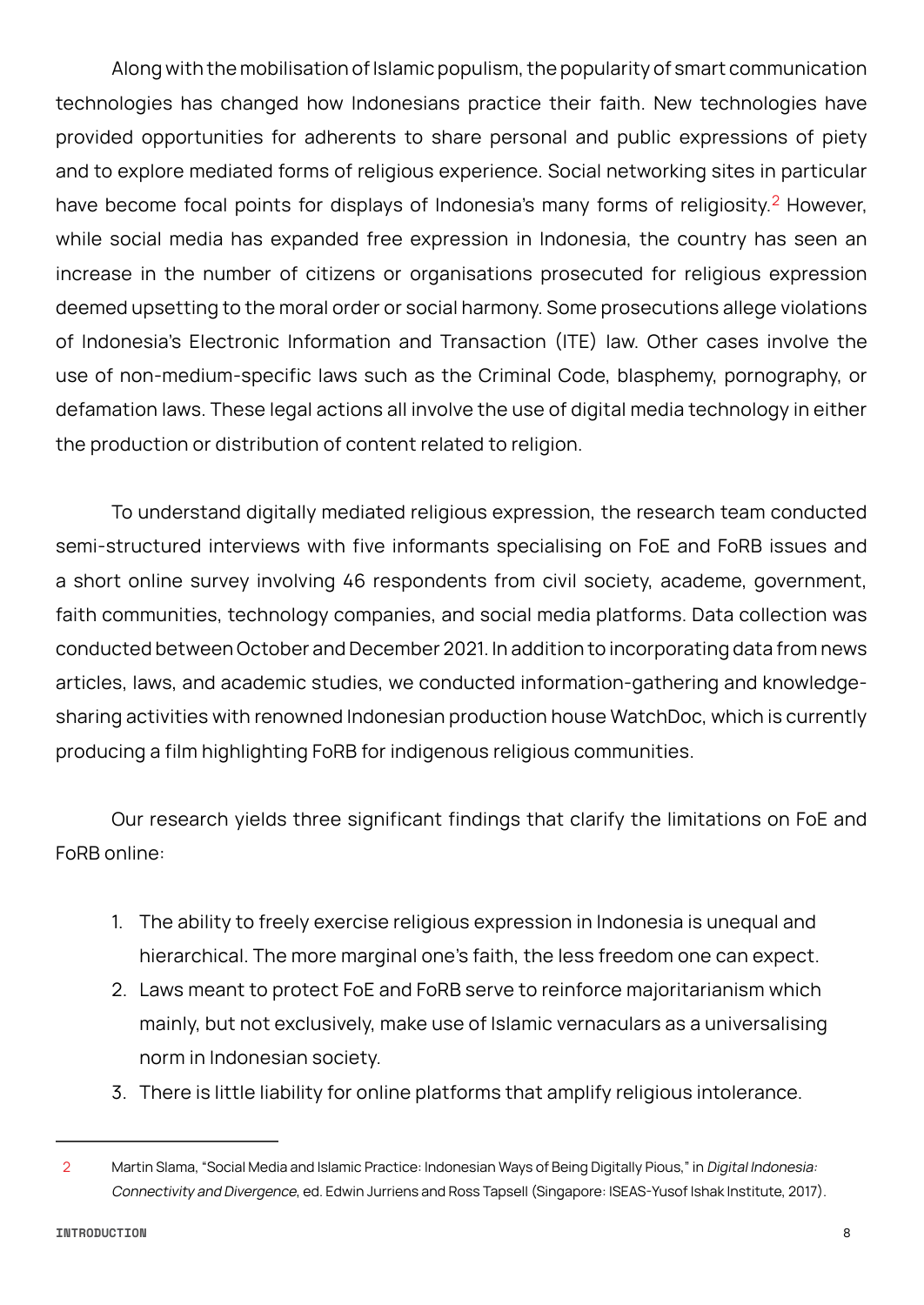Throughout the report, we discuss how the combination of Indonesia's colonial and authoritarian history, poor legislation, arbitrary enforcement of laws, and fractured civil society exacerbates these problems even further.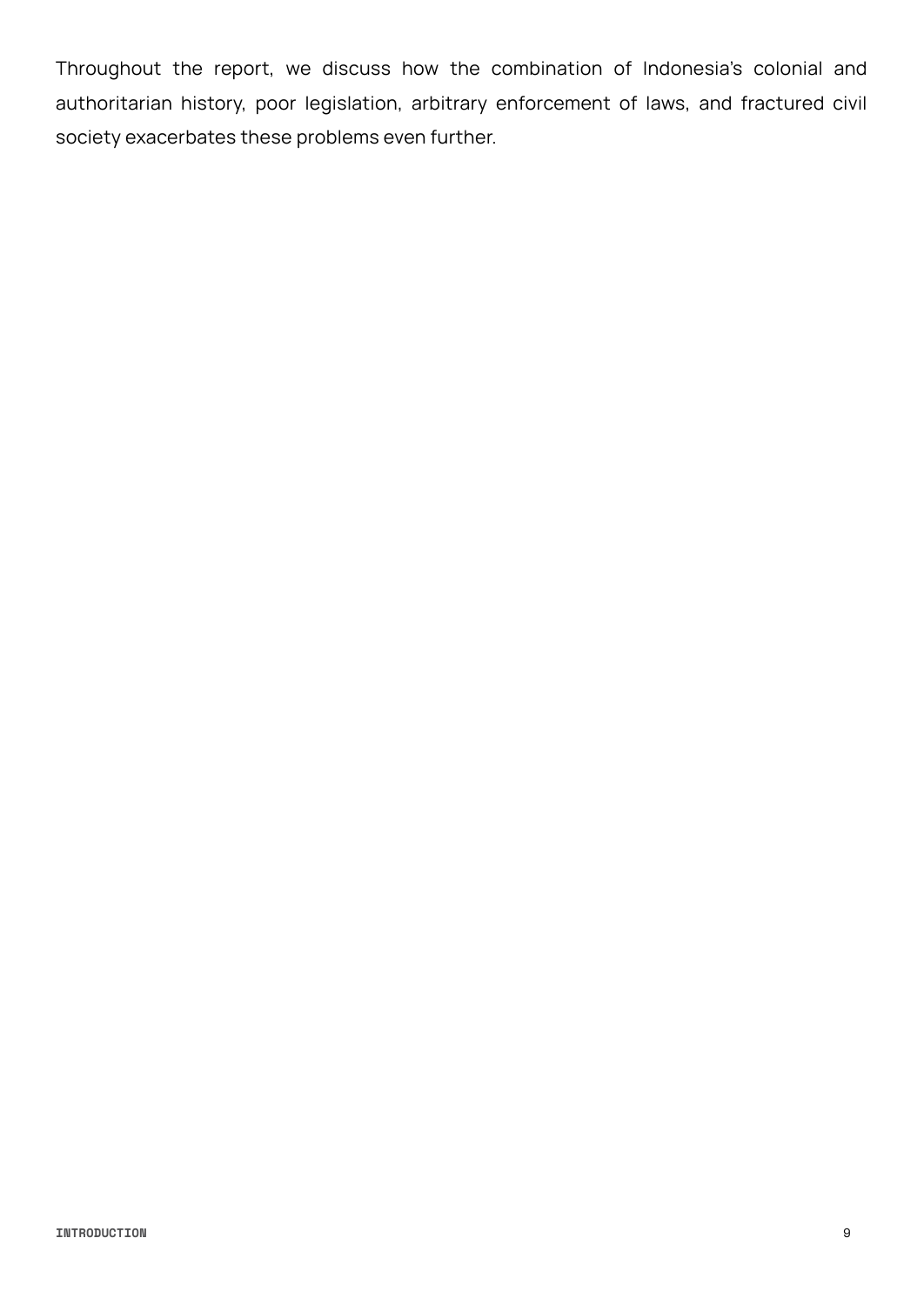## <span id="page-9-0"></span>**II. INDONESIA'S DIGITALLY MEDIATED RELIGIOUS LANDSCAPE**

A minority offline is a minority online. LEONARD CHRYSOSTOMOS EPAFRAS<sup>3</sup>

Since Indonesia's formal independence from Dutch colonial rule, the role of religion in public life has always been contested and negotiated. "Belief in the Almighty God," the first principle of Indonesia's state ideology Pancasila, provoked debate ever since its formulation by Muslim and Christian representatives during the declaration of independence in 1945.<sup>4</sup> Guiding the Indonesian constitution, that principle was thought to be discriminative against non-monotheistic believers in a country with more than 1,000 indigenous communities who may not share the belief in One God<sup>5</sup>

<sup>3</sup> Leonard Chrysostomos Epafras is a member of and a researcher in the Faculty of Theology, Universitas Kristen Duta Wacana (Duta Wacana Christian University) and the Indonesian Consortium for Religious Studies (ICRS).

<sup>4</sup> Tony Rudyansjah, "Modernization and Religion on Bali: A Cultural-Sociological Study of the Parisada Hindu Dharma" (Master thesis, Depok, Universitas Indonesia, 1987).

<sup>5</sup> Samsul Maarif, Pasang Surut Rekognisi Agama Leluhur dalam Politik Agama di Indonesia (Yogyakarta: CRCS Universitas Gadjah Mada, 2017); Paul Marshall, "The Ambiguities of Religious Freedom in Indonesia," The Review of Faith & International Affairs 16, no. 1 (2018): 85–96.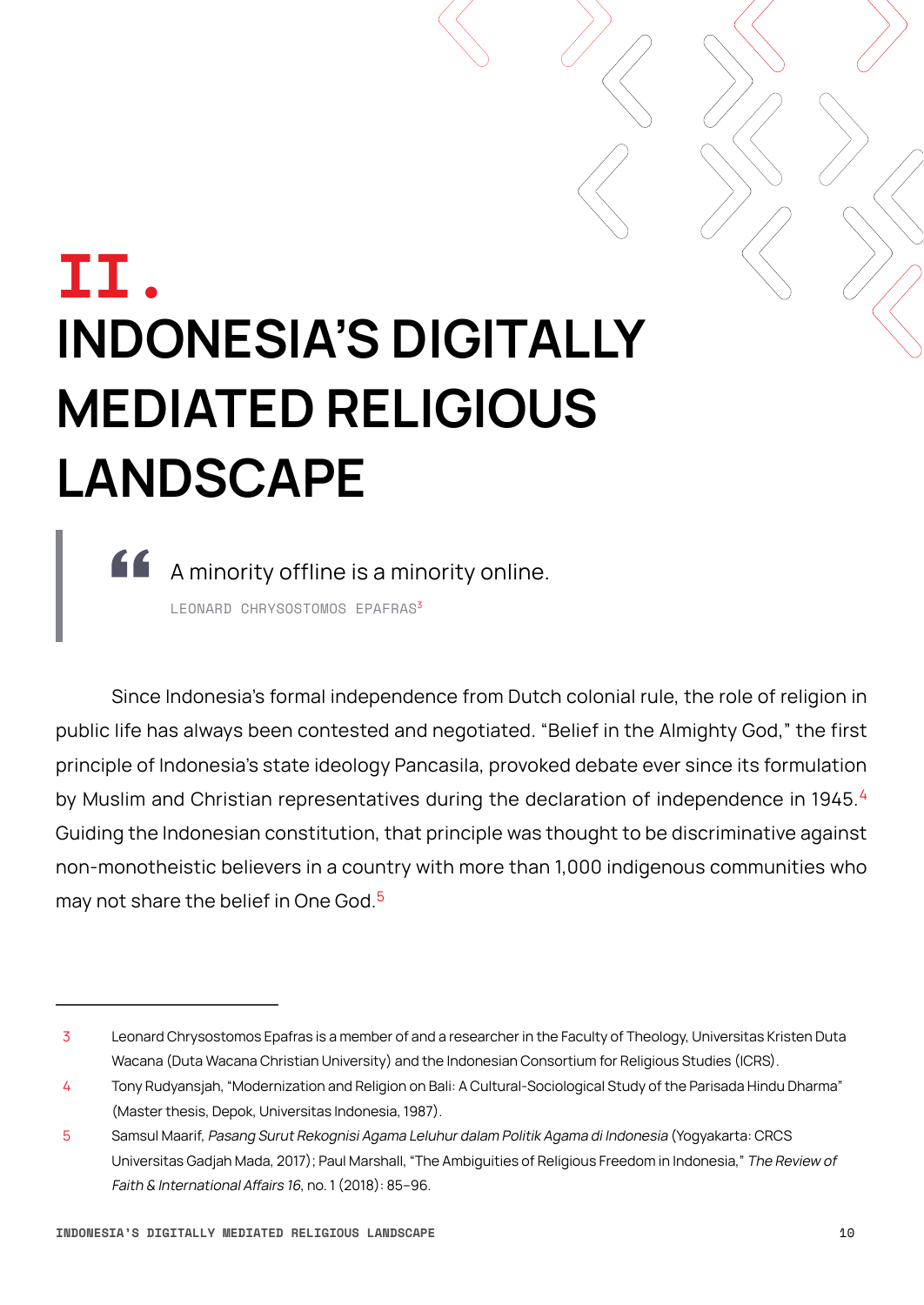Yet the principle remained and episodes of religious tension have plastered Indonesian history. During and after the purge of the Partai Komunis Indonesia (Indonesian Communist Party, or PKI) in 1965, believers not adhering to Indonesia's two major religions, Islam and Christianity, were tagged communists and persecuted, leading to widespread religious conversions.<sup>6</sup> During the authoritarian New Order era, the government limited political Islam only to the state-recognised Partai Persatuan Pembangunan (United Development Party, or PPP). Meanwhile, the public display of religious expression, such as the wearing of a hijab, was regarded as 'extremism'; Islamic alter-politics was considered as a potential destabilising threat to Indonesian unity.<sup>7</sup> Only after the democratic reforms in 1998 did religious adherents start to enjoy relative freedom of religious expression. But exclusionary forms of political Islam hastily took hold of private religious actors—entrepreneurs, clerics, religious activists, and politicians—aspiring to take over the role of reinforcing moral order, previously held by the state.

The contestation and negotiations over religious freedom continued well into the digital era. On one hand, digital technologies have broadened access to democratic communication and the freedom to express one's religion or belief. Online spaces and social media have dramatically decreased the costs of political participation $8$  and afforded a public space for minority religious communities.<sup>9</sup>

There is abundant contemporary evidence demonstrating how religious piety intersects with online spaces. For instance, the Qur'an recitation group known as One Day One Juz (ODOJ) allows believers to easily reach their religious leaders and exchange ideas with fellow adherents through WhatsApp groups.<sup>10</sup> The online setting of ODOJ has helped

<sup>6</sup> Michel Picard, "Introduction: 'Agama', 'Adat', and Pancasila," in The Politics of Religion in Indonesia: Syncretism, Orthodoxy, and Religious Contention in Java and Bali, ed. Michel Picard and Rémy Madinier (London and New York: Routledge, 2011), 1–20.

<sup>7</sup> Suzanne Brenner, "Reconstructing Self and Society: Javanese Muslim Women and 'the Veil,'" American Ethnologist 23, no. 4 (1996): 673–97.

<sup>8</sup> Marco Deseriis, "Rethinking the Digital Democratic Affordance and Its Impact on Political Representation: Toward a New Framework," New Media & Society 23, no. 8 (2021): 2452–73.

<sup>9</sup> Samsul Maarif, interview by Ida Fitri Astuti, October 19, 2021.

<sup>10</sup> In this group, each member takes a turn reading one juz (a lengthy chapter of the Qur'an). As members read chapters to each other online, they hold each other accountable. Fatimah Husein, interview by Diani Citra and Ida Fitri Astuti, October 26, 2021.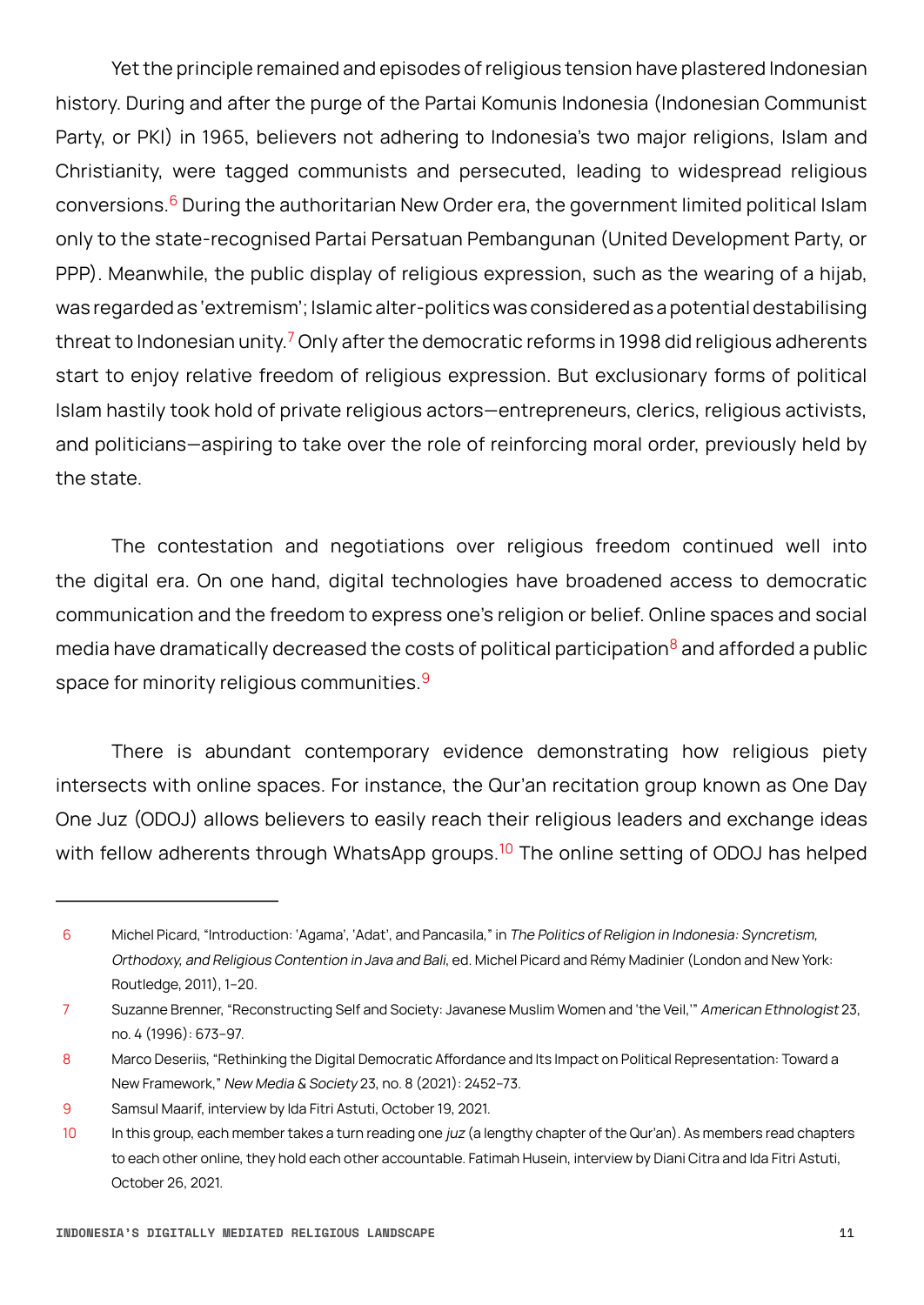Muslim women gain and exercise political agency otherwise not afforded to them in public physical spaces.11 In the provinces of Sulawesi and Papua, small Jewish communities are invigorated by new converts through evangelism broadcasted on YouTube.<sup>12</sup>

Similarly, Indonesian atheists—who have long had to tread cautiously due to the association of atheism with blasphemy—have been particularly adept at using the internet to counter negative perceptions.<sup>13</sup> According to survey respondents who identified as atheist and/or agnostic, online platforms have allowed them to simultaneously increase their visibility and protect their anonymity. By combining online communication and advocacy with offline meetings, they have been able to establish a thriving community that is gradually gaining acceptance within Indonesian society. Digital technologies, and the media ecosystems in which they take shape, enable individuals and communities to pursue freer and more open approaches to religiosity compared to more conventional settings.<sup>14</sup>

On the other hand, the same tools that facilitate religious freedom can also exacerbate restrictions. Epafras' opening quote alludes to the fact that digital technology alone cannot bypass social and political limitations in the physical world. While digital media has bridged the gap between believers and religious leaders, believers can also bypass religious authorities completely by using the internet to look for information themselves. This has fueled the rise of alternative religious authorities and counterpublics in online spaces, who may normalise less inclusive views in religious practice and expression.<sup>15</sup> For example, several loosely affiliated Islamic revivalists on social media have incorporated urban popular culture such as Japanese animation and comics, $16$  as well as thrash metal music and underground punk

<sup>11</sup> Eva F. Nisa, "Social Media and the Birth of an Islamic Social Movement: ODOJ (One Day One Juz) in Contemporary Indonesia," Indonesia and the Malay World 46, no. 134 (2018): 24–43.

<sup>12</sup> Epafras, interview, November 17, 2021.

<sup>13</sup> Saskia Schäfer, "Forming 'Forbidden' Identities Online: Atheism in Indonesia," Austrian Journal of South-East Asian Studies 9, no. 2 (2016): 253–68.

<sup>14</sup> Husein, interview; Slama, "Social Media and Islamic Practice."

<sup>15</sup> Husein, interview; Epafras, interview, November 17, 2021.

<sup>16</sup> Pradipa P. Rasidi, "Otaku Muslim: Pemuda dalam Kompromi Islam dengan Budaya Pop Jepang," in Communication Student Summit 2012: Youth and Pop Culture (Surabaya: Universitas Airlangga, 2012).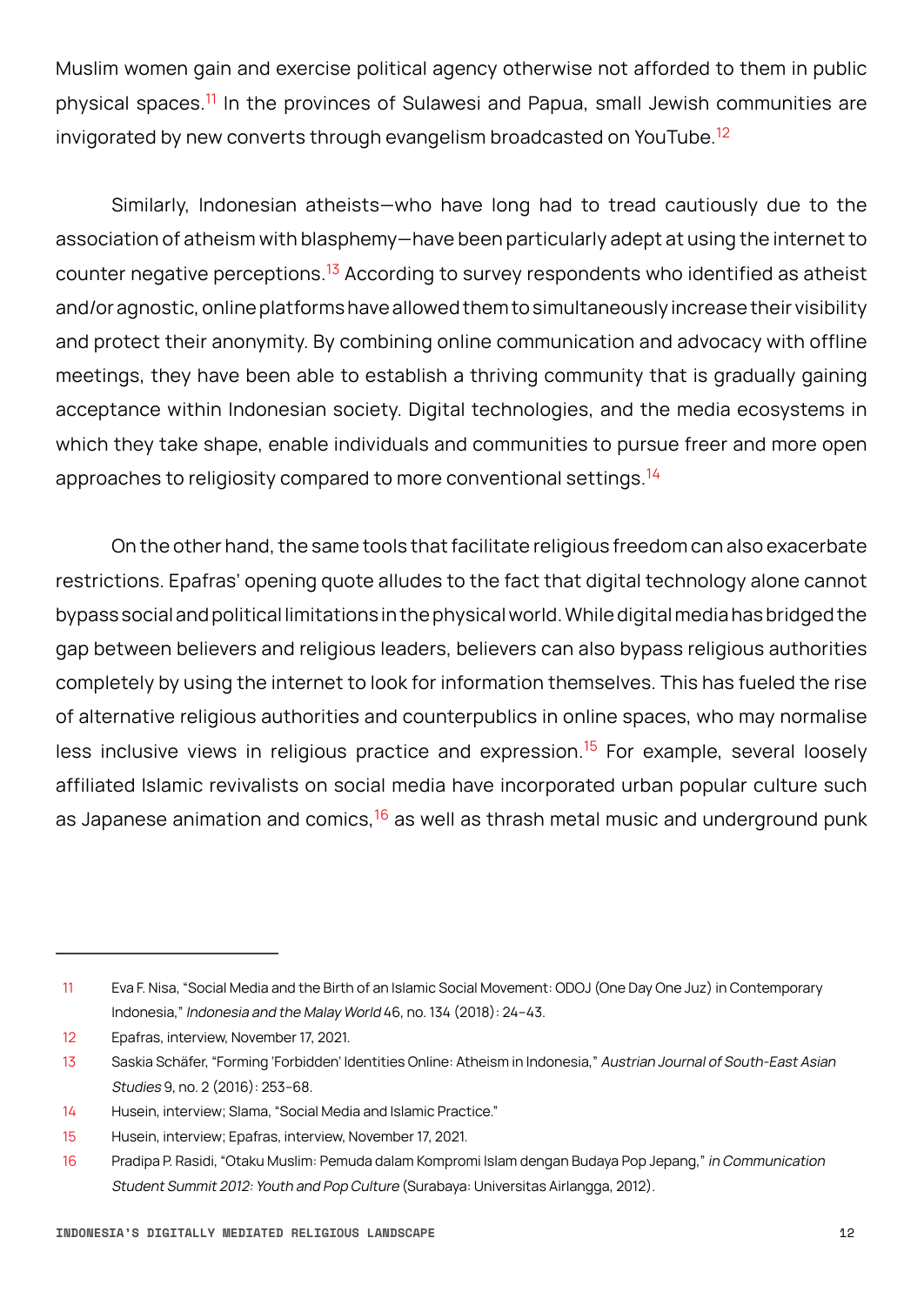culture,<sup>17</sup> to tie their faith with the consumer culture of young urbanites and warn about the dangers of liberal Islam.

Decentralised structures have also allowed previously fringe firebrand Islamist clerics from Front Pembela Islam (Islam Defenders Front, or FPI) to be catapulted to the centre of online discourses regarding the role Islam should play in the public space.<sup>18</sup> This is particularly apparent during the '212' Islamist rallies in 2016, which utilised social media to gather over a hundred thousand Indonesians across the country to Jakarta, attracting both urban poor and middle class alike.<sup>19</sup> Although large numbers of attendees came from disappointed communities protesting against Jakarta's discriminatory policies towards the urban poor, religious language dominated the rallies as protesters accused then-Jakarta Governor Basuki Tjahaja Purnama of blasphemy. In 2017, loosely affiliated camps of the 'hacktivist' Muslim Cyber Army triggered waves of persecution, as they called for witch hunts of individuals accused of insulting Islamic clerics.<sup>20</sup>

Consequently, politicians trying to gain legitimacy and win electoral votes have mobilised this fervour, some of them even funding groups of online trolls to perpetuate exclusivist narratives.<sup>21</sup> At the same time, the central government is also playing with religious narratives<sup>22</sup> in their unconstitutional efforts to crack down on organisations they

<sup>17</sup> Imam Ardhianto, "Contemporary Islamic Movement, Popular Culture and Public Sphere in Indonesia: The #IndonesiaTanpaJIL Movement," Archipel 95 (2018): 151–71; Wai Weng Hew, "The Art of Dakwah: Social Media, Visual Persuasion and the Islamist Propagation of Felix Siauw," Indonesia and the Malay World 46, no. 134 (2018): 61–79.

<sup>18</sup> Ian Wilson, "Between Throwing Rocks and a Hard Place: FPI and the Jakarta Riots," New Mandala, June 2, 2019, [https:/](https://www.newmandala.org/between-throwing-rocks-and-a-hard-place-fpi-and-the-jakarta-riots/) [www.newmandala.org/between-throwing-rocks-and-a-hard-place-fpi-and-the-jakarta-riots/](https://www.newmandala.org/between-throwing-rocks-and-a-hard-place-fpi-and-the-jakarta-riots/); Tzu-Chien Yen, "Habib Bahar's Fifteen Minutes of Infamy," New Mandala, December 19, 2018, https://www.newmandala.org/habib-bahars[fifteen-minutes-of-infamy/](https://www.newmandala.org/habib-bahars-fifteen-minutes-of-infamy/).

<sup>19</sup> Abdil Mughis Mudhoffir, "Why Hundreds of Thousands of Muslims Rallied against the Jakarta Governor," The Conversation, November 9, 2016, [https://theconversation.com/why-hundreds-of-thousands-of-muslims-rallied](https://theconversation.com/why-hundreds-of-thousands-of-muslims-rallied-against-the-jakarta-governor-68351)[against-the-jakarta-governor-68351](https://theconversation.com/why-hundreds-of-thousands-of-muslims-rallied-against-the-jakarta-governor-68351).

<sup>20</sup> Wahid, interview; Damar Juniarto, "The Muslim Cyber Army: What Is It and What Does It Want?," Indonesia at Melbourne, March 20, 2018, [https://indonesiaatmelbourne.unimelb.edu.au/the-muslim-cyber-army-what-is-it-and](https://indonesiaatmelbourne.unimelb.edu.au/the-muslim-cyber-army-what-is-it-and-what-does-it-want/)[what-does-it-want/.](https://indonesiaatmelbourne.unimelb.edu.au/the-muslim-cyber-army-what-is-it-and-what-does-it-want/)

<sup>21</sup> Ali Nur Alizen and Maarif Setiadi Fajar, "Election Campaigns and Cyber Troops," Inside Indonesia, 2021, [https://www.](https://www.insideindonesia.org/election-campaigns-and-cyber-troops) [insideindonesia.org/election-campaigns-and-cyber-troops](https://www.insideindonesia.org/election-campaigns-and-cyber-troops).

<sup>22</sup> "Cybertrooping," Inside Indonesia, 2021, <https://www.insideindonesia.org/edition-146-oct-dec-2021>.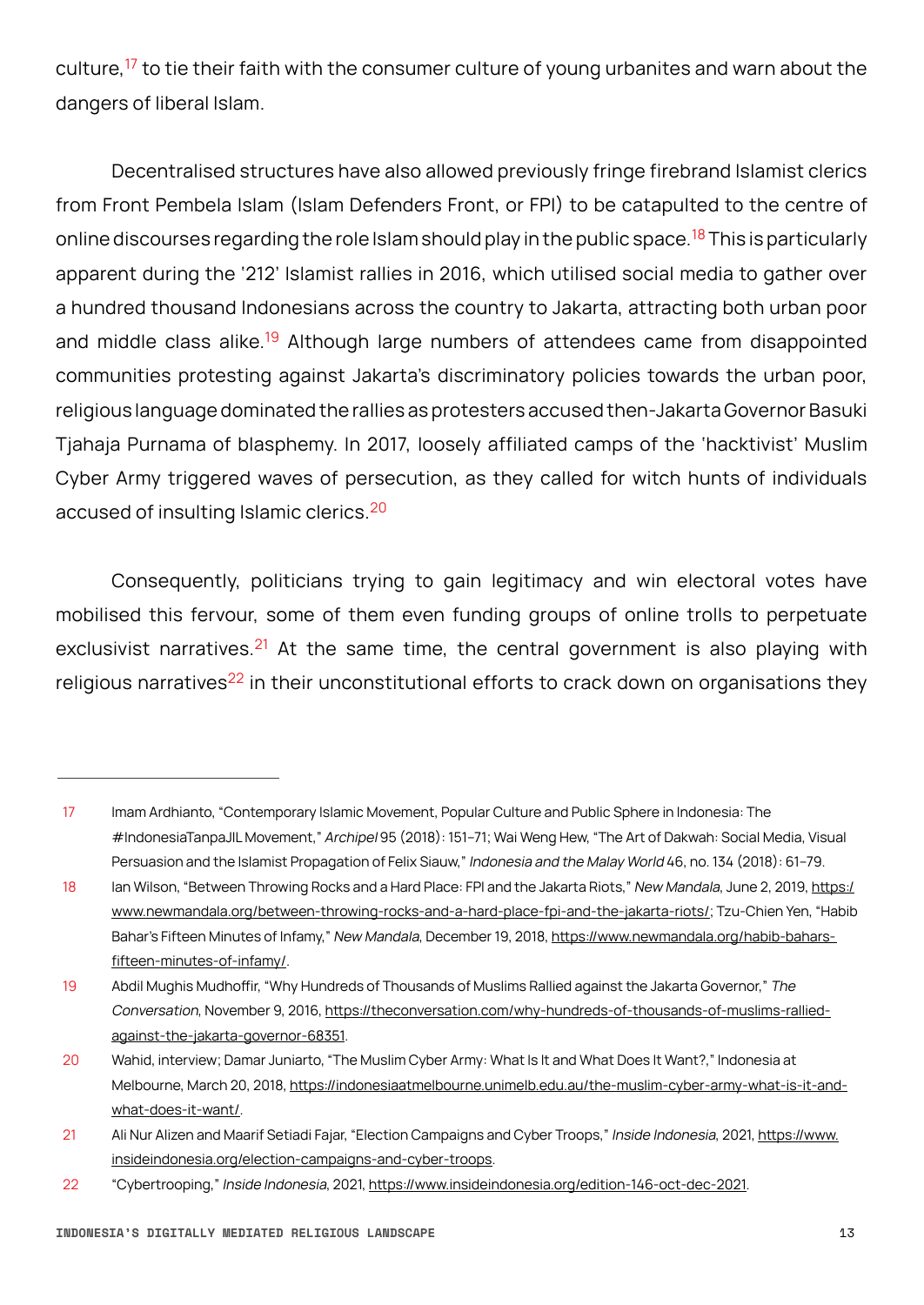brand as 'radical Islam'.<sup>23</sup> Not surprisingly, the central government is using its own online trolls to leverage support and punish dissent.

During the past decade, this complex and digitally mediated religious landscape has been coloured by the arbitrary use of laws by the government and law enforcers, both at the central and local level, to regulate and constrain FoE and FoRB in Indonesia.

<sup>23</sup> Nava Nuraniyah, "The Costs of Repressing Islamists," New Mandala, October 29, 2021, [https://www.newmandala.org/](https://www.newmandala.org/the-costs-of-repressing-islamists/) [the-costs-of-repressing-islamists/](https://www.newmandala.org/the-costs-of-repressing-islamists/).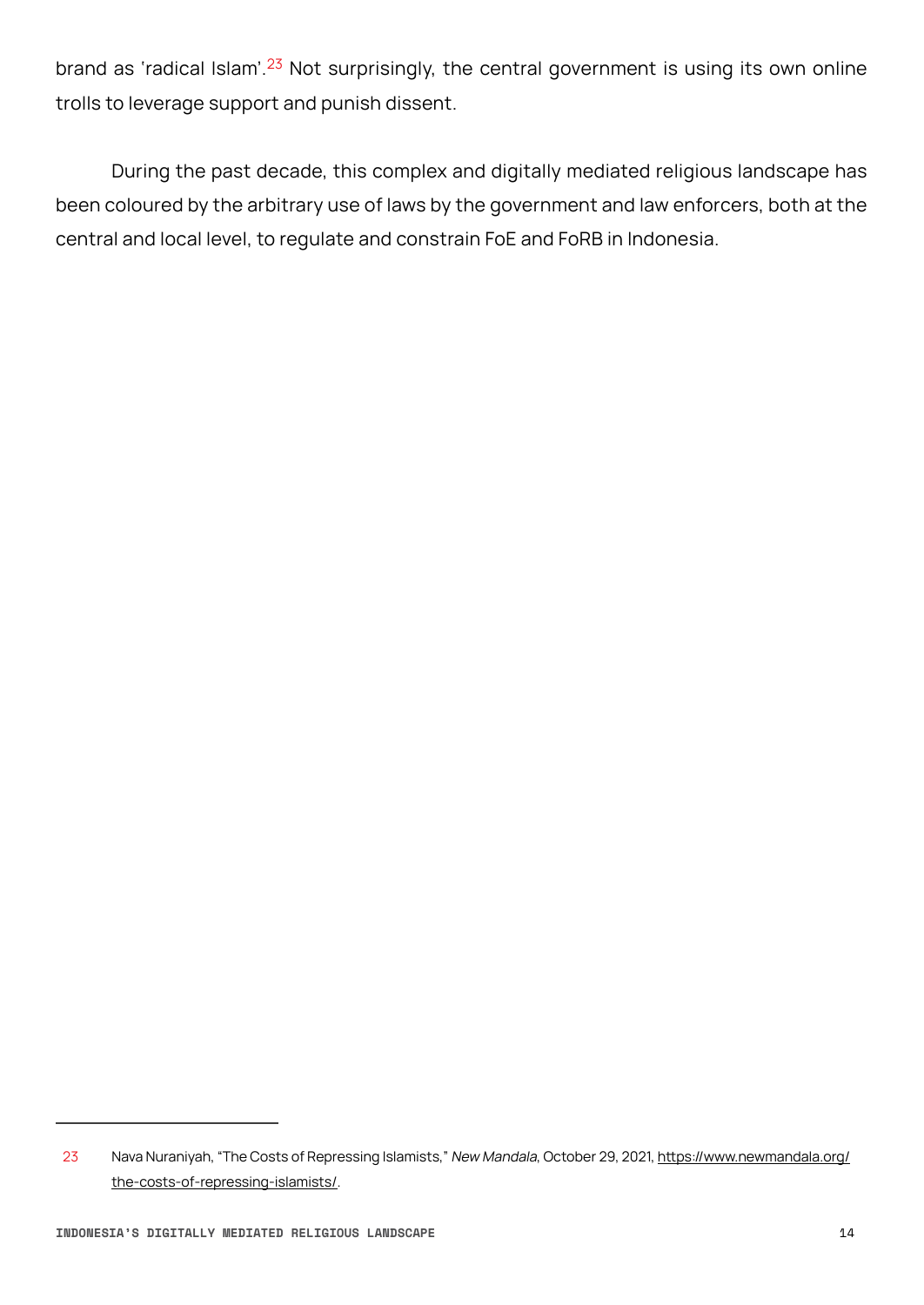## <span id="page-14-0"></span>**III. LAWS REGULATING RELIGIOUS BELIEF AND EXPRESSION IN INDONESIA**

**ff** Fact of the matter is, to this day [in Indonesia], religious freedom is an inadequate concept.

SAMSUL MAARIF<sup>24</sup>

Understanding the complexities of religious discrimination in Indonesia goes beyond examining formal legal statutes and involves looking at the underlying logic through which these laws operate. While interrogating the provisions of the laws remains important, the selective enforcement of laws by security apparatuses at both the national and local level is even more decisive in affecting the freedom and constraints of religious expression in Indonesia. Such arbitrary applications of the law by authorities not only bear legal consequences for targeted individuals, but also create powerful social repercussions (such as shame and community exclusion) that perpetuate the cycle.

<sup>24</sup> Samsul Maarif is the head of the master's program of the Center for Religious and Cross-Cultural Studies (CRCS), Universitas Gadjah Mada. He is the coordinator of the Rumah Bersama coalition on issues of indigenous people. Maarif, interview.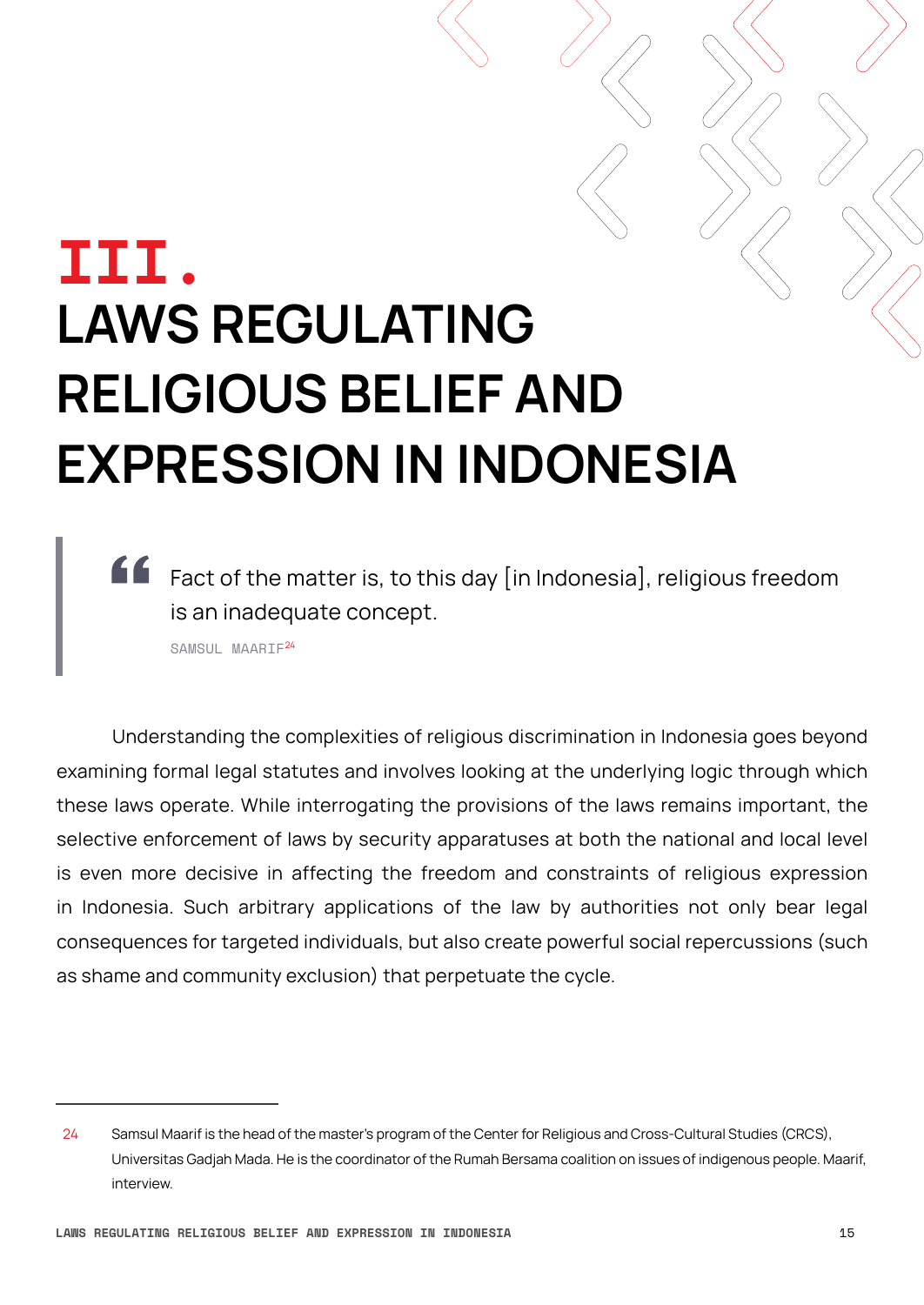The Indonesian legal infrastructure itself has never fully resolved the question of religious freedom. Indonesia classifies itself as a secular country, codifying the right to religious freedom in the amended Constitution of 1945.<sup>25</sup> The Constitution guarantees freedom of religion and speech, with the state as the primary duty bearer to fulfil, protect, and promote FoRB.<sup>26</sup> Indonesia is also signatory to international legal instruments providing protections for religious freedom, such as the Universal Declaration of Human Rights and the International Covenant on Civil and Political Rights (which Indonesia ratified into domestic law, Law No. 12/2005). In addition, Indonesia also passed the Joint Ministerial Decree (SKB 3 Menteri) in 2021, prohibiting government institutions and public schools from requiring or banning uniforms and attributes with religious symbols.

Paradoxically, the same Constitution restricts these freedoms for the sake of "morality, religious values, security, and public order in a democratic society." $27$  The state officially acknowledges only six religions: Islam, Protestantism, Catholicism, Hinduism, Buddhism, and Confucianism. These recognised religions (agama) are enshrined in Indonesia's state ideology, Constitution, and Criminal Code, effectively making blasphemy illegal and punishing deviations from these officially recognised religions.<sup>28</sup>

Agama, the Indonesian word for religion, is not a mere translation of the English word into local Sanskrit, but is imbued with a meaning combining the "Christian view of what counts as world religion and  $\lceil$  and  $\lceil$  Islamic understanding of what defines a proper religion."<sup>29</sup> To be legally recognised as an *agama* in Indonesia, a religious practice must have a prophet, a holy book, and a belief in the One and Only God—standards taken from the creeds of both Islam and Christianity. Indonesian practitioners of Hinduism and Buddhism consequently had to invent the singular God concepts of Sang Hyang Widhi and Sang Hyang Adi Buddha, respectively, to be accommodated by this definition of *agama.<sup>30</sup>* 

<sup>25</sup> "The State guarantees all persons the freedom of worship, each according to his/her own religion or belief." Article 29 (2) of The 1945 Constitution of the Republic of Indonesia.

<sup>26</sup> Article 4 and 22 of Law No. 39 year 1999 concerning Human Rights.

<sup>27</sup> Article 28J (2) of The 1945 Constitution of the Republic of Indonesia.

<sup>28</sup> Schäfer, "Forming 'Forbidden' Identities Online: Atheism in Indonesia."

<sup>29</sup> What is considered as 'world religion' are the ones with essential similarities to Christianity: having formal structures of fixed doctrines, canonical authority, being enforced by a priestly hierarchy, and sustained by congregational worship. Read more in Michel Picard, "Introduction: 'Agama', 'Adat', and Pancasila," 2-3.

<sup>30</sup> Maarif, interview; Rudyansjah, "Modernization and Religion on Bali."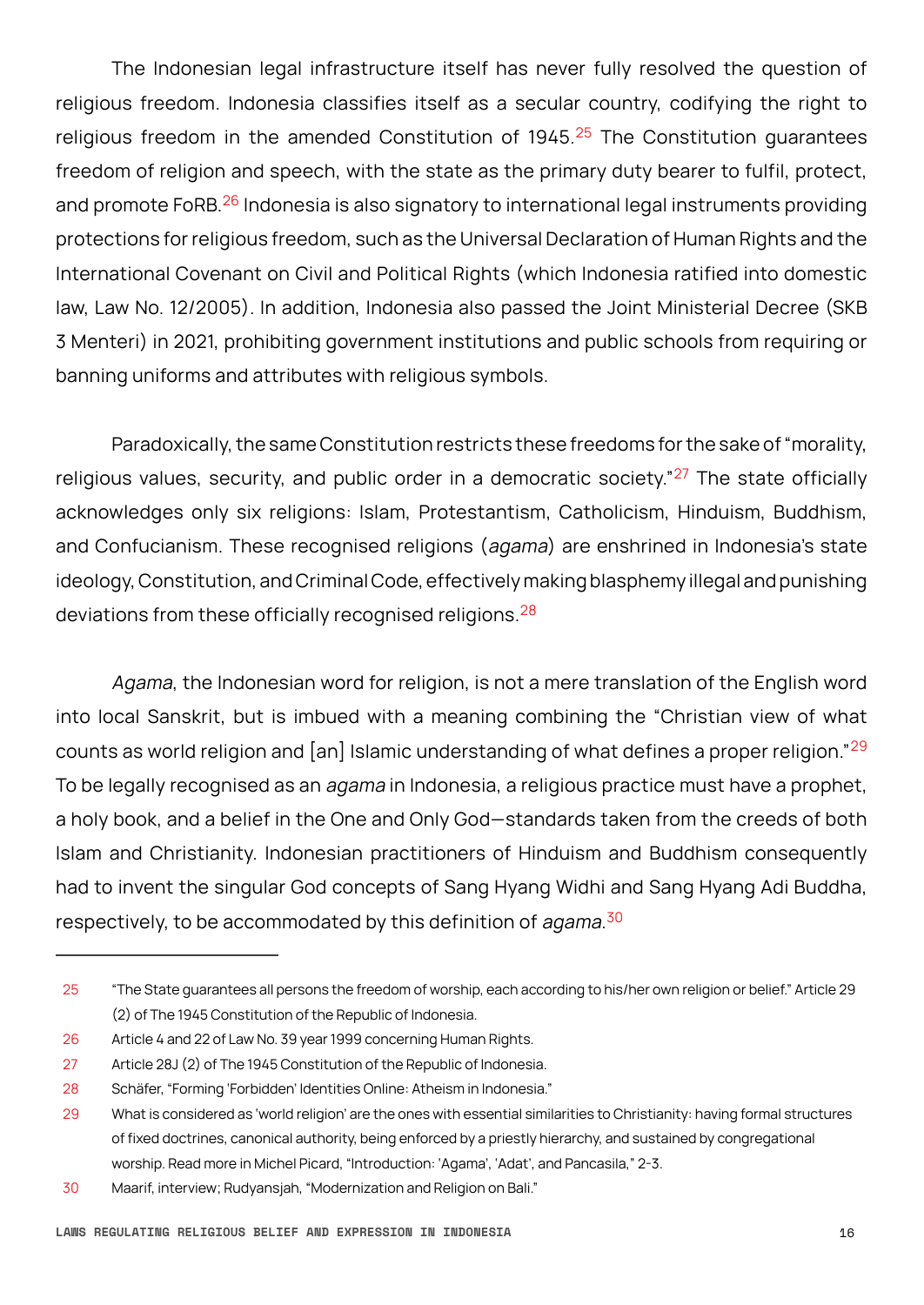It is for this reason that the state only recognises faith with universalising and missionising tendencies. Indonesia has another heterogeneous category of faith known as Aliran Kepercayaan used to refer to both indigenous beliefs with historical roots in the archipelago and to other traditional rituals different from the official religions.<sup>31</sup> These beliefs do not receive the same protections as recognised religions. Legally, these faiths are treated under the category of 'culture' instead of 'religion'; rather than being organised under the Ministry of Religious Affairs, they are under the jurisdiction of the Ministry of the Education and Culture. Compared to religion, the status of 'culture' implies that an identity group carries less weight. Their practitioners are commonly perceived as people who have yet to embrace religion and are regarded to be more 'primitive', as opposed to believers of the 'more advanced' recognised religions. When certain religions are designated official, other faiths are open to being stigmatised and thereby "heretised."<sup>32</sup>

The Indonesian legal system places great emphasis on harmonisation and consensusmaking or 'kerukunan',  $33$  both of which factor into approaches to religious rights. Historically, most government policies intended to govern religious diversity have been based on preserving 'kerukunan beragama' (religious harmony), not upholding human rights. This emphasis tends to communicate to the public that it is virtuous to monitor the religious expression of one's neighbours.

While Indonesia statistically is indeed predominantly Muslim, the claim of the majority itself is historically argued by some scholars. $34$  The 1965 purge of the PKI (Indonesian Communist Party) saw many suspected communists (some being former adherents of indigenous beliefs) undergoing religious conversion, resulting in an increase of Muslims in

<sup>31</sup> The state has registered more than 182 aliran kepercayaan communities at the national level and more than 1,000 in local communities. Examples include Islam Aboge, Islam Ammatoa, Kejawen, Kaharingan, Mulajadi Nabolon, and Kristen Dayak. From 2006 to 2016, indigenous religious communities were forced to attend education programs at schools operated by the six official religions. Their followers faced legal discrimination until 2017, when the Constitutional Court formally acknowledged indigenous belief as a category of faith entitled to equal rights. See Maarif, Pasang Surut Rekognisi Agama Leluhur.

<sup>32</sup> The term disesatkan (heretised) is commonly used to describe a communal effort to categorise a belief as heresy Leonard Chrysostomos Epafras, interview by Watchdoc Documentary, October 26, 2021.

<sup>33</sup> Epafras, interview, November 17, 2021.

<sup>34</sup> Maarif, Pasang Surut Rekognisi Agama Leluhur; Picard, "Introduction: 'Agama', 'Adat', and Pancasila."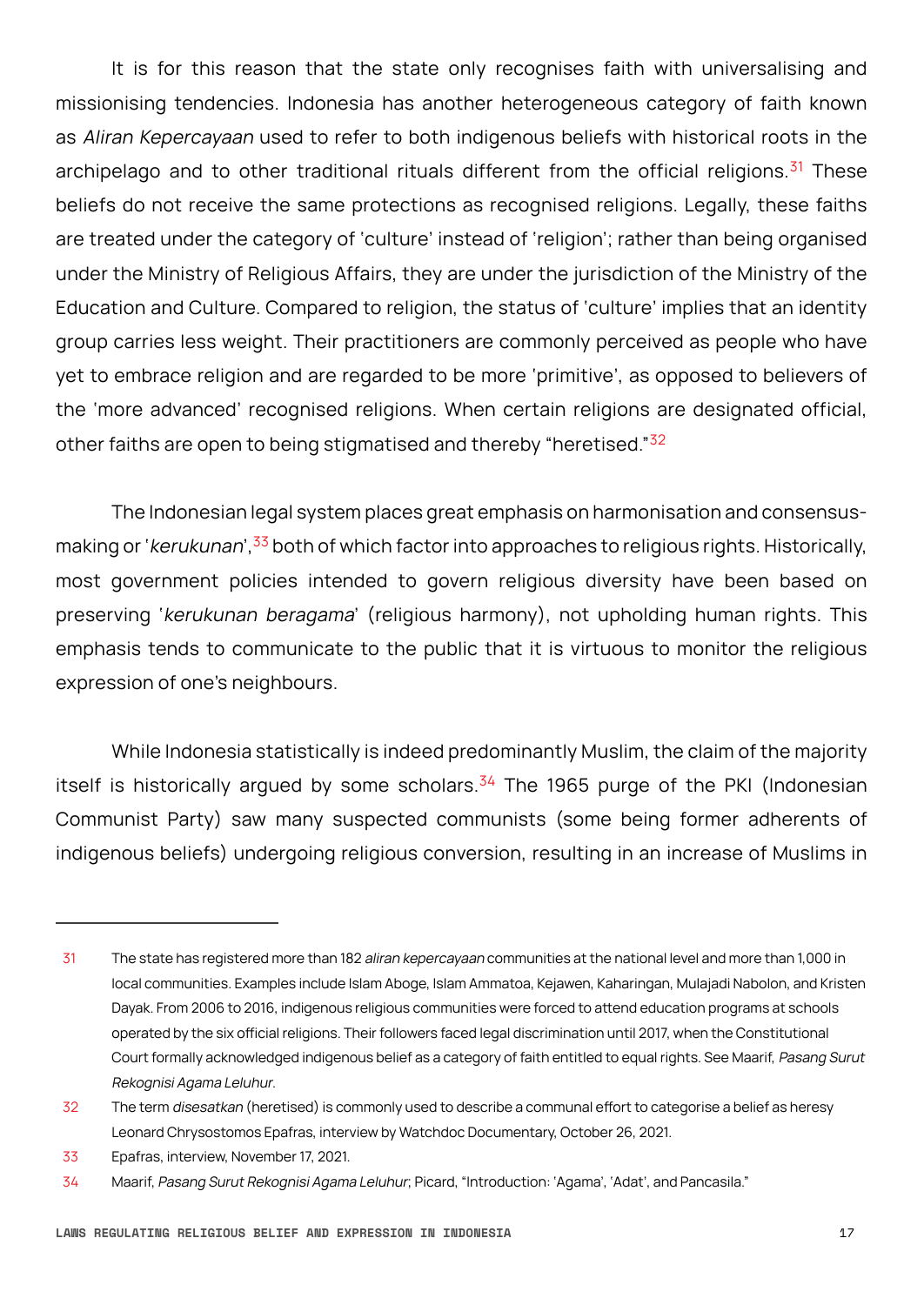national population data. Scholars such as Samsul Maarif and Leonard Chrysostomos Epafras consider the 1965 purge a turning point in a 'minoritisation process' in which other religious groups have faced greater discrimination.<sup>35</sup>

Due to the law's emphasis on preserving majoritarian 'religious harmony', ideological transgressions (such as atheism) and ideas that fall outside the interpretations of mainstream religion will attract legal proceedings and sometimes intimidation. However, defining what constitutes 'religious harmony' and its violation is largely left to the discretion of law enforcers, who may use various legal instruments at their disposal to safeguard 'harmony'. Laws that are not directly related to FoE and FoRB, such as the electronic transaction law, may be used to penalise offenders. The provisions in such laws, and how these have been used by authorities, set general limits for social media expression and place formidable hurdles in the way of anyone who hopes to express progressive opinions.

In this section, we focus on the three most effective legal means for regulating religious expression online:

- 1. Blasphemy in the 1965 Presidential Decree and the Indonesian Criminal Code
- 2. Pornography Law (UU Pornografi) of 2008 and various other circumstantial regulations on decency
- 3. Information and Electronic Transaction Law (Undang-undang Informasi dan Transaksi Elektronik, or ITE) of 2008

Of these, the ITE Law has been frequently invoked by law enforcers in cases alleging blasphemy and violations of public decency, including on digital platforms.

This report includes a few cases that highlight how online and offline religious spaces blend as offline and digital religious contexts intersect, creating a kind of hybrid space.  $36$ Religious identity permeates through various aspects of civic life. One's religious beliefs,

<sup>35</sup> Wahid, interview; Epafras, interview, October 26, 2021; Maarif, Pasang Surut Rekognisi Agama Leluhur; Picard, "Introduction: 'Agama', 'Adat', and Pancasila."

<sup>36</sup> John Postill and Leonard Chrysostomos Epafras, "Indonesian Religion as a Hybrid Media Space: Social Dramas in a Contested Realm," Asiascape: Digital Asia 5 (2017), <https://doi.org/10.1163/22142312-12340086>.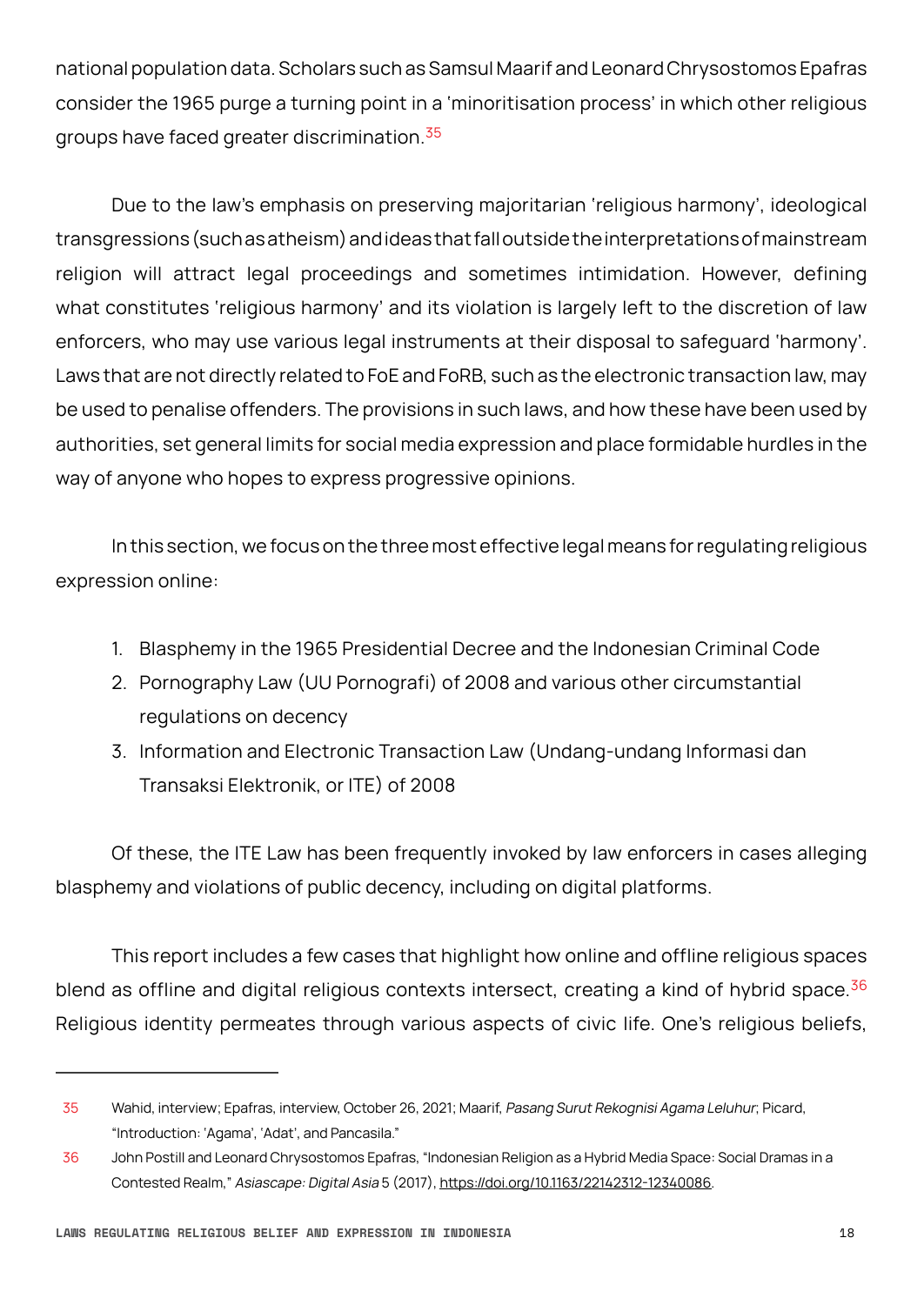<span id="page-18-0"></span>and the ability to express such beliefs, has practical consequences: religious identity is formalised in national identity cards, which consequently have an effect on administrative necessities—getting a marriage certificate, applying for a job, or enrolling in public schools. The ability to express one's belief also has social impact online and offline, as one's inclusion or exclusion in certain groups is dependent on one's religious identity.

### **Blasphemy**

**If** lagree that [law enforcement] needs to calm everyone down and initiate dialogue. But what happens in the end is that minority groups are always asked to yield.

ANITA WAHID37

Indonesia's blasphemy laws are encoded in two places: Articles 156 and 156(a) of the Criminal Code and the 1965 Presidential Decree No. 1/PNPS/ 1965 on Prevention of Blasphemy and Abuse of Religions. Article 156(a) states that those "who purposely express their views or commit an act that principally disseminates hatred, misuses or defames a religion recognised in Indonesia face at maximum five years imprisonment." $38$  In essence, the law prohibits statements or activities that insult a recognised religion or intend to prevent someone from practising such a religion. It also forbids the distribution of information designed to spread hatred or dissent on the basis of ethnicity, religion, or race. The provisions permit the prosecution of individuals for blasphemous, atheistic, or heretical statements. Below are some examples of recent, noteworthy blasphemy prosecutions in Indonesia:

- 1. Doni Irawan was sentenced in 2020 to three years in prison after tearing and throwing away a Qur'an.<sup>39</sup>
- 2. Suzethe Margareta was found guilty in 2020 of bringing her dog into a mosque<sup>40</sup> but was not sentenced due to her diagnosis of schizophrenia.

<sup>37</sup> Wahid, interview.

<sup>38</sup> Article 156 (a) of Law No. 1 year 1946 concerning Indonesian Criminal Code.

<sup>39</sup> "Indonesia: Events of 2020," World Report 2021 (Human Rights Watch, 2021), [https://www.hrw.org/world-report/2021/](https://www.hrw.org/world-report/2021/country-chapters/indonesia) [country-chapters/indonesia](https://www.hrw.org/world-report/2021/country-chapters/indonesia).

<sup>40</sup> "Indonesia: Events of 2020."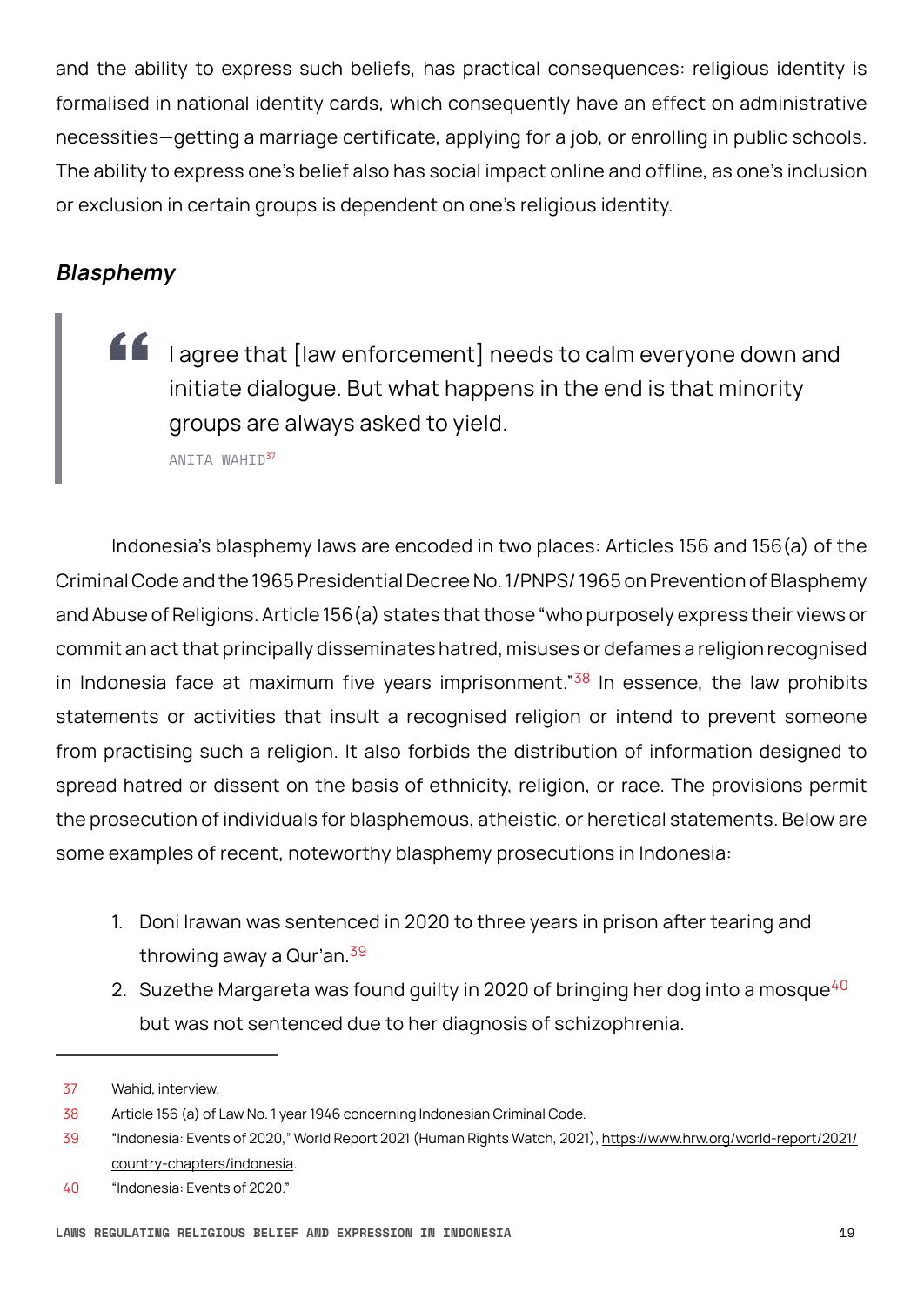3. Three former leading figures of the Gerakan Fajar Nusantara (National Dawn Movement, or Gafatar) were sentenced in 2017 to five years in prison for differing from mainstream interpretations of Islam.<sup>41</sup>

On the ground, law enforcers can arbitrarily act beyond the two laws described above to charge people of blasphemy. The ITE Law, for instance, provides a more recent, digitally specific iteration of principles penalising blasphemy through Article 28(2) on "inciting hatred on other groups."<sup>42</sup> The past decade has seen an increase in the types and number of groups vulnerable to prosecution for online religious speech and cases alleging blasphemy on digital platforms. What used to be a very rare political case prior to 1998 is now more common.

 Yayasan Lembaga Bantuan Hukum Indonesia (Foundation of the Indonesian Legal Aid Institute, or YLBHI) reported 67 cases of blasphemy in 2020 alone. In 43 of these, the offending source was social media.<sup>43</sup> Notable prosecutions under the ITE Law include Alnoldy Bahari, who was sentenced to five years imprisonment for Facebook posts deemed to insult Islam and for spreading 'hate speech';<sup>44</sup> Apollinaris Darmawan, a Catholic, who was arrested twice for comments on his social media thread that were deemed blasphemous toward Muslims;  $45$ and Sudarto, who was arrested for using social media to criticise a ban on Christmas services in his village.<sup>46</sup>

The most noteworthy case in recent history occurred in 2016, following a series of rallies called '212' which has been noted as the largest Muslim mobilisation in Indonesia's

<sup>41</sup> "Editorial: Convicted for Their Beliefs," TEMPO.CO English, March 16, 2017, [https://en.tempo.co/read/856642/](https://en.tempo.co/read/856642/convicted-for-their-beliefs) [convicted-for-their-beliefs.](https://en.tempo.co/read/856642/convicted-for-their-beliefs)

<sup>42</sup> "Any person who knowingly and without authority disseminates information aimed at inciting hatred or dissension on individuals and/or certain groups of community-based on ethnic groups, religions, races, and inter-groups (SARA)." Article 28 (2) of Law No. 11 year 2008 concerning Information and Electronic Transaction.

<sup>43</sup> Asfinawati and Aditia Bagus Santoso, "Laporan YLBHI atas Kasus Penodaan Agama Sepanjang Tahun 2020," Laporan Penodaan Agama di Indonesia (Jakarta: Yayasan Lembaga Bantuan Hukum Indonesia, 2021), [https://ylbhi.or.id](https://ylbhi.or.id/publikasi/laporan/laporan-ylbhi-atas-kasus-penodaan-agama-sepanjang-tahun-2020/) [publikasi/laporan/laporan-ylbhi-atas-kasus-penodaan-agama-sepanjang-tahun-2020/.](https://ylbhi.or.id/publikasi/laporan/laporan-ylbhi-atas-kasus-penodaan-agama-sepanjang-tahun-2020/)

<sup>44</sup> "Five Years Imprisonment and Fine for Facebook Post," Press Release, Amnesty International Indonesia, May 9, 2018, <https://www.amnesty.id/five-years-imprisonment-fine-facebook-post/>.

<sup>45</sup> "Indonesia: Events of 2020."

<sup>46</sup> "Drop Hate Speech Charge against Interfaith Activist," Press Release, Amnesty International Indonesia, January 8, 2020, <https://www.amnesty.id/drop-hate-speech-charge-against-interfaith-activist/>.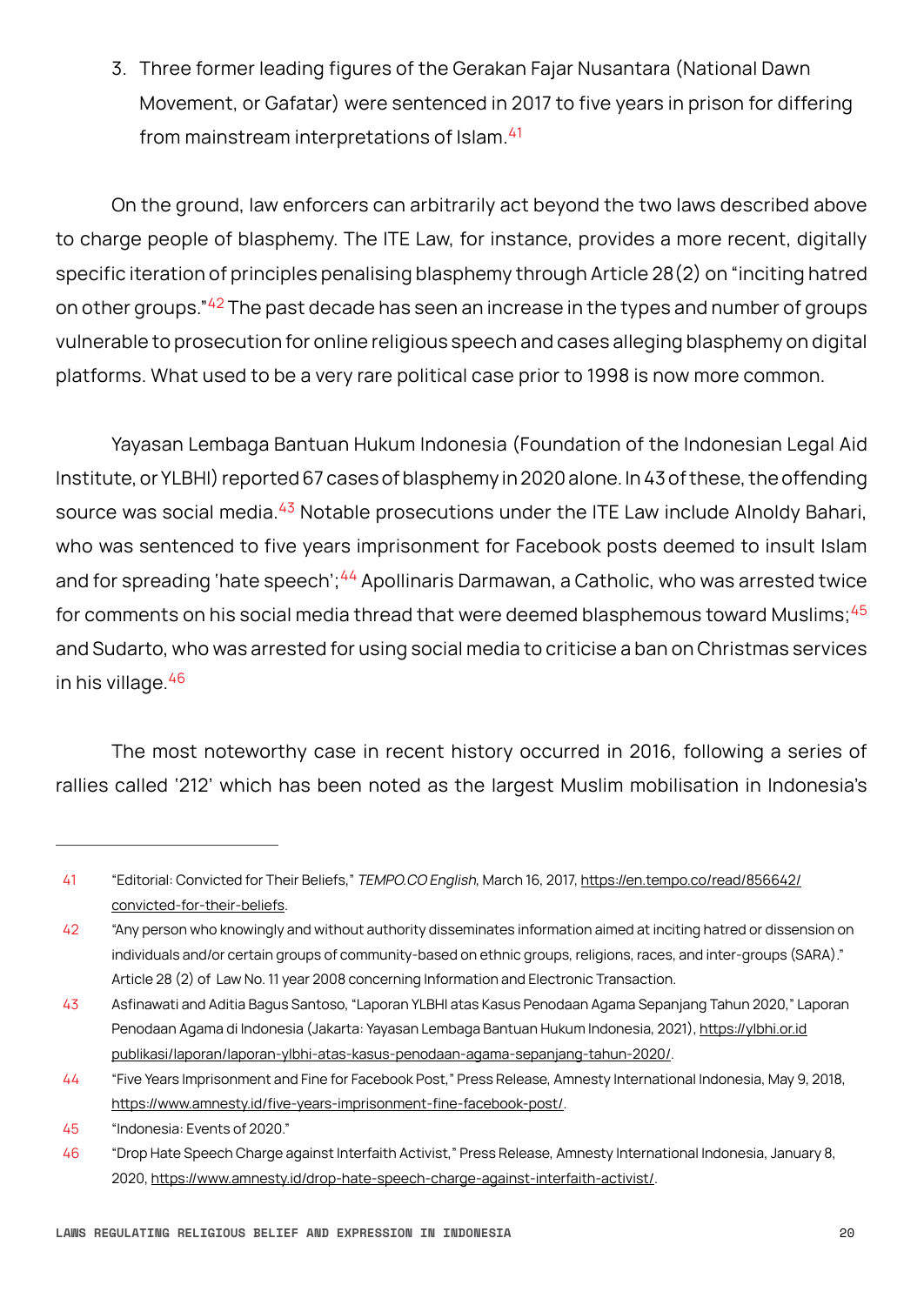democratic period.47 The case involved then-Governor of Jakarta, Basuki Tjahaja Purnama, popularly known as Ahok, who is himself a double minority as a Christian of Chinese descent. During his electoral candidacy, Ahok suggested that his political opponents were using Islam as a campaign tool, a statement that drew the ire of conservative Muslims.  $48$ 

The 2016 case was the first use of Indonesia's blasphemy law against a high-profile senior politician in recent history.<sup>49</sup> Some scholars believe that Ahok lost the election primarily because of the blasphemy case.<sup>50</sup> Others argue that Ahok's controversial urban development policies factored heavily in his loss, and that the blasphemy charges served to express the resentment of communities affected by his policies.<sup>51</sup> Ahok's prosecution,

<sup>47</sup> Greg Fealy, "Bigger than Ahok: Explaining the 2 December Mass Rally," Indonesia at Melbourne, December 7, 2016, <https://indonesiaatmelbourne.unimelb.edu.au/bigger-than-ahok-explaining-jakartas-2-december-mass-rally/>.

<sup>48</sup> In a campaign speech, Ahok said that voters were being "deceived using verse fifty-one of al-Maida" (a chapter of the Quran). A 37-second clip from his hour-long speech was posted online. The video swiftly went viral and incited outrage among conservative Muslims. Calling the incident blasphemous, hardliners organised rallies calling for Ahok's arrest. The North Jakarta District Court convicted him of blaspheming Islam.

<sup>49</sup> Jewel Topsfield, "Jailing of Jakarta Governor Ahok Puts Focus Back on Indonesian Blasphemy Laws," The Sydney Morning Herald, May 12, 2017, [https://www.smh.com.au/world/jailing-of-jakarta-governor-ahok-puts-focus-back-on](https://www.smh.com.au/world/jailing-of-jakarta-governor-ahok-puts-focus-back-on-indonesian-blasphemy-laws-20170512-gw3f40.html) [indonesian-blasphemy-laws-20170512-gw3f40.html](https://www.smh.com.au/world/jailing-of-jakarta-governor-ahok-puts-focus-back-on-indonesian-blasphemy-laws-20170512-gw3f40.html); Agence France-Presse, "Indonesia Faces Calls to Repeal Blasphemy Laws after Jailing of Jakarta Governor Ahok," The Straits Times, May 10, 2017, [https://www.straitstimes.com/](https://www.straitstimes.com/asia/se-asia/indonesia-faces-calls-to-repeal-blasphemy-laws-after-jailing-of-jakarta-governor-ahok) [asia/se-asia/indonesia-faces-calls-to-repeal-blasphemy-laws-after-jailing-of-jakarta-governor-ahok.](https://www.straitstimes.com/asia/se-asia/indonesia-faces-calls-to-repeal-blasphemy-laws-after-jailing-of-jakarta-governor-ahok)

<sup>50</sup> Marcus Mietzner and Burhanuddin Muhtadi, "Explaining the 2016 Islamist Mobilisation in Indonesia: Religious Intolerance, Militant Groups and the Politics of Accommodation," Asian Studies Review 42, no. 3 (2018): 1–19.

<sup>51</sup> In 2016 alone, Ahok's city planning project forcefully displaced 5,726 families of urban poor and 5,379 small businesses. This provoked a wave of protests from displaced citizens and human rights activists. Ahok claimed that the urban poor were illegal squatters, but he was accused of double standards as the evictions did not apply to commercial areas and elite neighbourhoods in Jakarta, illegally built on water catchment areas. Responding to protests, Ahok insisted, "if two thousand people oppose me and endanger 10 million people, I will murder them [those two thousand people] in front of you," ironically echoing the logic of majoritarianism. See Alldo Fellix Januardy, Julio Castor Achmadi, and Cindy Iqbalini Fortuna, "Seperti Puing: Laporan Penggusuran Paksa di Wilayah DKI Jakarta Tahun 2016" (Jakarta: Lembaga Bantuan Hukum Jakarta, April 3, 2017); Danu Damarjati, "HAM Versi Ahok untuk Melindungi Rakyat Banyak," detik.com, August 22, 2015, <https://news.detik.com/berita/d-2998358/ham-versi-ahok-untuk-melindungi-rakyat-banyak>; Ian Wilson, "Jakarta: Inequality and the Poverty of Elite Pluralism," New Mandala, April 19, 2017, [https://www.newmandala](https://www.newmandala.org/jakarta-inequality-poverty-elite-pluralism/). [org/jakarta-inequality-poverty-elite-pluralism/](https://www.newmandala.org/jakarta-inequality-poverty-elite-pluralism/); Mudhoffir, "Why Hundreds of Thousands of Muslims Rallied against the Jakarta Governor."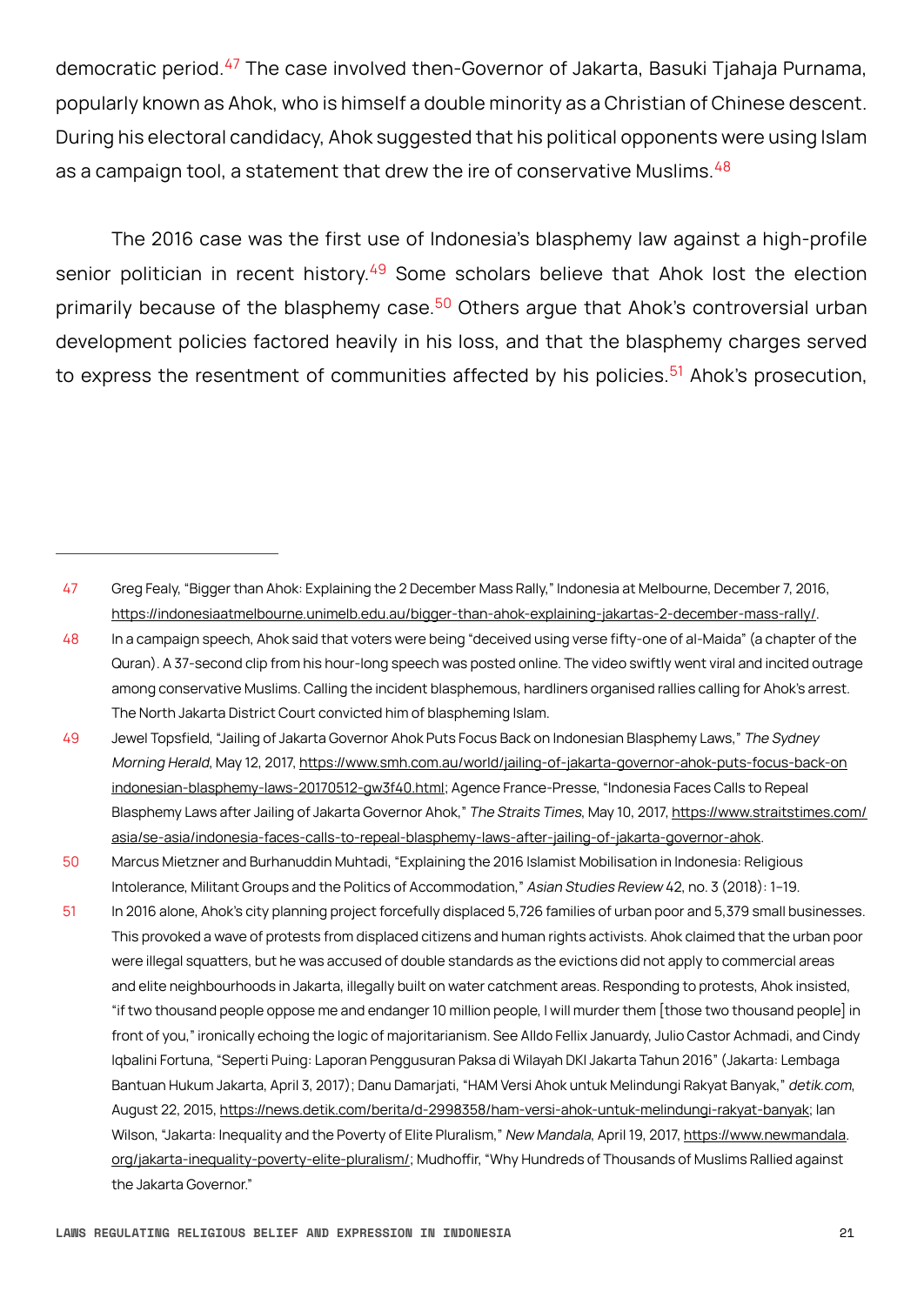conviction, and two-year imprisonment spurred renewed calls for repealing the blasphemy law $52$ 

While taken as an act of aggression toward a faith community, Ahok's statement however pales in comparison to the content of sermons that agitator Islamic clerics regularly broadcast online. These broadcasts frequently scorn non-Muslims as kafir (unbelievers) whom Muslims should avoid, or mock other religions' conception of God, which do not conform to Islamic standards. Although some of these Islamic clerics have been similarly charged with blasphemy, such firebrand remarks usually do not receive the same heavy sanctions even when these statements may put minority communities at risk. Ahok's case underscores the dilemma of practitioners of minority religions: they must navigate a very fine line when it comes to criticising the country's largest religion. Scholar Merlyna Lim observes that in Indonesia's online political landscape, "low-risk activism tends to encourage more participation."53 However, seemingly minor actions, such as mild critiques of Islamic practice or politics, can become high-risk if they draw the ire of certain communities.

It is important to underline these cases as an issue of majoritarianism. According to renowned progressive Muslim intellectual Ulil Abshar Abdalla, blasphemy cases are typically escalations of previously unresolved tensions between different members of a community divided by other social boundaries (such as economic class).<sup>54</sup> These unresolved tensions then translate into religious ones when one party claims to be a part of the religious majority whose demands have to be respected for the sake of harmony.

In this regard, law enforcers play a critical role. A study by PUSAD Paramadina, a Jakarta-based research centre studying the relation between religion and democracy, revealed that the way police forces mediate tensions between groups is an important factor

<sup>52</sup> Ministry of Religious Affairs spokesman Matsuki conceded misuse of the law in this case but added that the government wanted to improve the legislation rather than end it. "If we abolished it, more problems would arise... If blasphemy happens and we have no guidelines, there will be chaos." See Agence France-Presse, "Indonesia Faces Calls to Repeal Blasphemy Laws after Jailing of Jakarta Governor Ahok."

<sup>53</sup> Merlyna Lim, "Many Clicks but Little Sticks: Social Media Activism in Indonesia," Journal of Contemporary Asia 43, no. 4 (2013): 636–57.

<sup>54</sup> Ulil Abshar Abdalla, interview by Diani Citra and Ida Fitri Astuti, November 3, 2021.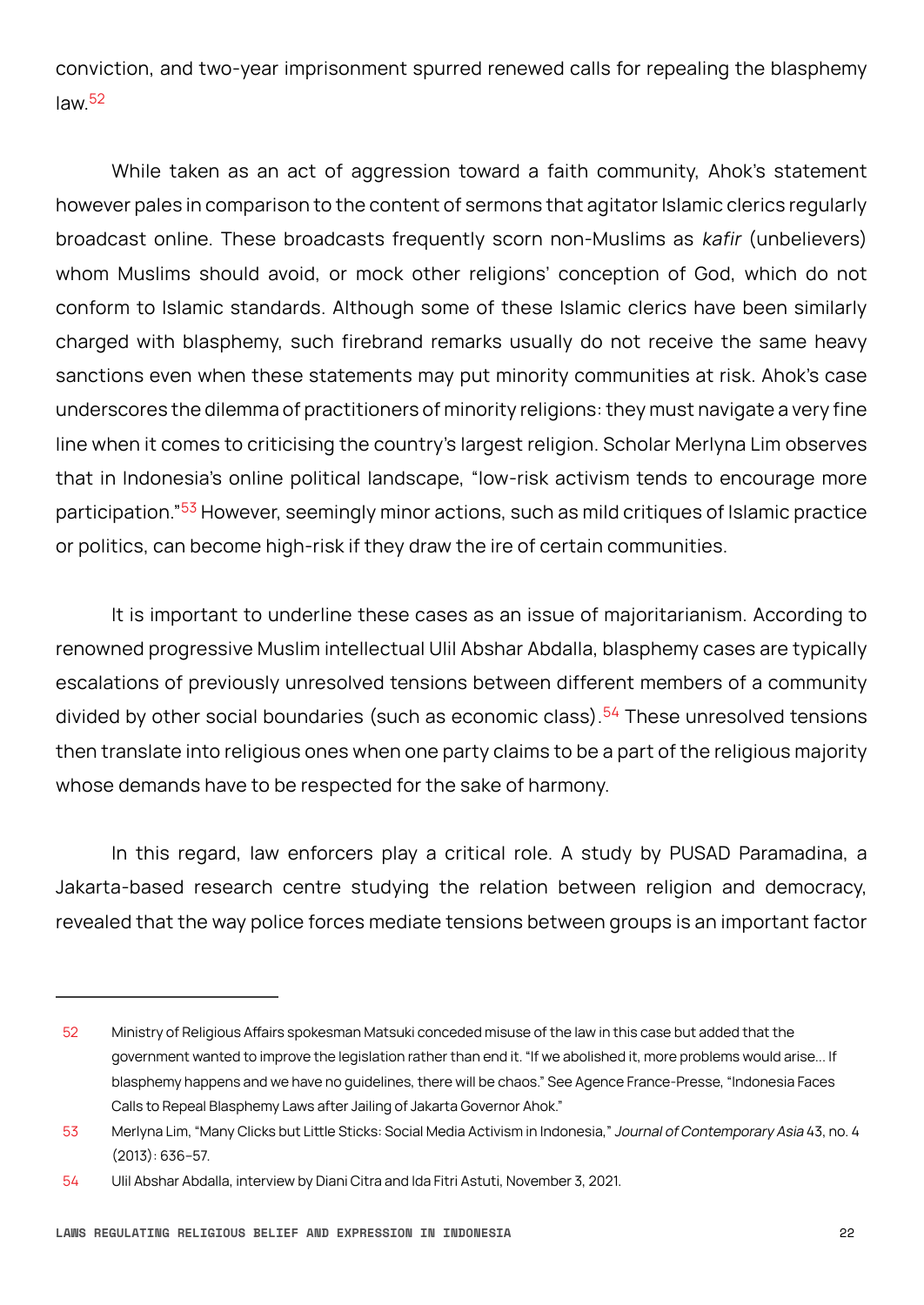in resolving local conflict before they escalate and take on religious overtones.<sup>55</sup> Of the eight cases cited in the study, police forces' lack of impartiality and selective law enforcement contributed to escalating religious tensions. In Samarinda, East Kalimantan, police forces were even involved in raiding Ahmadiyya community members accused as blasphemers.<sup>56</sup> Considering that the judicial system in Indonesia depends on the individual deliberation of judges and prosecutors, they hold the privileged position of interpreting regulations so as to fit their own personal religious values and, consequently, curbing the freedom of expression of others.<sup>57</sup>

Religious studies scholar Leonard Chrysostomos Epafras points to the need to examine and scrutinise the role of religious institutions, especially at the local level, in calming religious tensions or, conversely, prolonging conflict.<sup>58</sup> Some progressive religious organisations, like the Nahdlatul Ulama's youth militia Barisan Ansor Serbaguna (Banser), do play a crucial role in upholding religious tolerance, as exhibited in Banser's role in 'counter-trolling' online trolls harassing Shia communities and safeguarding the rituals of other religious minorities.<sup>59</sup> But such endeavours have not gained wide attention from both Indonesian and international civil society organisations and researchers, and tend to be eclipsed by larger or more influential local religious organisations.<sup>60</sup>

 Samsul Maarif of the Centre for Religious and Cross-Cultural Studies (CRCS) remarked that local religious institutions tend to prioritise maintaining relationships with local state actors or strongmen and are willing to compromise for the sake of 'harmony', even at the cost of undermining the rights of religious believers. $61$  Even institutions considered as religious minorities, such as the local branches of Persekutuan Gereja Indonesia (Council of

<sup>55</sup> Rizal Panggabean et al., Policing Religious Conflicts in Indonesia (Jakarta: PUSAD Paramadina, 2015).

<sup>56</sup> Epafras, interview, November 17, 2021; Panggabean et al, Policing Religious Conflicts in Indonesia.

<sup>57</sup> Arskal Salim, "The Islamisation of Regional Regulations and Its Impact on Good Governance in Contemporary Indonesia," in Religion, Law and Intolerance in Indonesia, ed. Timothy Lindsey and Helen Pausacker (London: Routledge, 2016), 319–34.

<sup>58</sup> Epafras, interview, November 17, 2021.

<sup>59</sup> Abdalla, interview.

<sup>60</sup> Abdalla, interview.

<sup>61</sup> Maarif, interview; Robin Bush, "Regional Sharia Regulations in Indonesia: Anomaly or Symptom?," in Expressing Islam: Religious Life and Politics in Indonesia, ed. Greg Fealy and Sally White (Singapore: ISEAS-Yusof Ishak Institute, 2008), 174–91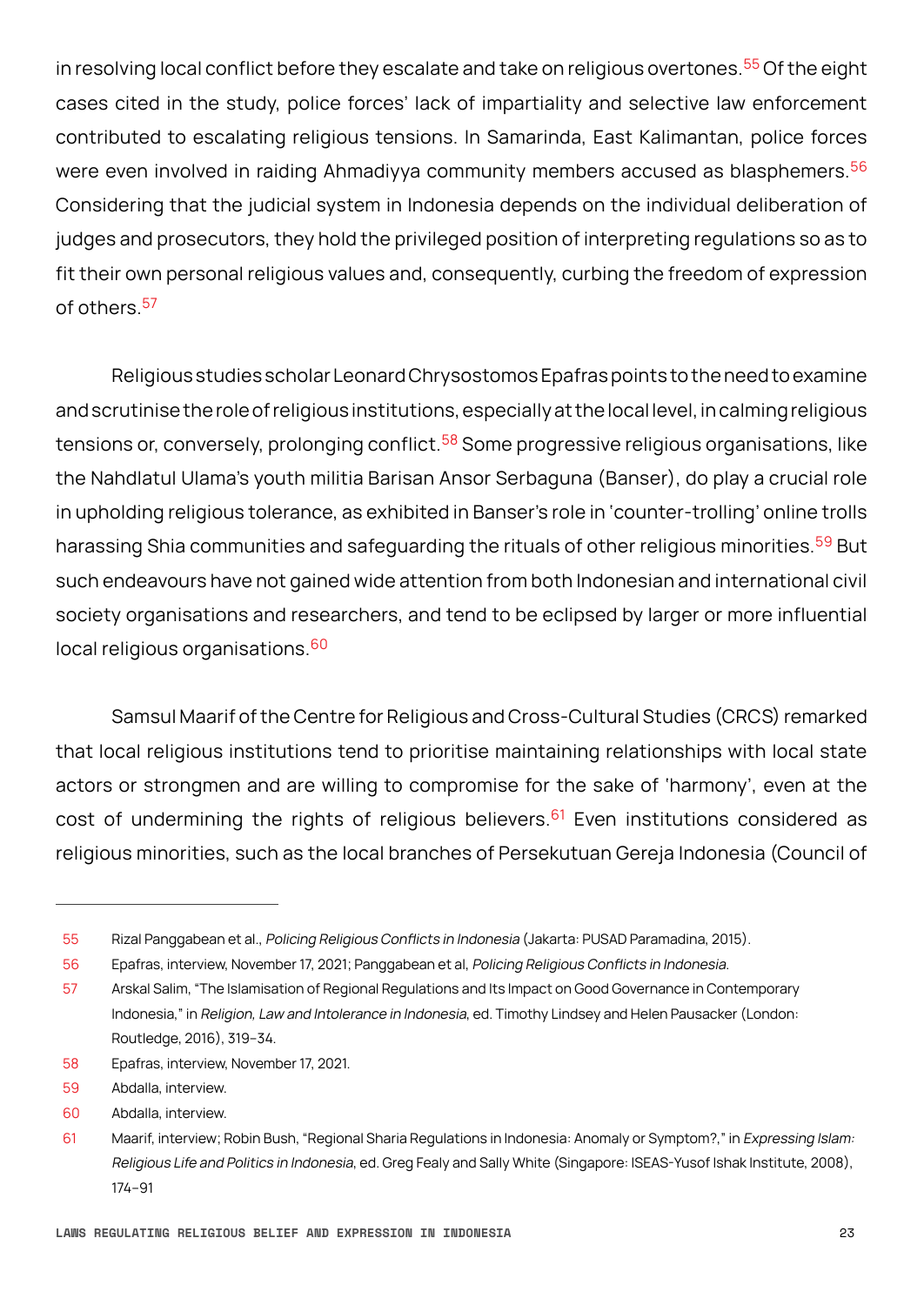Churches in Indonesia), could harm their own believers in the pursuit of 'harmony'.<sup>62</sup> Such local religious institutions may additionally put other minority groups within the minority at risk. This has been exhibited in the case of Jehovah's Witnesses communities branded as 'heretics' by Indonesian Christians, or in the discrimination against village-level practices of Balinese Hinduism, which have been labelled as 'misguided' by the now-dominant Indian strain of Hinduism in Bali.<sup>63</sup> Failure to mediate conflict resulting from the lack of impartiality and selective enforcement of the law by authorities and religious institutions could lead to violence that spills over geographic boundaries.

Blasphemy accusations and invoking the language of religion thus remain a powerful instrument for majoritarian religions to universalise local problems into collective ones concerning all believers, or the ummah, as a whole. Ahok's case has demonstrated that charges of blasphemy can bring together widely-varied Muslim groups across the country from disenfranchised communities affected by Ahok's policies, entrepeneurs, and young urban consumers, to vigilantes such as FPI and political opportunists—to express religious affects and create a sense of a shared community of care.  $64$  In Indonesia, where nationalist and religious narratives reflect powerful ideologies, deviation from these accepted worldviews is risky. To sympathise with a religion out of the mainstream was and is a dangerous choice in a country where local problems can be displaced from its context and universalised as a perceived gesture of disrespect towards a dominant religion in a particular area.<sup>65</sup>

The implementation of the blasphemy law has therefore been selective and arbitrary. It is often applied broadly to curtail dissent, especially from human rights defenders, civil society activists, writers, journalists, and political opponents.<sup>66</sup> There are few, if any, checks on its use, leading some to observe that it "has always been used as a tool to discriminate against minorities."<sup>67</sup> Furthermore, a dissident's refusal to yield for the sake of collective

<sup>62</sup> Epafras, interview, November 17, 2021.

<sup>63</sup> Epafras, interview, November 17, 2021; Rudyansjah, "Modernization and Religion on Bali."

<sup>64</sup> Fealy, "Bigger than Ahok: Explaining the 2 December Mass Rally."

<sup>65</sup> Merlyna Lim, "Freedom to Hate: Social Media, Algorithmic Enclaves, and the Rise of Tribal Nationalism in Indonesia," Critical Asian Studies 49, no. 3 (2017): 411–27.

<sup>66</sup> Gayathry Venkiteswaran, "'Let the Mob Do the Job': How Proponents of Hatred Are Threatening Freedom of Expression and Religion Online in Asia" (Association for Progressive Communication, 2017).

<sup>67</sup> Abdalla, interview.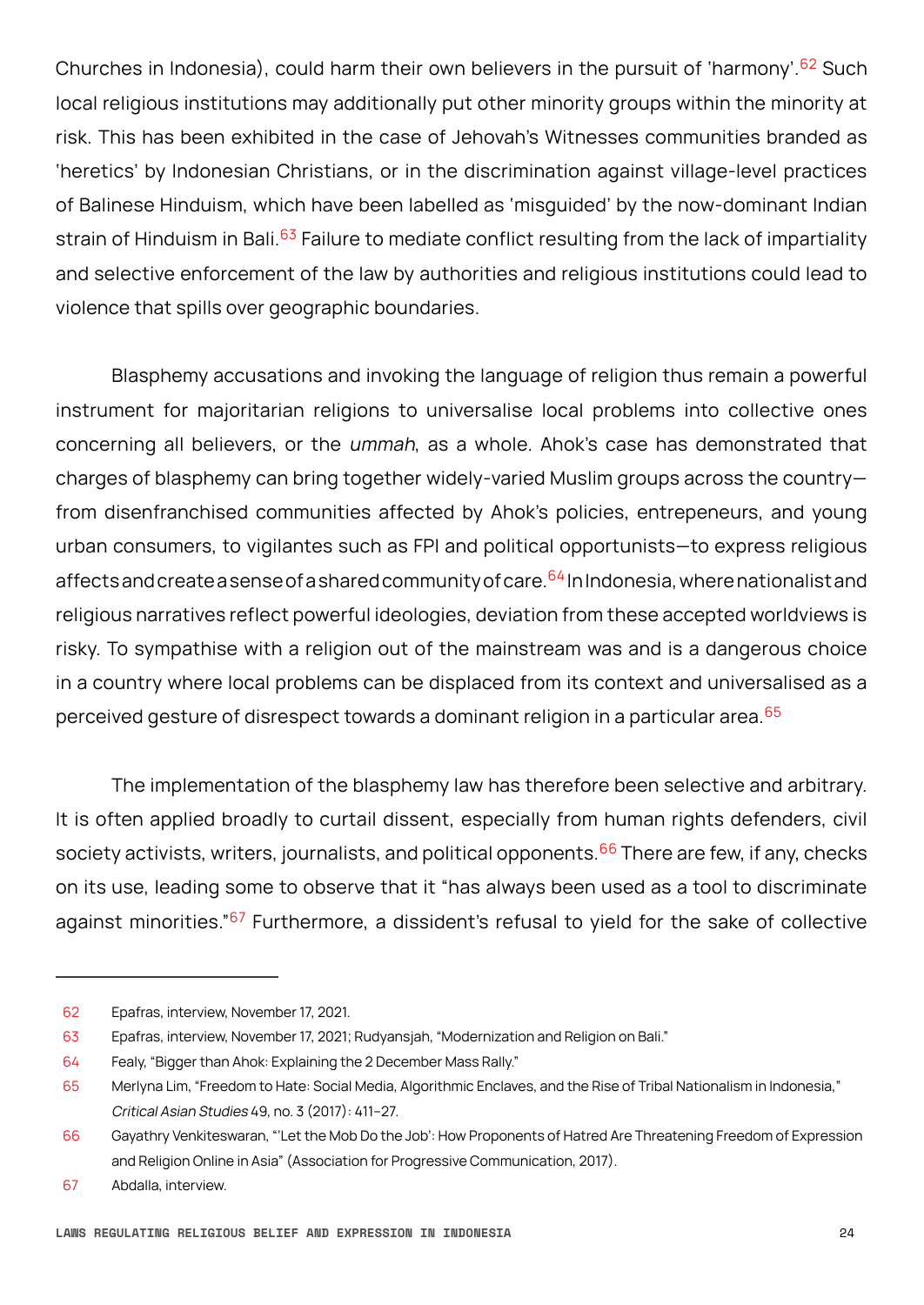<span id="page-24-0"></span>harmony is interpreted by authorities as an absolution of police responsibility to calm tensions and protect them should violence break out.<sup>68</sup>

#### **Indecency**

" There is no need to have someone specifically conservative [in a state institution]. All we have to do is create a conservative and conventional atmosphere, and [conservatism] will manifest. People will do their own self-censoring.

LEONARD CHRYSOSTOMOS EPAFRAS<sup>69</sup>

Pornography and its companion, indecency, sit at the intersection of social norms, politics, religion and law. Since Dutch colonial times, pornography and indecency have been prosecutable offences, although its application has varied depending on the regime as interpretations and decisions on what counts as an offence are left to the discretion of government and law enforcers. The Dutch phrases from the law in 1886 were 'aanstotelijk voor de eerbaarheid' (offence to honour) and 'openbare schennis der eerbaarheid' (public indecency).<sup>70</sup> These were used to demarcate the spaces separating the 'civilised' Dutch subjects from the 'immodest' natives, as well as to persecute homosexual activities.

The law was incorporated into the Indonesian Criminal Code following Indonesia's independence in 1945. Its provisions were linked to the notion of 'cabul' (perverted) as a threat imported by 'the West'. The dominant PKI (Indonesian Communist Party) at the time considered lewd pictures, sexually-explicit texts, and youth fashion and dance as parts of western degeneracy popularised by American films. $71$  The first attempts to explicitly define and regulate what constitutes pornography emerged in 1968 during the authoritarian New Order era, initiated by journalists and religious communities. The militarised New Order

<sup>68</sup> Wahid, interview.

<sup>69</sup> Epafras, interview, November 17, 2021.

<sup>70</sup> Jennifer Lindsay, "Media and Morality: Pornography Post Suharto," in Politics and the Media in Twenty-First Century Indonesia, ed. Krishna Sen and David T. Hill (London: Routledge, 2010), 172–95.

<sup>71</sup> Lindsay, "Media and Morality: Pornography Post Suharto."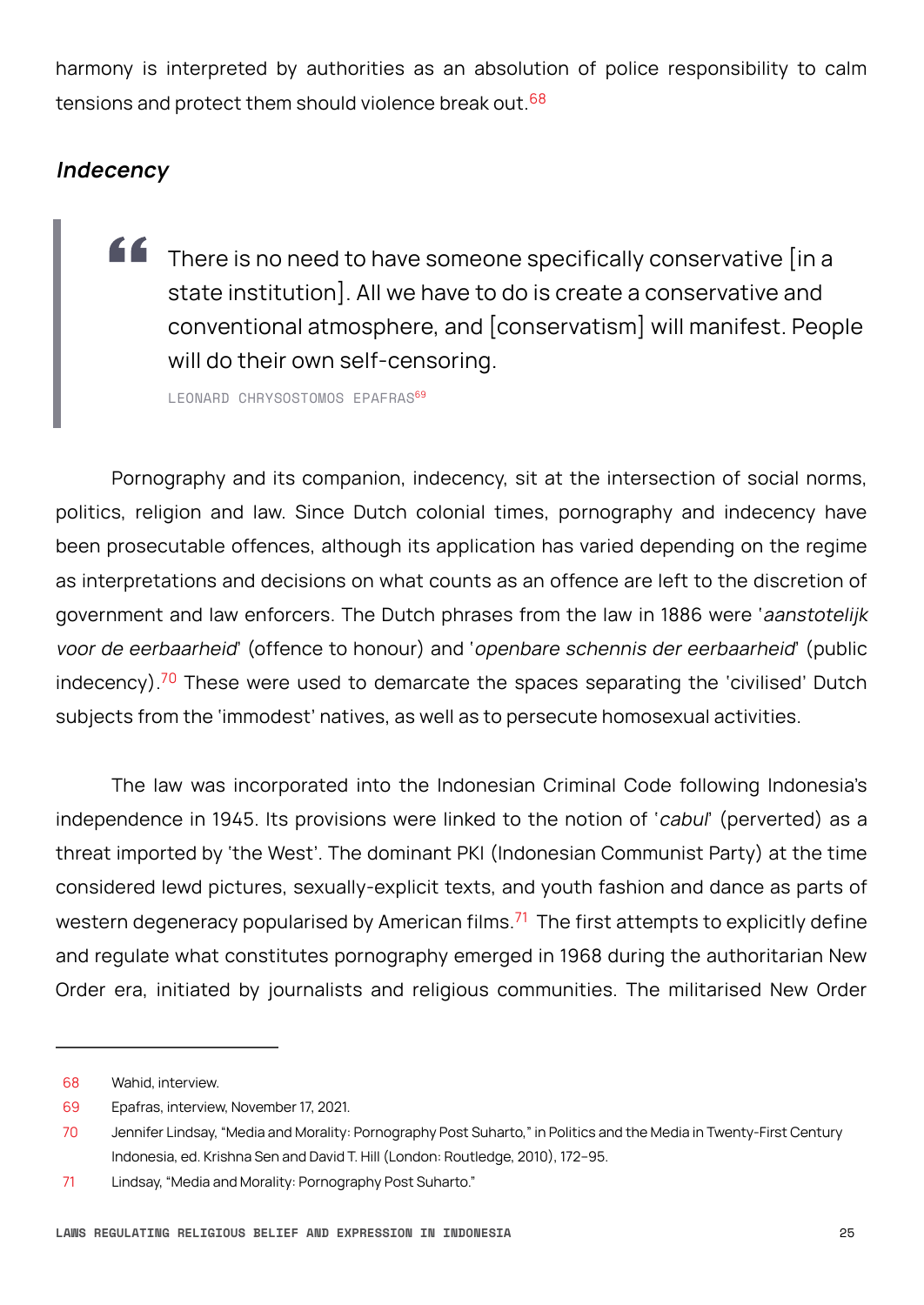associated uninhibited public behaviour and sexual permissiveness as immoral values going against order and discipline, with the army held up as the paragon of Indonesian national identity.<sup>72</sup> In these long years of Indonesian authoritarian rule, national values served as the foothold in defining boundaries of morality and decency.

After the Indonesian democratic reforms in 1998, the strict Broadcasting Code of Conduct and Program Standards (2004) enforced by the Komisi Penyiaran Indonesia (Indonesian Broadcast Commission, or KPI) has been the benchmark of what is considered 'decent' in mainstream media. During this period, Islamic communities have been at the forefront of defining moral order. The controversial Pornography Law passed in 2008 criminalised any material perceived as damaging public morality. $73$  Its supporters included vigilante groups such as FPI, revivalists such as Hizbut Tahrir, and members of Indonesia's two largest mainstream Islamic groups, Nahdlatul Ulama and Muhammadiyah.<sup>74</sup>

The Pornography Law resulted in an array of different interpretations from law enforcement officials all trying to come to grips with the vaguely defined provisions on 'pornographic activities'.<sup>75</sup> Consensual private sexting, as well as texts and arts, such as openly erotic Serat Centhini and Minahasan nude paintings that are part of regional traditions in parts of Indonesia, could be covered under such definitions. Even during the drafting of the law, feminist groups, artists, and indigenous groups had expressed concern that the law would negatively affect traditions of regional dress and customs.<sup>76</sup> Two provincial

<sup>72</sup> Lindsay, "Media and Morality: Pornography Post Suharto."

<sup>73</sup> Earlier drafts of the Pornography Law, including the 2005-06 version, termed it the Pornography and 'Pornoaksi' (porno-action) Bill and forbade a wide range of real-world actions that were framed as pornographic. These included kissing on the lips in public, 'erotic dancing,' and the public display of 'sensual body parts,' which are almost all specifically female. The planned sentences were harsh: people caught in a public kiss could incur prison sentences of one to five years or fines of between Rp100 million (A\$13,692) and Rp500 million (A\$68,460). These 'pornoaksi' offences were, however, omitted from the final text of the law. Still, the final definition of 'pornography' is vague enough to allow banning some of the activities formerly listed as 'pornoaksi.'

<sup>74</sup> Helen Pausacker, "Asia-Pacific: Indonesia's New Pornography Law: Reform Does Not Necessarily Lead to More Liberal Attitudes to Morality and Censorship," Alternative Law Journal 34, no. 2 (2009): 121–23.

<sup>75</sup> Article 1 of Law No. 44 year 2008 concerning Pornography. For discussion in regards to its influence on media regulation, see Diani Citra, "Engineering Inevitability: How Digital Television Is Colonizing Indonesia" (Dissertation, New York, Columbia University, 2019).

<sup>76</sup> Pausacker, "Asia-Pacific: Indonesia's New Pornography Law."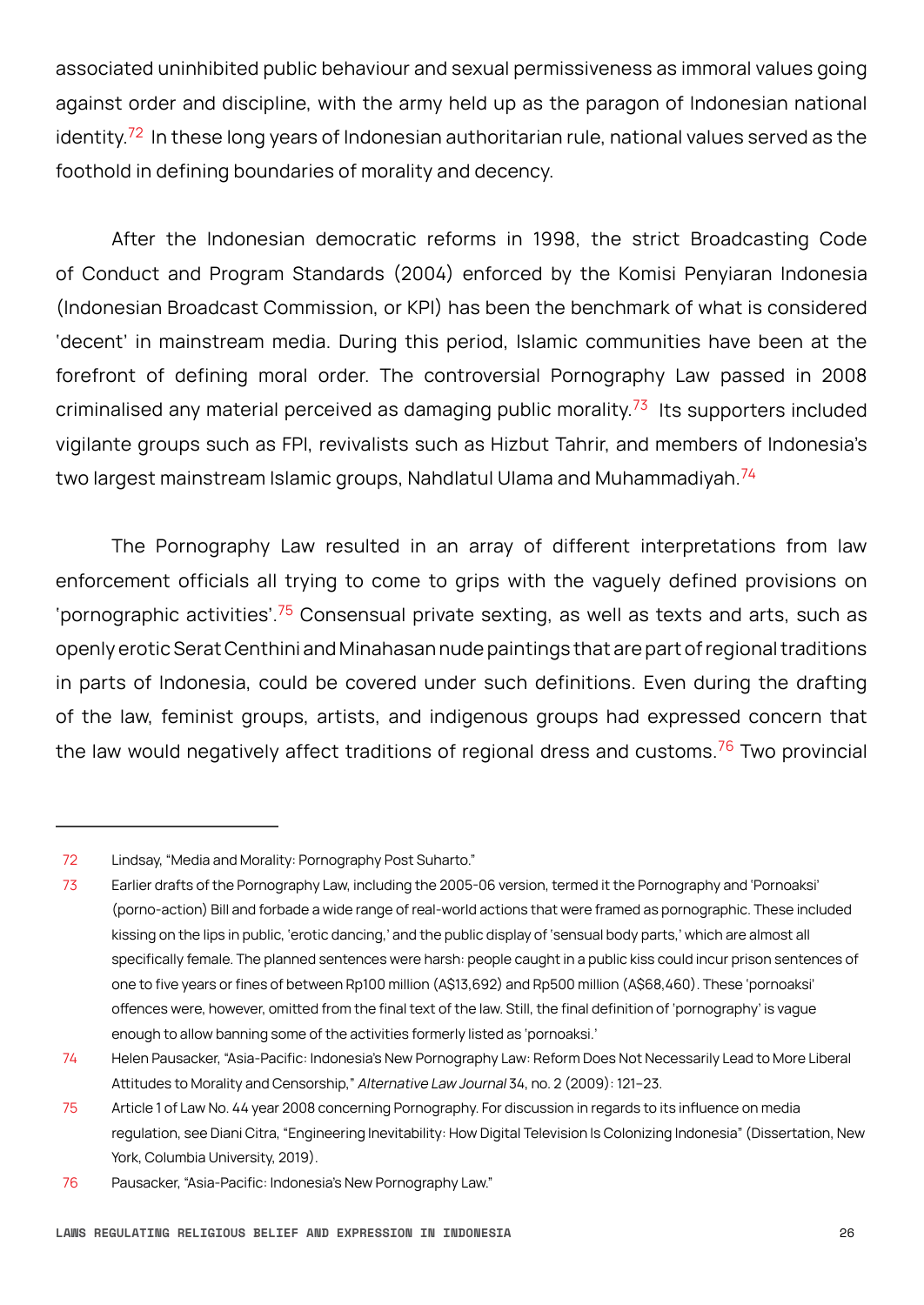legislatures—Bali and the predominantly Christian North Sulawesi—issued statements opposing the law. Performers of Karnaval Figura, a North Sulawesi folk tradition where young men and women would cross-dress and dance on the streets, were among the groups harmed by the legislation. Due to these concerns, civil society organisations, lawyers, and Minahasa indigenous group leaders appealed for a judicial review, which was rejected by the Constitutional Court in 2009.<sup>77</sup>

Provisions against indecency are also enshrined in the ITE Law, which covers the digital realm. Article 27 (1) of the law prohibits the "distribution, transmission, and production of any digital content that violates decency,  $78$  which allows the government to pass regulations to block websites and content considered as indecent. A year after the Pornography Law was passed, the Ministry of Communication and Information Technology developed a filtering system called Trust Positif and required internet service providers to use a Domain Name System (DNS) called Nawala, developed by the state-owned enterprise Telkom, to block websites deemed as containing pornographic materials and "harming the morality of the nation."<sup>79</sup>

The ministry boasted that they blocked up to 1,025,263 'pornographic websites' in 2020. $80$  Similar to other actions against indecency in Indonesia, what constituted as 'pornographic' remains broad and vaguely defined: among the websites blocked were a gay dating app,  $81$  YouTube videos allegedly promoting homoerotic content for children,  $82$  and

<sup>77</sup> Constitutional Court Decision Number 10-17-23/PUU-VII/2009.

<sup>78</sup> Article 27 (1) of Law no. 11 year 2008 concerning Information and Electronic Transaction.

<sup>79</sup> Aubrey Belford, "Indonesia Finds Banning Pornography Is Difficult," The New York Times, August 1, 2010, [https:/](https://www.nytimes.com/2010/08/02/technology/02iht-indoporn02.html) [www.nytimes.com/2010/08/02/technology/02iht-indoporn02.html;](https://www.nytimes.com/2010/08/02/technology/02iht-indoporn02.html) "Saring Konten Porno, Telkom Luncurkan DNS Nawala," KOMPAS.com, November 17, 2009, [https://tekno.kompas.com/read/2009/11/17/12090091/saring.konten.porno.](https://tekno.kompas.com/read/2009/11/17/12090091/saring.konten.porno.telkom.luncurkan.dns.nawala) [telkom.luncurkan.dns.nawala](https://tekno.kompas.com/read/2009/11/17/12090091/saring.konten.porno.telkom.luncurkan.dns.nawala).

<sup>80</sup> Pernita Hestin Untari, "Kominfo Blokir 1 Juta Lebih Situs Pornografi," Okezone, February 4, 2020, [https://techno.](https://techno.okezone.com/read/2020/02/04/207/2163125/kominfo-blokir-1-juta-lebih-situs-pornografi) [okezone.com/read/2020/02/04/207/2163125/kominfo-blokir-1-juta-lebih-situs-pornografi](https://techno.okezone.com/read/2020/02/04/207/2163125/kominfo-blokir-1-juta-lebih-situs-pornografi).

<sup>81</sup> Ed Davies and Cindy Silviana, "More Than 70,000 'Negative' Websites Blocked in Indonesia," Jakarta Globe, February 19, 2018, <https://jakartaglobe.id/business/70000-negative-websites-blocked-indonesia/>.

<sup>82</sup> "Geger Video LGBT di Iklan Youtube Anak-anak, Diblokir Kominfo," CNN Indonesia, September 14, 2021, [https://www.](https://www.cnnindonesia.com/teknologi/20210914075643-185-693848/geger-video-lgbt-di-iklan-youtube-anak-anak-diblokir-kominfo) [cnnindonesia.com/teknologi/20210914075643-185-693848/geger-video-lgbt-di-iklan-youtube-anak-anak-diblokir](https://www.cnnindonesia.com/teknologi/20210914075643-185-693848/geger-video-lgbt-di-iklan-youtube-anak-anak-diblokir-kominfo)[kominfo.](https://www.cnnindonesia.com/teknologi/20210914075643-185-693848/geger-video-lgbt-di-iklan-youtube-anak-anak-diblokir-kominfo)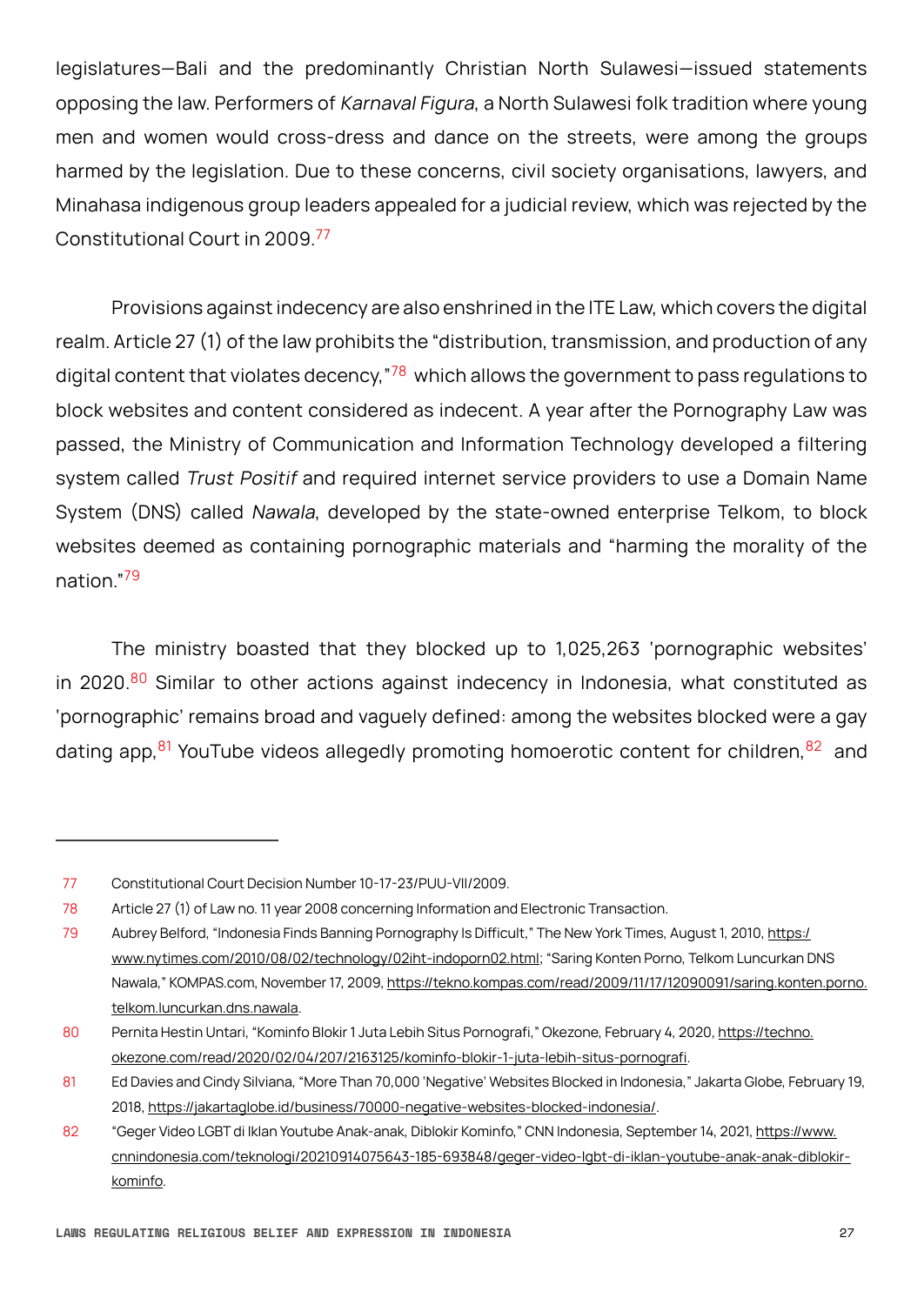platforms such as Tumblr, Vimeo, and Telegram, which allegedly "contain pornographic materials"—although the block for these platforms has recently been lifted. $83$  The ministry claimed that the blocking of websites was based on public complaints, but did not detail how such complaints were evaluated and processed.<sup>84</sup>

Indecency and pornography statutes cannot be separated from conservative Islamic classifications of what is proper and improper. In early 2018, the Wahid Foundation—an organisation advancing the development of a tolerant, multicultural society in Indonesia based on the teachings of former president Abdurrahman Wahid—released the results of its survey on intolerance among Muslim women. The study showed that minority groups religious and political minorities, as well as lesbian, gay, bisexual, and transgender (LGBT) communities—were the principal targets of intolerance.

This "conservative atmosphere" is a result of an active effort by loosely affiliated groups espousing an Islamic public morality. Unlike previous iterations of transnational Islamic politics, these groups have been very national in character, adhering to the state ideology of Pancasila,  $85$  are composed of a wide variety of socioeconomic segments in society, and focused on disciplining individual piety in order to uphold an Islamic public morality.<sup>86</sup>

Hallmarked as a "new kind of Islamic movement in Indonesia", these populist groups articulate expressions of Islamic conservatism through transversal cultural symbols and discourses. By "wearing fashionable T-shirts, promoting their slogans in English and even wearing jeans while listening to hip-hop music, rather than wearing Arabic-style robes and

<sup>83</sup> January 2011 was the first time the government successfully required censorship by a technology provider. Research in Motion, the operator of BlackBerry's server, was ordered to work with local carriers to block pornographic sites on its smart-phones and to comply with the country's anti-pornography law. This requirement continues to this day.

<sup>84</sup> Irma Garnesia, "Aksi Blokir Situs Oleh Pemerintah, Bermanfaatkah?," Tirto.ID, March 16, 2018, https://tirto.id/aksi-blokir[situs-oleh-pemerintah-bermanfaatkah-cGf7](https://tirto.id/aksi-blokir-situs-oleh-pemerintah-bermanfaatkah-cGf7).

<sup>85</sup> Pradipa P. Rasidi and Khoirun Nisa Aulia Sukmani, "Languages of Propaganda," Inside Indonesia, 2021, [https://www.](https://www.insideindonesia.org/languages-of-propaganda) [insideindonesia.org/languages-of-propaganda](https://www.insideindonesia.org/languages-of-propaganda); Wilson, "Between Throwing Rocks and a Hard Place: FPI and the Jakarta Riots."

<sup>86</sup> Vedi Hadiz, "A New Islamic Populism and the Contradictions of Development," Journal of Contemporary Asia 44, no. 1 (2013): 125–43.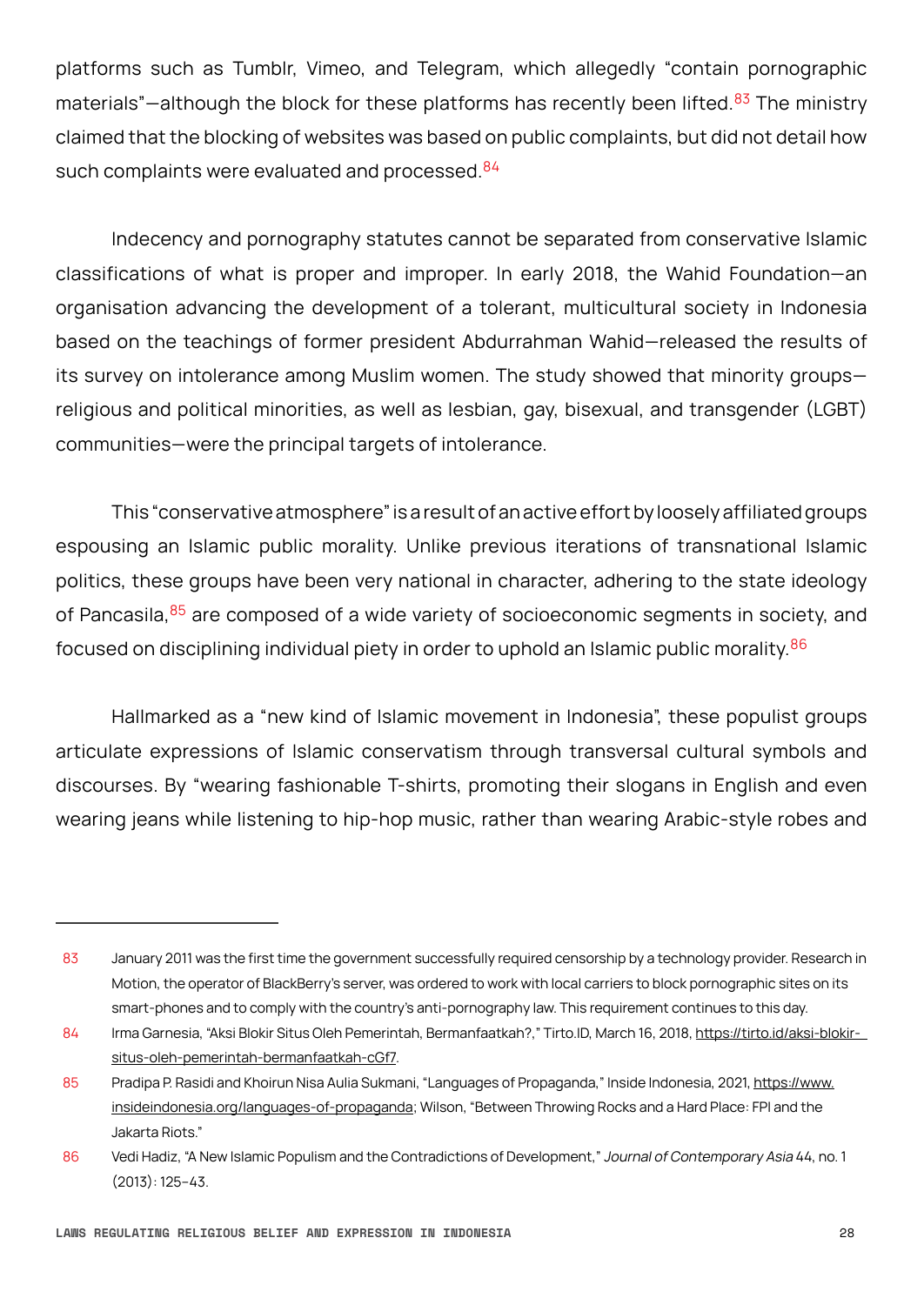listening to nasyid (Islamic gospel songs),  $87$  these groups celebrate a consumer culture previously deemed materialistic by older conservative religious movements. <sup>88</sup>

Digital media technologies have been integral in the proliferation and popularity of these new Islamic movements. The Tarbiyah movement, which originated in the last decade of the authoritarian New Order inspired by the Egyptian Muslim Brotherhood, was one of the earliest adopters of the internet in 2005.<sup>89</sup> They preached online about the need to be meticulous in studying Islam, lest Muslims be led astray by 'heretics pretending to be Muslims' (referring to the minority Ahmadiyya or Shia communities).<sup>90</sup> The loosely connected #IndonesiaTanpaJIL movement (Indonesia Without Liberal Islam) used the online space to warn against the dangers of 'Western secular forces' trying to implant perverted versions of Islam. The group, which gained traction in 2012, called the acceptance of feminism and LGBT communities 'immoral' as it would corrupt Muslims from their obligations of conducting prayers and wearing the hijab.<sup>91</sup> Additionally, members of this movement popularised the hashtag #UdahPutusinAja (Just Break Up Already), urging Muslims to quit dating considered un-Islamic as it may lead to sexual temptations and other indecencies—and go straight to marriage. 92

These aforementioned revivalist movements focus on answering practical questions of 'proper' Muslim behaviour in daily life. At the heart of this conservative Islamic counterpublic is the attempt to articulate a wider idea of how men and women should conduct themselves in private and in public; this idea is closely intertwined with the idea of 'decency' in both the family and the community. The rise of these revivalist movements have occurred side-byside with the censorship of media content enforcing conservative ideas of decency, such as the blurring of women's shoulders when wearing traditional Indonesian dresses, <sup>93</sup> Japanese

<sup>87</sup> Ardhianto, "Contemporary Islamic Movement," 154.

<sup>88</sup> Rasidi, "Otaku Muslim: Pemuda dalam Kompromi Islam dengan Budaya Pop Jepang."

<sup>89</sup> Abdalla, interview.

<sup>90</sup> Abdalla, interview; Husein, interview.

<sup>91</sup> Hew, "The Art of Dakwah"; Akmal Akmal, "The Rise of #IndonesiaTanpaJIL Youth Movement and the Fall of Liberal Islam on Cyberspace," Tsaqafah 15, no. 2 (2019): 363–74.

<sup>92</sup> Hew, "The Art of Dakwah."

<sup>93</sup> Ina Parlina, "Self-Censorship Runs Amok on Local Television," The Jakarta Post, February 27, 2016, [https://www.](https://www.thejakartapost.com/news/2016/02/27/self-censorship-runs-amok-local-television.html) [thejakartapost.com/news/2016/02/27/self-censorship-runs-amok-local-television.html](https://www.thejakartapost.com/news/2016/02/27/self-censorship-runs-amok-local-television.html).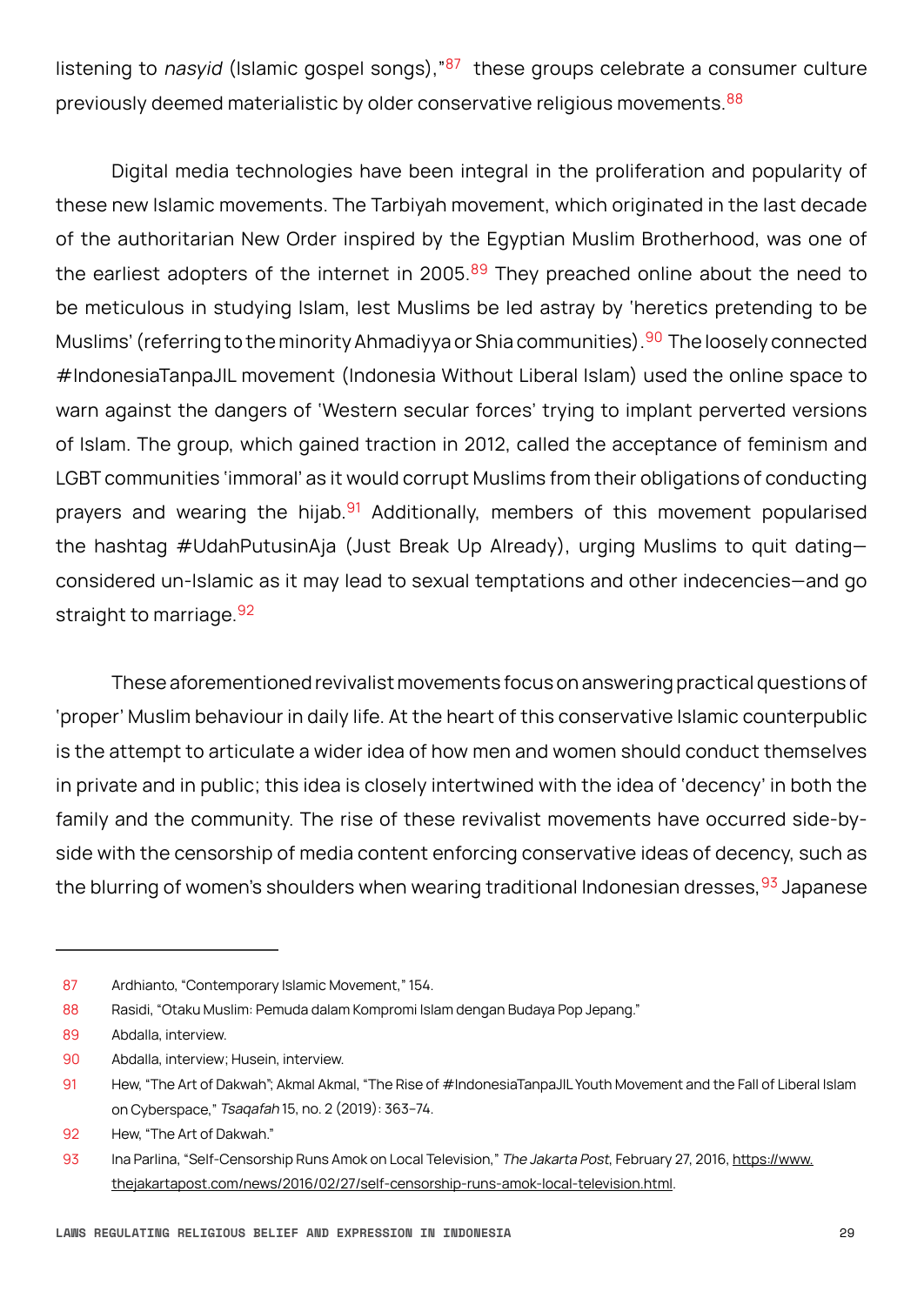animation aimed for children,  $94$  and female athletes wearing internationally accepted attire.  $95$ These developments point to growing intolerance in mainstream society; as argued by Anita Wahid of the Public Virtue Research Institute and other progressive Muslim activists, such ways of "mainstreaming exclusivism" is a stepping stone towards intolerance. <sup>96</sup>

It is not surprising then that in 2016, a group of conservative Muslim academics called Aliansi Cinta Keluarga (Family Love Alliance, or AILA), led by Professor Euis Sunarti of the respected Bogor Agricultural Institute, requested the Constitutional Court to penalise all acts of premarital sex, instead of just criminalising extramarital infidelity.<sup>97</sup> While the court declined to hear this request, it is important to note that both the petitioner and respondents used interpretations of Islamic teachings to support their arguments. The rejection of the request prompted a social media campaign accusing the court of legalising zina, an Islamic legal term referring to unlawful sexual intercourse. 98

 Endeavours by civil society organisations (CSOs) to respond to this "conservative atmosphere" have gone largely unnoticed. Of all 46 respondents in our survey, 24 are unsure about the role played by CSOs in fostering the free expression of religious belief. Among the 24 respondents, 8 believe that CSOs have not played enough of a role, whereas 10 believe that CSOs instead amplify conservativeness and intolerant atmospheres. Of the respondents from faith communities, only two acknowledge that CSOs have played a significant role in safeguarding FoRB.

One respondent from an agnostic community argued that CSOs instead "sharpen polarisation and to some extent nourish [the] intolerant behaviour of sectarian groups,"

<sup>94</sup> Amanda Siddharta, "Indonesian TV Censorship: Cartoons Cut, Athletes Blurred as Conservative Islam Asserts Itself and Broadcasters Fear Sanctions," South China Morning Post, December 31, 2017, [https://www.scmp.com/culture/film](https://www.scmp.com/culture/film-tv/article/2126007/indonesian-tv-censorship-cartoons-cut-athletes-blurred-conservative)[tv/article/2126007/indonesian-tv-censorship-cartoons-cut-athletes-blurred-conservative](https://www.scmp.com/culture/film-tv/article/2126007/indonesian-tv-censorship-cartoons-cut-athletes-blurred-conservative).

<sup>95</sup> Siddharta, "Indonesian TV Censorship."

<sup>96</sup> Wahid, interview; Noor Huda Ismail, "Reversing Radicalisation Online, Interview by Red Tani and Maria Karienova," Pretty Good Podcast, March 25, 2022, <https://engagemedia.org/2022/pretty-good-podcast-18-online-radicalisation/>.

<sup>97</sup> Timo Duile, "When Academics Become Anti-LGBT Activists: Fear and Hate in Indonesian Academia," The Conversation, December 10, 2021, [https://theconversation.com/when-academics-become-anti-lgbt-activists-fear-and-hate-in](https://theconversation.com/when-academics-become-anti-lgbt-activists-fear-and-hate-in-indonesian-academia-173433)[indonesian-academia-173433;](https://theconversation.com/when-academics-become-anti-lgbt-activists-fear-and-hate-in-indonesian-academia-173433) Akmal, "The Rise of #IndonesiaTanpaJIL Youth Movement."

<sup>98</sup> Duile, "When Academics Become Anti-LGBT Activists."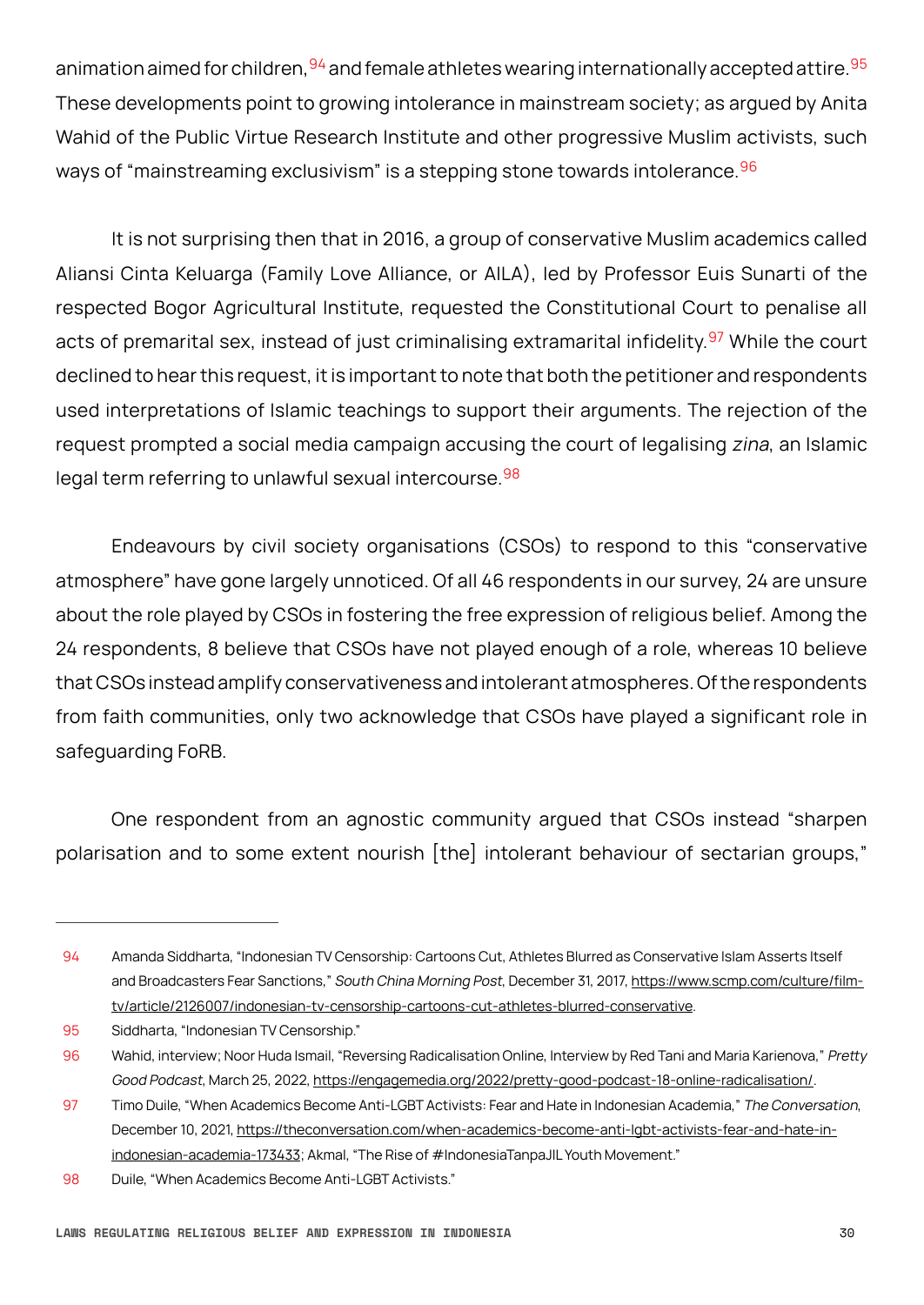noting their uncritical adoption of jargon used by central government to punish dissent (such as the term 'radical Islam'). Epafras similarly argues that sociocultural efforts to mediate freedom of religious expression have been largely neglected in favour of establishing legal frameworks, with CSOs and religious leaders lacking collaboration in the development of a humanitarian "theological infrastructure."<sup>99</sup> Because of the failure to provide practical solutions to the daily problems of religious adherents, the less-inclusive theological views of conservative groups have gained broader appeal in society.

Epafras' call to pay more attention to sociocultural efforts is imperative when we consider that it is not just the laws themselves that are at issue, but their selective enforcement. Article 281 of the Criminal Code, which "prohibits indecency in public",<sup>100</sup> has largely been used by Muslim actors or groups to shut down clubs or bars during Ramadhan or to censor a kissing scene in a movie. Some local governments have used their jurisdiction to pass bylaws that reflect exclusivist Islamic norms, including imposing dress codes, banning gambling, and prohibiting alcohol consumption and distribution.<sup>101</sup> While Indonesia has always been a conservative nation,  $102$  recent interpretations of decency statutes lean heavily on exclusivist interpretations of Islamic values. The definitions of pornography and decency thus bring to the fore how the Indonesian emphasis on shame and harmony preservation pave the way for conservative religious values to flourish, and consequently frame how FoE and FoRB are curtailed in Indonesia.

<sup>99</sup> Epafras, interview, November 17, 2021.

<sup>100</sup> Article 281 (1) of Law No. 1 year 1946 concerning Indonesian Criminal Code.

<sup>101</sup> Bush, "Regional Sharia Regulations in Indonesia"; Simon Butt, "Religious Conservatism, Islamic Criminal Law and the Judiciary in Indonesia: A Tale of Three Courts," The Journal of Legal Pluralism and Unofficial Law 50, no. 3 (2018): 402–34.

<sup>102</sup> Abdalla, interview; Epafras, interview, November 17, 2021.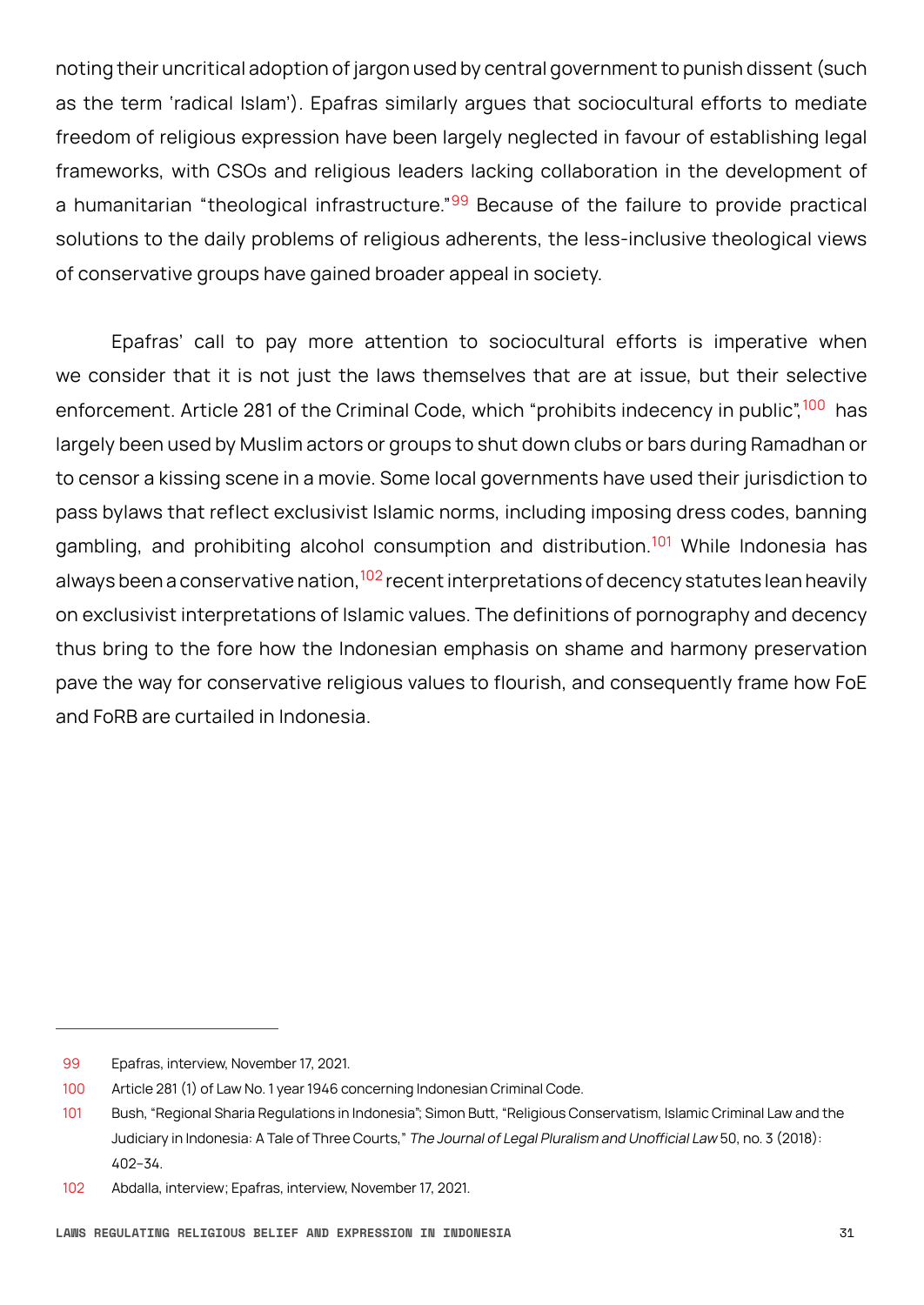## <span id="page-31-0"></span>**IV. LACK OF LIABILITY FOR ONLINE PLATFORMS AMPLIFYING RELIGIOUS INTOLERANCE**

The biggest problem with big tech is that they are clearly using irresponsible algorithms that facilitate hatred and incitement. Algorithms which thrive on engagement. And engagement is obtained through controversy. That is a massive problem.

ULIL ABSHAR ABDALLA<sup>103</sup>

Around the world, big tech companies are increasingly called upon to make ethical decisions regarding the regulation of online speech. However, very little is known about how online platforms' algorithms work, which makes regulating the tech companies a difficult task. On the question of liability, most platforms say that they respect national sovereignty, obey the laws of the countries where they operate, and prioritise these laws over their company's own views—as long as governments issue takedown orders through the

<sup>103</sup> Ulil Abshar Abdalla is one of the founders of Jaringan Islam Liberal (Liberal Islam Network, or JIL). He received his Master in Religious Studies from Boston University. Ulil currently manages Pengajian Ihya, a public recitation group broadcasted online. Abdalla, interview.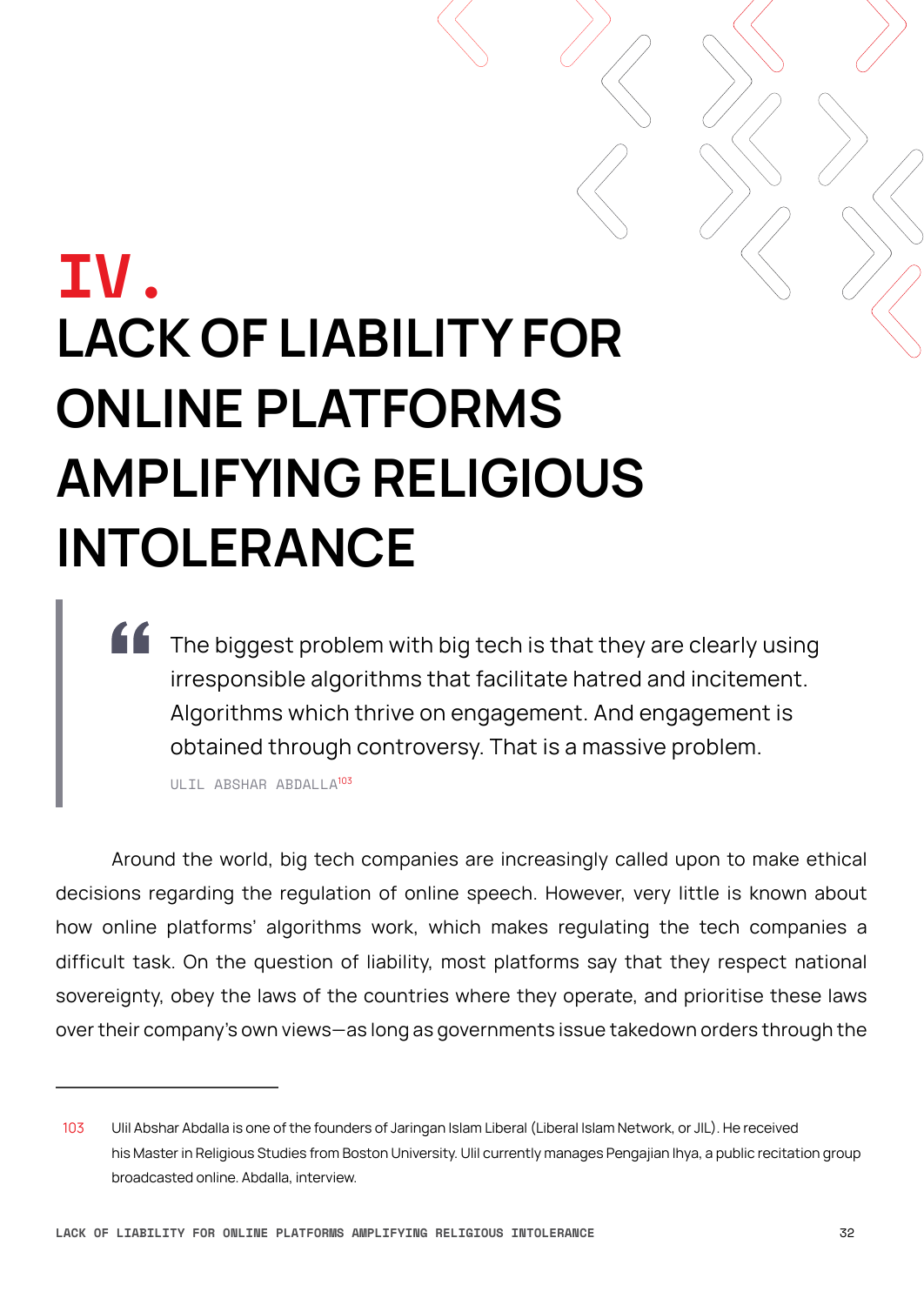appropriate channels.<sup>104</sup> It is not clear, however, how sensitive these tech companies are to variations in the way hate speech and disinformation manifest in different regions, locales, and political circumstances.

The responses from our survey respondents from social media companies indicates this lack of clarity. One Indonesian artificial intelligence scientist working for a big tech social media platform expressed his indifference by claiming that it is not the platform's responsibility to regulate FoRB. For him, platforms' reluctance to respond to hate speech was due to the lack of a tangible subject being harmed. "If someone says Ahmadiyya [believers] are kafir, for platforms it's just an opinion," explained the scientist. "As long as they don't say, 'let's kill Ahmadiyya,' it's not an absolute hate." His stance seems to disregard the fact that the declaration of kafir can escalate to religious conflict and violence, given Indonesia's culture of selective law enforcement.<sup>105</sup>

Although the perspective of one scientist may not be reflective of social media companies' official views, this stance seems to be in line with the hesitant positions taken by social media platforms in addressing hate speech on their platforms.<sup>106</sup> One reason for this is that engineers and scientists designing algorithms often designate contextual understanding and ethical responsibility to someone else, claiming that attending to such nuance is not a part of their obligation.<sup>107</sup> This tends to amplify hate and perpetuate societal biases rather than provide a relatively fair opportunity for users to connect and participate in social media platforms. At times, engineers may even actively ignore these complex societal issues, simplifying them instead as engineering problems.<sup>108</sup> A social media platform spokesperson contacted for this report has declined to comment.

<sup>104</sup> Robyn Caplan, "Context or Content Moderation? Artisanal, Community-Reliant, and Industrial Approaches" (Data & Society, 2018).

<sup>105</sup> Epafras, interview, October 26, 2021; Panggabean et al., Policing Religious Conflicts in Indonesia.

<sup>106</sup> Caplan, "Context or Content Moderation?"

<sup>107</sup> Alexandra Ossola, "Are Engineers Responsible for the Consequences of Their Algorithms?," Futurism, September 8, 2017, <https://futurism.com/are-engineers-responsible-for-the-consequences-of-their-algorithms>.

<sup>108</sup> Citra, "The Techno-Politics of Data Justice in Indonesia and the Philippines," Advancing Data Justice Research and Practice (EngageMedia, 2022), <https://engagemedia.org/2022/data-justice-research/>.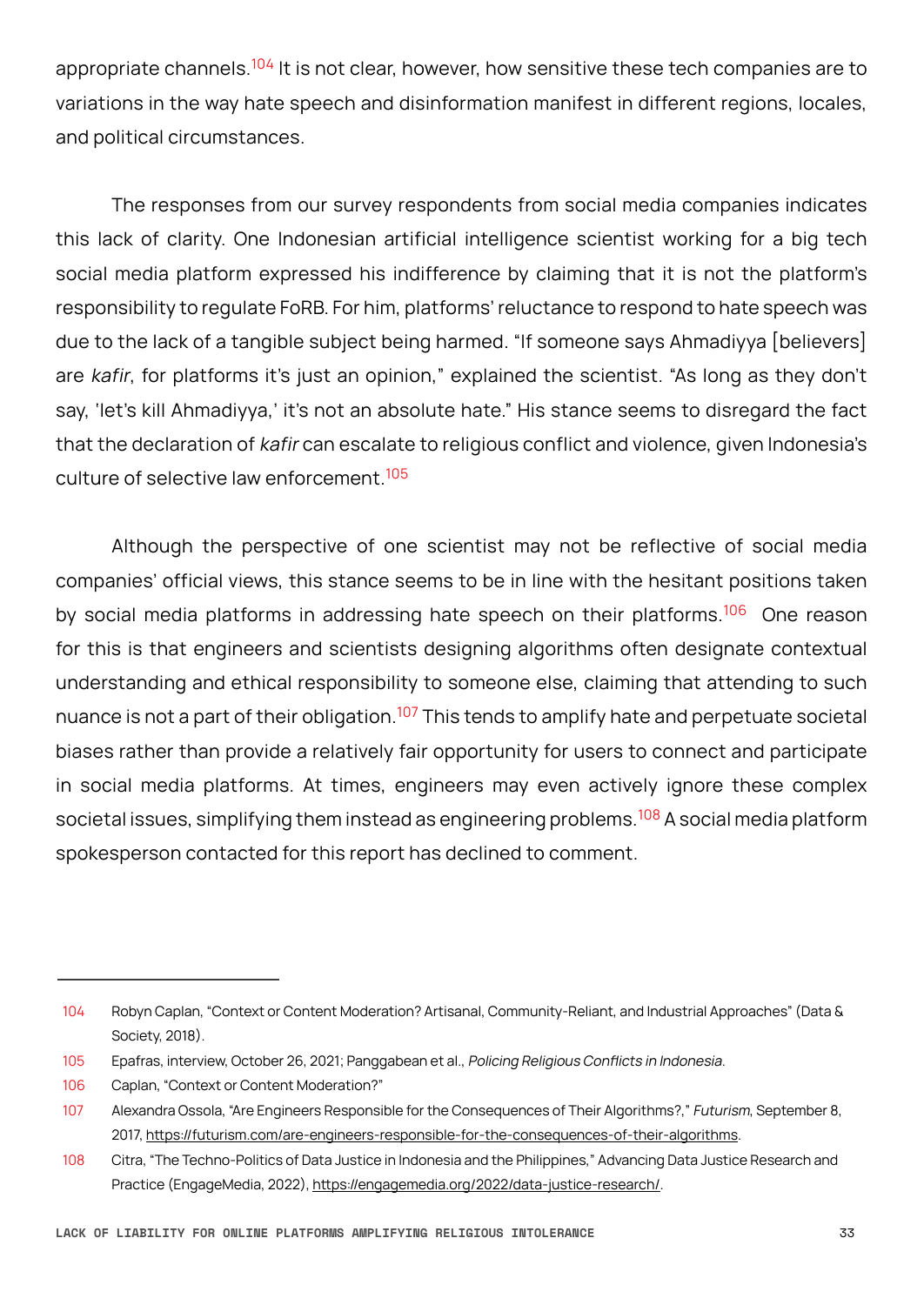Progressive Muslim activist Ulil Abshar Abdhalla believes that "big tech cannot be allowed to just regulate themselves," making oversight a must.<sup>109</sup> For communication scholar Cherian George, the media bears significant responsibility for the rise of what he terms 'hate spin' through the coverage of manufactured events designed to create controversy and fuel anger. "Hate spin, like public relations, has cracked the code and learned how to exploit media routines," he writes.<sup>110</sup> George's argument readily applies to digital platforms, which also play a significant role in the spread of disinformation and hate speech. The very design and nature of social media facilitates large-scale hate spin, fast dissemination, and manipulation. It "celebrates the culture of connection, which exploits accessibility, in highvolume and multiple channels, in seizing the public opinion."<sup>111</sup> While disinformation and hate speech have a very close relation to religious intolerance,<sup>112</sup> hate speech is much more difficult to regulate.<sup>113</sup>

<sup>109</sup> Abdalla, interview.

<sup>110</sup> Cherian George, Hate Spin: The Manufacture of Religious Offence and Its Threat to Democracy (Cambridge: MIT Press, 2016), 175.

<sup>111</sup> Leonard Chrysostomos Epafras. "Religious Blasphemy and Monitory Society: Come of Age to Digital Democracy?" in International Symposium on Religious Life *(ISRL) 2018*, 690-716 (Yogyakarta, 2018).

<sup>112</sup> Wahid, interview, Husein, interview; George, Hate Spin.

<sup>113</sup> Wahid, interview; Abdalla, interview.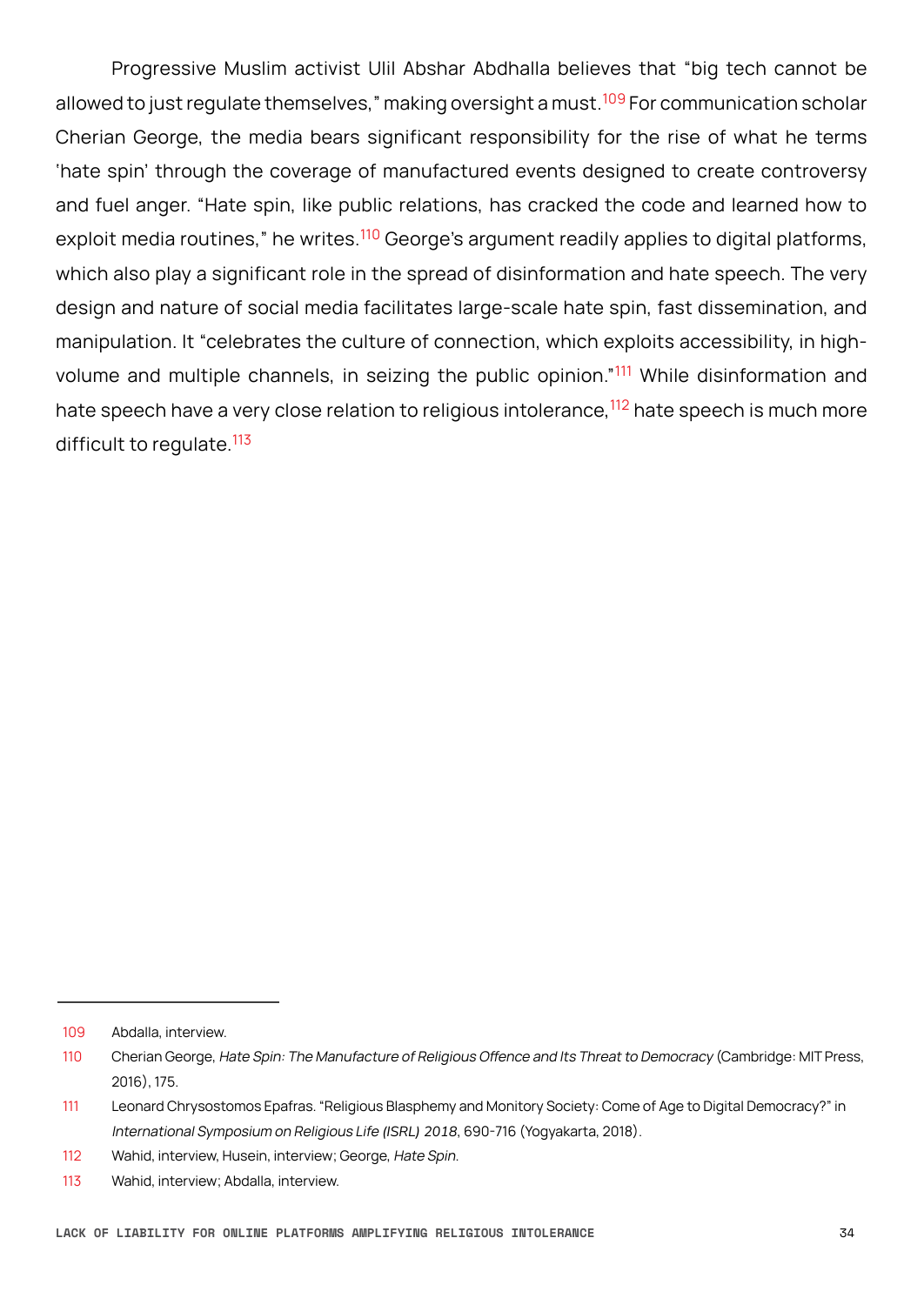<span id="page-34-0"></span>

|                                                                                                                                                   | udahputusinaja · Follow                                                                                                                                                                                            |      |
|---------------------------------------------------------------------------------------------------------------------------------------------------|--------------------------------------------------------------------------------------------------------------------------------------------------------------------------------------------------------------------|------|
| Kamu pernah nggak si,<br>pengen beropini di sosmed tapi nggak jadi<br>karena takut salah ngetik dan bikin keributan?<br>#intanori<br>@PELANGIRASA | udahputusinaja Pernah ga kamu alami<br>fase ini?<br>Follow yuk pelangirasa<br>Tag teman2mu<br>#tereliyequote_#pelangirasa #intanorii<br>#intan #pengalaman #pengalamanhidup<br>#sosialmedia #inspirasimalam<br>20M |      |
|                                                                                                                                                   | $\forall$<br>61 likes<br>DECEMBER 30, 2021                                                                                                                                                                         |      |
|                                                                                                                                                   | Add a comment                                                                                                                                                                                                      | Post |

**Image 1**: A screenshot taken from #UdahPutusinAja Instagram page. "Have you ever wanted to say something on social media but ended up not doing so in fear of provoking unwanted commotion?" the image reads. Self-censorship is a recurring theme in Indonesian cyberscape. Source: Komunitas UPA (@udahputusinaja). 2021. "Pernah ga kamu alami fase ini?" Instagram, December 30, 2021. <https://www.instagram.com/p/CYHJe0llvrV/>

Looking beyond religiously divisive narratives, Anita Wahid observes that the systematic use of computational propaganda and disinformation operations in the digital space supports exclusionary groups, movements, and actions.<sup>114</sup> Cyberspace amplifies religious intolerance. One key example is the activities of an organisation known as the Muslim Cyber Army (MCA), an Islamic 'hacktivist' group<sup>115</sup> that fully exploits the design and mechanisms of social media platforms. MCA targets progressive opponents through doxing, or the theft and publishing of personal details online. This tactic has also been used by other groups such as the Islamic vigilante group, FPI (Islam Defenders Front), to hunt down and physically attack opponents.

SAFEnet, a digital rights CSO in Indonesia, has found that MCA actively manipulates the public to fuel persecution, despite their stated goal of simply "defending Islam."<sup>116</sup> MCA

<sup>114</sup> Wahid, interview.

<sup>115</sup> Juniarto, "The Muslim Cyber Army."

<sup>116</sup> Juniarto, "The Muslim Cyber Army."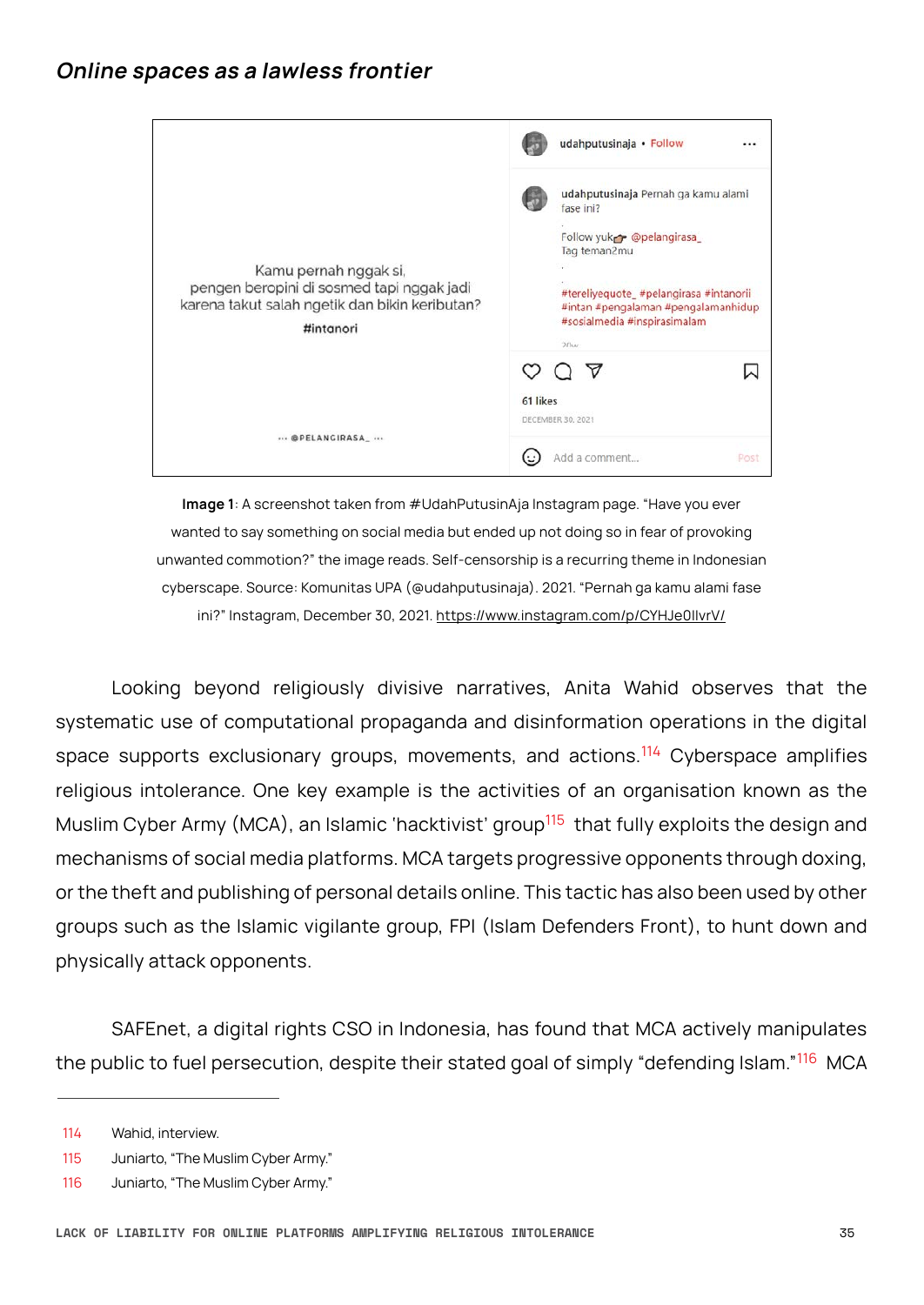has been accused of spreading fake news and hate speech to inflame religious and ethnic schisms, fan paranoia around gay men and lesbians, alleged communists, and Chinese people, and spread defamatory content undermining the President. While the police have arrested 14 people suspected of being MCA members, the network remains active in undermining local elections.<sup>117</sup> In addition to the disorganised MCA, powerful politicians backed by conglomerates have been organising similar groups to benefit their candidacy. Prabowo Subianto,<sup>118</sup> who went up against Joko Widodo in Indonesia's 2014 and 2019 Presidential election, as well as the now-Governor of Jakarta Anies Baswedan,<sup>119</sup> are known to have a team of cybertroops.

At the same time, Indonesian state actors have also been deploying computational propaganda tactics of cybertroops, popularly called 'political buzzers'.<sup>120</sup> This "unofficial team",<sup>121</sup> a social media army combining fake accounts with 'real' influencers, originated as a group of volunteers in the political campaign of now-President Joko Widodo and Ahok when they were running as Jakarta gubernatorial candidates in 2012.<sup>122</sup> Initially used only to promote electoral candidates, 'political buzzers' today have been deployed to harass and intimidate government critics through doxing and trolling.

Diverse groups of 'political buzzers' have been crucial in supporting the central government's crackdown on 'radical Islam' organisations, especially after the forced disbandment of the revivalist group Hizbut Tahrir in 2017 following Ahok's loss in the Jakarta gubernatorial election. Following the MCA's playbook, these 'political buzzers' target government critics on social media, label them 'radical Islam', and invite their followers to harass these critics and expose their personal information in a bid to curtail dissent.<sup>123</sup>

<sup>117</sup> Juniarto, "The Muslim Cyber Army."

<sup>118</sup> Alizen and Fajar, "Election Campaigns and Cyber Troops."

<sup>119</sup> Rasidi, "Of Play and Good Men: Moral Economy of Political Buzzing in Indonesia," in Digital Technologies and Democracy in Southeast Asia, ed. Yatun Sastramidjaja, Sue-Ann Lee, and Yew-Foong Hui (Singapore: ISEAS-Yusof Ishak Institute, in press).

<sup>120</sup> "Cybertrooping."

<sup>121</sup> Rasidi, "Of Play and Good Men."

<sup>122</sup> Abdalla, interview; Anonymous, Advancing Data Justice Research and Practice, interview by Diani Citra and Pradipa P. Rasidi, January 10, 2022.

<sup>123</sup> The buzzer groups involved in such offensive attacks are usually designated as 'negative buzzers'. See "Cybertrooping."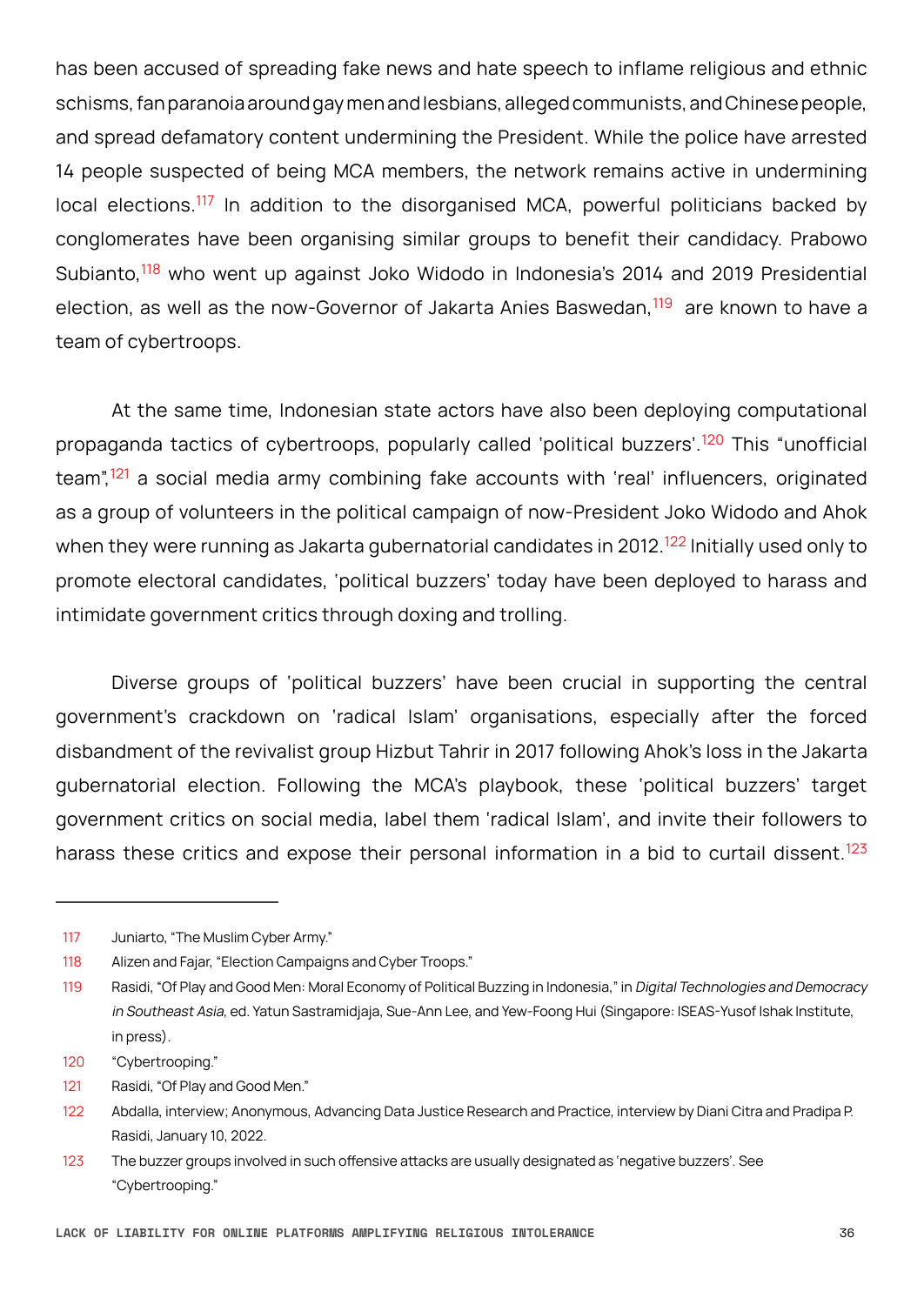Besides considering 'radical Islam' a threat to Indonesian unity that has "to be exterminated by the state", these groups have also mocked Papuan human rights defenders.<sup>124</sup>

As with MCA, 'political buzzers' working for the Indonesian state have pushed their religious narratives by perpetuating the idea that an authentic Indonesian version of Islam is being perverted by Arabisation and violent extremism. This idea stemmed from narratives propagated by Ahok's campaign team in 2017, which claimed that Indonesia has been infested by misguided Arabicised versions of Islam, threatening Indonesian state and society, a claim partly supported by Indonesian CSOs.<sup>125</sup> In 2019, when the government revised a law in a way that seriously weakened the Komisi Pemberantasan Korupsi (Corruption Eradication Commission, or KPK), 'political buzzers' attempted to justify the government's intervention into the independent anti-corruption body by positing a conspiracy theory claiming that KPK had been infested by extremist elements of the Taliban.<sup>126</sup> Some elements of progressive Islam, unfortunately, have been very keen in supporting this fearmongering of radicalisation; some are also part of pro-government teams of 'political buzzers' themselves.<sup>127</sup>

The landscape of social media platforms in Indonesia has seemingly turned into a lawless battleground for organised groups of political trolls and vigilante hacktivists to fight each other and be taken advantage of by politicians. Several of our religious studies informants remarked that online spaces have become unsafe for minority religious communities and other marginalised groups to freely express their beliefs.<sup>128</sup> They end up self-censoring in fear that their posts may be leaked to unintended audiences and receive unwanted attention.

The current state of social media algorithms, meanwhile, encourages and monetises hate speech and incitement.<sup>129</sup> New evidence from the United States shows that Facebook intentionally sows division globally—often with the effect of undermining democracy—in

<sup>124</sup> Rasidi and Sukmani, "Languages of Propaganda."

<sup>125</sup> Wilson, "Jakarta: Inequality and the Poverty of Elite Pluralism"; Rasidi, "Of Play and Good Men."

<sup>126</sup> Wija Wijayanto and Albanik Maizar, "Cyber Mercenaries vs the KPK," Inside Indonesia, 2021, [https://www.](https://www.insideindonesia.org/cyber-mercenaries-vs-the-kpk) [insideindonesia.org/cyber-mercenaries-vs-the-kpk](https://www.insideindonesia.org/cyber-mercenaries-vs-the-kpk).

<sup>127</sup> Anonymous, Advancing Data Justice Research and Practice.

<sup>128</sup> Epafras, interview, October 26, 2021; Husein, interview; Maarif, interview.

<sup>129</sup> Abdalla, interview.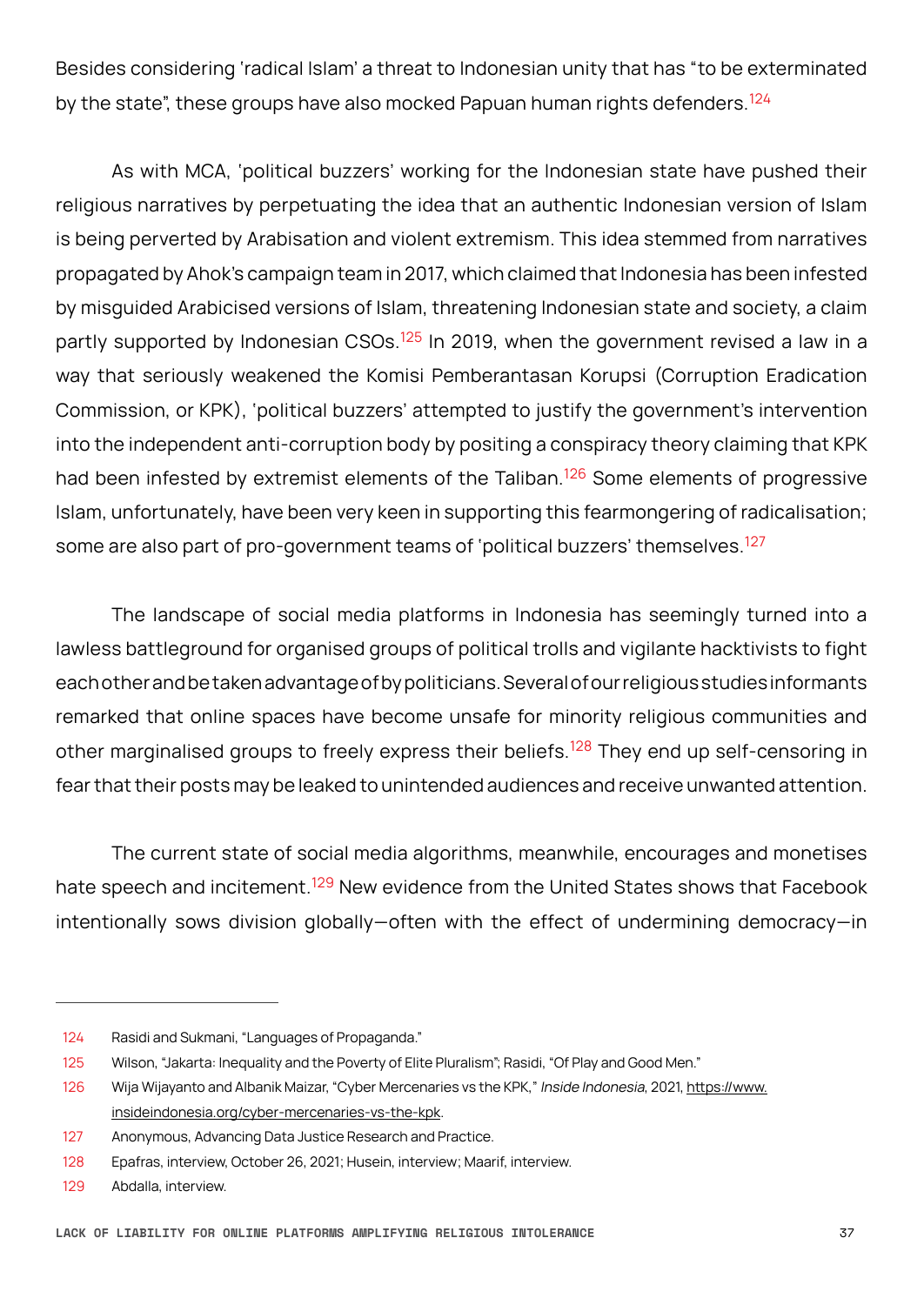<span id="page-37-0"></span>pursuit of breakneck growth and "astronomical profits."<sup>130</sup> To the research team's knowledge, no Asia-Pacific nation has conducted similar investigations into global social media platforms. Nevertheless, understanding the capacity of global platforms to sow division anywhere in the world is important for Indonesian stakeholders. The fact that such platforms are not objective media, but are products of corporations and technological designs biassed toward profit, is crucial to consider when creating digital policies.

#### **Contextual moderation and the limited reach of ITE Law**

Many critics<sup>131</sup> have noted problematic aspects of Indonesia's ITE Law, but few point out the unfairness in the way it ascribes responsibility. As implemented, the law holds only individuals or local organisations accountable. The online platforms these actors use—often social media like Facebook and Twitter—are left out of the equation, even as they profit from individual and organisational content.

Indonesia's Ministry of Communication and Information Technology is set to implement regulations intended to improve the moderation of online content that may be problematic for both users and the platforms, which are considered private electronic system organisers (ESOs) in Indonesia. Ministerial Regulation No. 5/2020 requires ESOs to remove or block content at the ministry's behest within four hours for urgent requests and 24 hours for other problematic content.<sup>132</sup> Currently under review is an addendum to the ministerial regulation, which would allow the government to fine and criminally charge internet and social media platforms should they not comply with takedown requests. These new regulations, according

<sup>130</sup> Bobby Allyn, "Here Are 4 Key Points from the Facebook Whistleblower's Testimony on Capitol Hill," NPR, October 5, 2021, <https://www.npr.org/2021/10/05/1043377310/facebook-whistleblower-frances-haugen-congress>.

<sup>131</sup> Merlyna Lim, "The Internet and Everyday Life in Indonesia: A New Moral Panic?," Bijdragen Tot de Taal-, Land- En Volkenkunde / Journal of the Humanities and Social Sciences of Southeast Asia 169, no. 1 (2013): 133–47; John Postill and Kurniawan Saputro, "Victims, Volunteers and Voices of the Digital Age: Personifying Digital Issues in Contemporary Indonesia," in Digital Indonesia: Connectivity and Divergence, ed. Edwin Jurriens and Ross Tapsell (Singapore: ISEAS Yusof Ishak Institute, 2017).

<sup>132</sup> Article 15 of Ministry of Communication and Technology Regulation No. 5/2020 on Electronic System Organisers in the Private Sector.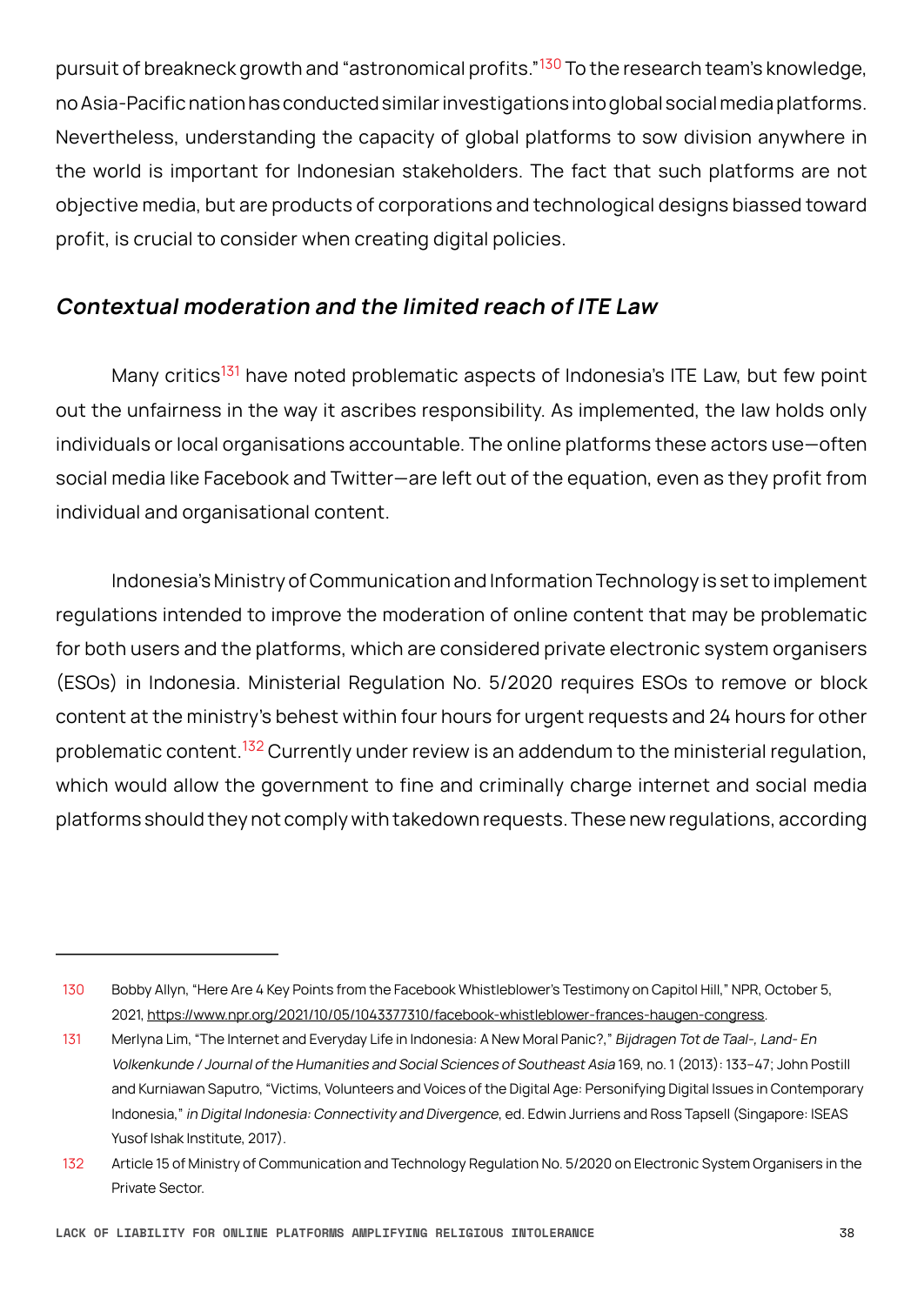to a Reuters report, were in response to criticism that the government was remiss in carrying out its obligation to stem waves of unlawful content online.<sup>133</sup>

The premise behind these regulations is that social media platforms should share responsibility for the content they disseminate and profit from. However, while weak content moderation comes with the risk of allowing harmful material to remain on online platforms, tougher actions may turn into excessive censorship that could violate individual freedom of expression. Overly zealous content moderation may be perceived as a restriction of public opinion. The lack of clarity on what is considered unlawful content—likely to be based on the government's interpretation—exacerbates the problem. For example, research on hoax news in Indonesia has shown that the 'disinformation' tag has been leveraged against political opponents to accuse them of wrongdoing and deter disagreement and opposition.<sup>134</sup> Indonesia's content regulation policies, then, are more likely to result in the infringement of online freedom of expression rather than advance discussions on the liability of social media platforms.

Of our 46 survey respondents, 38 agree that the Indonesian government should play a lesser role in moderating and controlling content; they believe the government should only offer regulatory frameworks to guarantee equal expression of all beliefs, as well as ensure spaces for civil society to conduct content moderation. Surprisingly, this view appears to be shared even among survey respondents from government bodies. Only 3 out of 6 government respondents said that the state has the responsibility to control content—and of these three, only two believe that the government has done a good job in that effort. The other three government respondents were sceptical. One local official from Banjar Regency, South Kalimantan, even claimed that the central government "has failed to guarantee the safe expression of religion and belief in online spaces." This lack of trust towards

<sup>133</sup> Fanny Potkin and Stefanno Sulaiman, "EXCLUSIVE - Indonesia Preparing Tough New Curbs for Online Platforms -Sources," Reuters, March 23, 2022, [https://www.reuters.com/world/asia-pacific/exclusive-indonesia-preparing](https://www.reuters.com/world/asia-pacific/exclusive-indonesia-preparing-tough-new-curbs-online-platforms-sources-2022-03-23/)[tough-new-curbs-online-platforms-sources-2022-03-23/](https://www.reuters.com/world/asia-pacific/exclusive-indonesia-preparing-tough-new-curbs-online-platforms-sources-2022-03-23/).

<sup>134</sup> Ross Tapsell, "Indonesia's Policing of Hoax News Increasingly Politicised," ISEAS Perspective 2019, no. 75 (2019): 1–10; Yatun Sastramidjaja and Pradipa P. Rasidi, "The Hashtag Battle over Indonesia's Omnibus Law: From Digital Resistance to Cyber-Control," ISEAS Perspective 2021, no. 95 (2021): 1–15.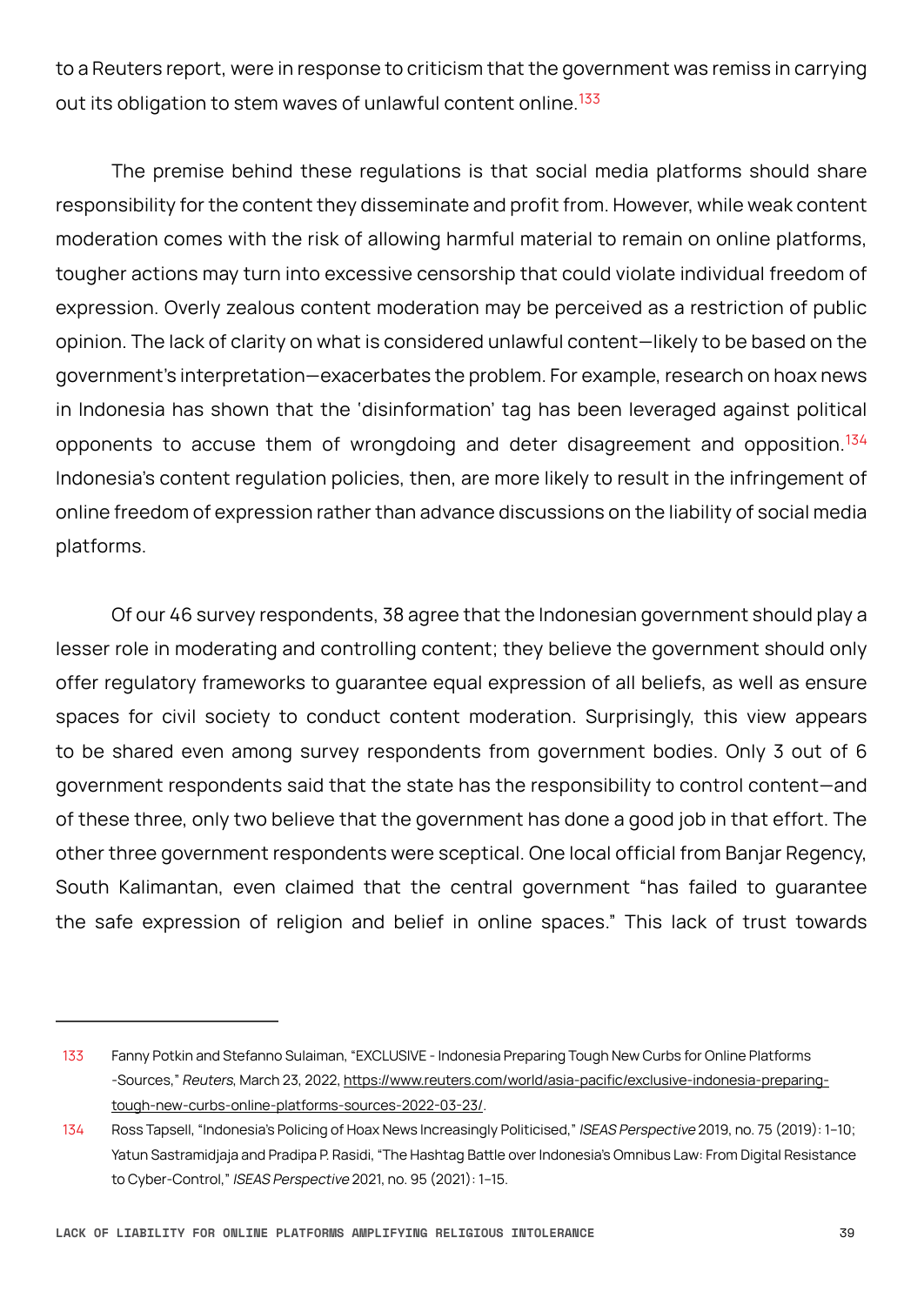government moderation indicates that an independent group of content moderators might be better equipped to regulate content on social media, rather than relegating such roles to government bodies.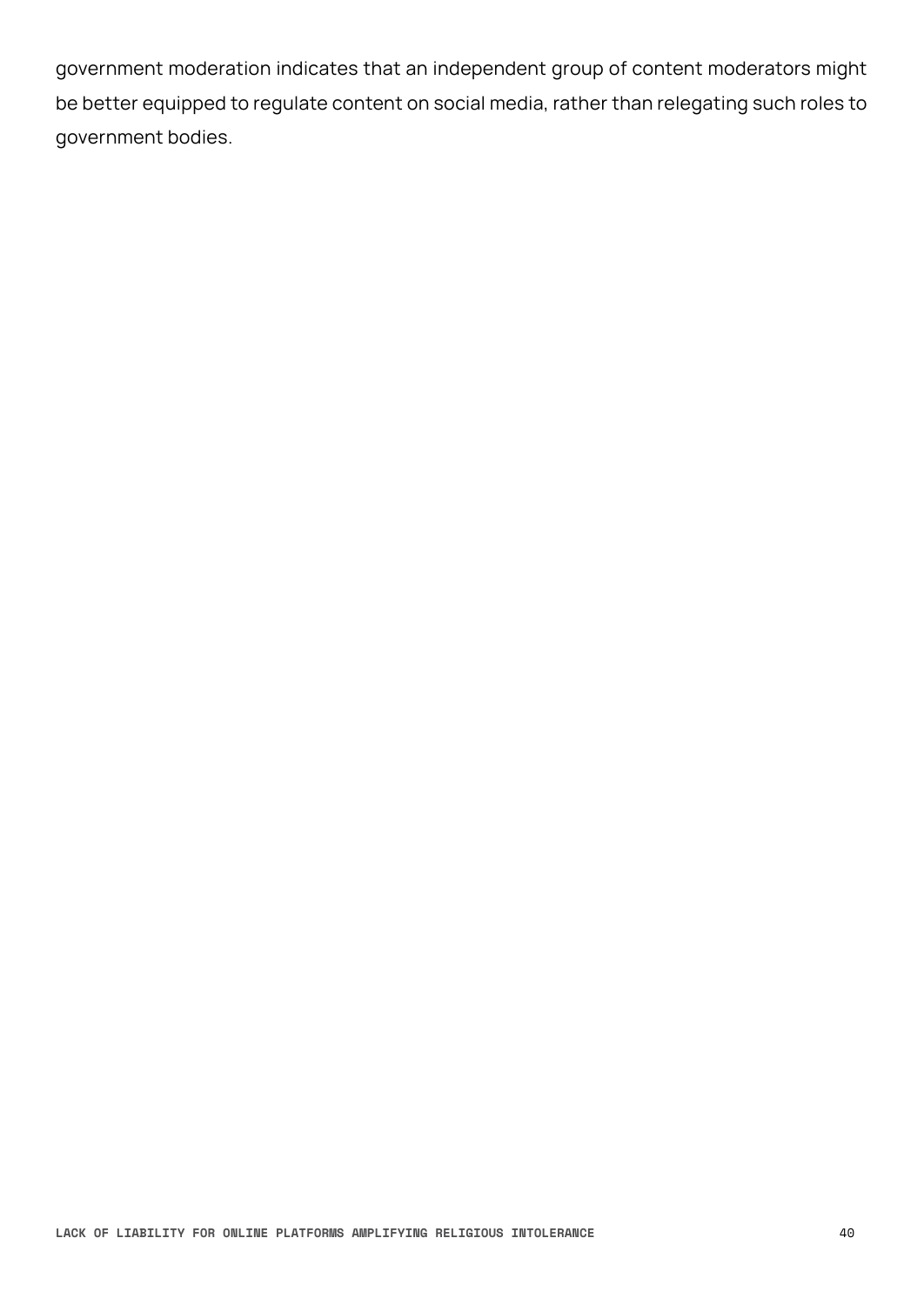### <span id="page-40-0"></span>**V. CONCLUSION**

Indonesia's laws and regulations provide basic protection for the freedom to express religiosity and belief online, but the Indonesian state has not fully resolved the question of its enforcement. The logic that underlies these laws is paradoxical. On the one hand, Indonesia is a constitutionally secular country that has signed the International Covenant on Civil and Political Rights, wherein the state acts as the primary duty bearer to protect FoE and FoRB. On the other hand, the Indonesian Constitution of 1945 allows restriction of these freedoms for the sake of national values and public order. The laws—based on monotheistic Abrahamic normativity—unequally recognise only six official religions in a country of more than 1,000 communities of diverse faith and religious practices.

Laws and regulations penalising blasphemy and indecency remain the most effective instruments to curtail FoE and FoRB online. Both legal instruments have been arbitrarily used to harm indigenous communities and believers of minority religions, as well as activists, specific gender groups, and political opponents. While the blasphemy statutes enshrined in the 1965 Presidential Decree and Criminal Code have long been implemented in Indonesia, the past decade of rapid digitisation has coincided with an increase in prosecutions of citizens or organisations whose online religious opinions are deemed offensive. Furthermore, although Indonesia has always been a conservative nation,  $135$  the definitions of decency

<sup>135</sup> Abdalla, interview; Epafras, interview, November 17, 2021.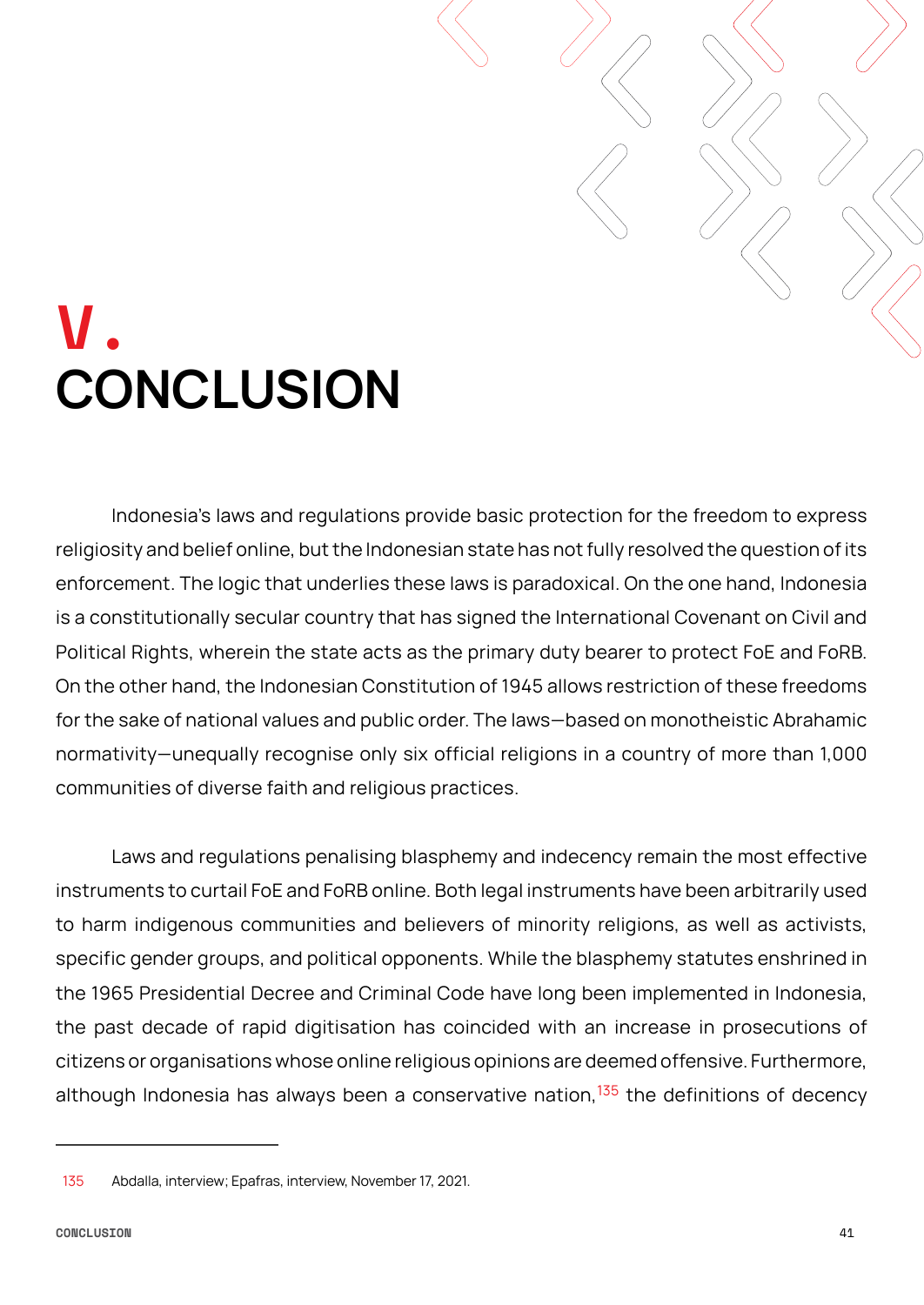<span id="page-41-0"></span>bring to the fore how the Indonesian emphasis on shame and preserving harmony have enabled increasingly conservative religious values to flourish and, consequently, frame the limits on FoE and FoRB in Indonesia.

Social media platforms have remained largely indifferent to the complexities and nuances of FoE and ForB, despite the large role they play in facilitating—or limiting—religious views. Most social platforms are set up to further constrain opportunities for religious minorities and other faith communities to freely express themselves in online spaces. The design of social media platforms incentivises hateful posts, and tech companies intentionally sow division in pursuit of breakneck growth. Additionally, our survey respondents pointed out that despite the inclusion of Indonesians in these companies' tech teams, they have done little to deter the proliferation of content deemed inflammatory in the Indonesian context. Due to the lack of stronger push towards ethical accountability in designing technological systems, scientists and engineers remain desensitised towards social inequalities and religious intolerance perpetuated by such algorithmic systems.<sup>136</sup>

Within such a digitally mediated religious landscape, the curtailing of FoE and FoRB online in Indonesia revolves around three issues:

#### **1. Majoritarianism**

At the heart of religious discrimination and limitations of FoE and FoRB is the Indonesian pursuit to preserve 'kerukunan beragama' (religious harmony). This pursuit of harmony tends to give primacy to dominant members of a major religious group; thus, a few dominant voices end up representing the majority of the people, with the rights of minority groups undermined. Anything that violates this notion of majoritarian harmony can be penalised. The practice of majoritarianism has barred religious minorities from many facets of public life, such as accessing public services, freely expressing and practising their religious beliefs, and gaining other opportunities such as jobs and bureaucratic equality—minoritising them not in terms of numbers, but access.<sup>137</sup> The mobilisation of religious affects has also been

<sup>136</sup> Citra, "The Techno-Politics of Data Justice in Indonesia and the Philippines."

<sup>137</sup> Epafras, interview, October 26, 2021.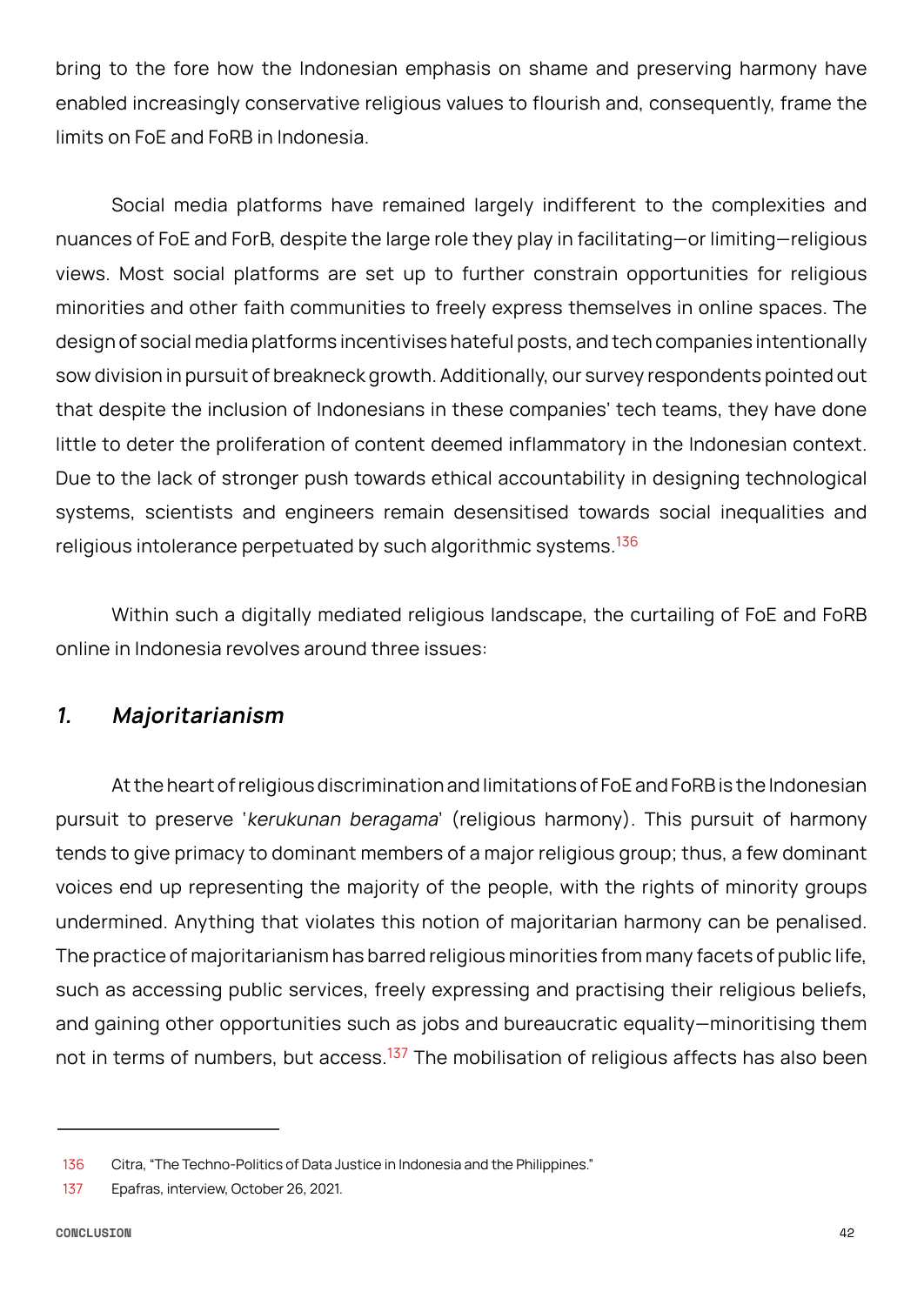<span id="page-42-0"></span>crucial in escalating conflicts to a national scale, as demonstrated in the case of blasphemy charges.<sup>138</sup>

The Indonesian legal system itself stands on top of Abrahamic normativity, acknowledging only official religions that conform to principles taken from Islamic and Christian standards. This normativity has been the basis for the exercise of laws and regulations by state apparatuses, risking the safety of religious minorities and other practitioners of local religious beliefs. Socially, practitioners of minority religions have been stigmatised as irreligious 'primitives'.<sup>139</sup> Institutionally, the more than 1,000 local religious communities in Indonesia are treated only as 'culture' by government bodies rather than considered on the same level as 'religion', implying that such identities carry less weight.

As exhibited in the cases discussed in this report, invoking the language of religion is a powerful articulation of social discontent in Indonesia. Conservative Islamic forces have emphasised the statistical primacy of Islam in Indonesia as the main basis in enforcing moral order and 'harmony' after the Indonesian democratic reforms in 1998, gaining appeal across economic classes.<sup>140</sup> On top of the popular influence of conservative Islamism, the logic of majoritarianism has crept into vast segments of Indonesian society, including in regions where other religions, such as Christianity and Hinduism, may hold more influence locally.<sup>141</sup>

### **2. Arbitrary law enforcement**

Indonesia's pursuit of 'harmony' has depended largely on the selective enforcement of laws and regulations by state apparatuses. With majoritarianism in place, what constitutes 'harmony' tends to be left to the discretion of law enforcers. Indonesian judicial agencies are currently not sufficiently sensitive to how the law approaches issues of religious freedom.

In several cases, police forces tend to exhibit a lack of literacy, both in terms of religious comprehension and in terms of their function as a democratic security apparatus responsible

<sup>138</sup> Wahid, interview; Abdalla, interview.

<sup>139</sup> Maarif, interview; Rudyansjah, "Modernization and Religion on Bali."

<sup>140</sup> Hadiz, "A New Islamic Populism and the Contradictions of Development."

<sup>141</sup> Epafras, interview, November 17, 2021; Maarif, interview.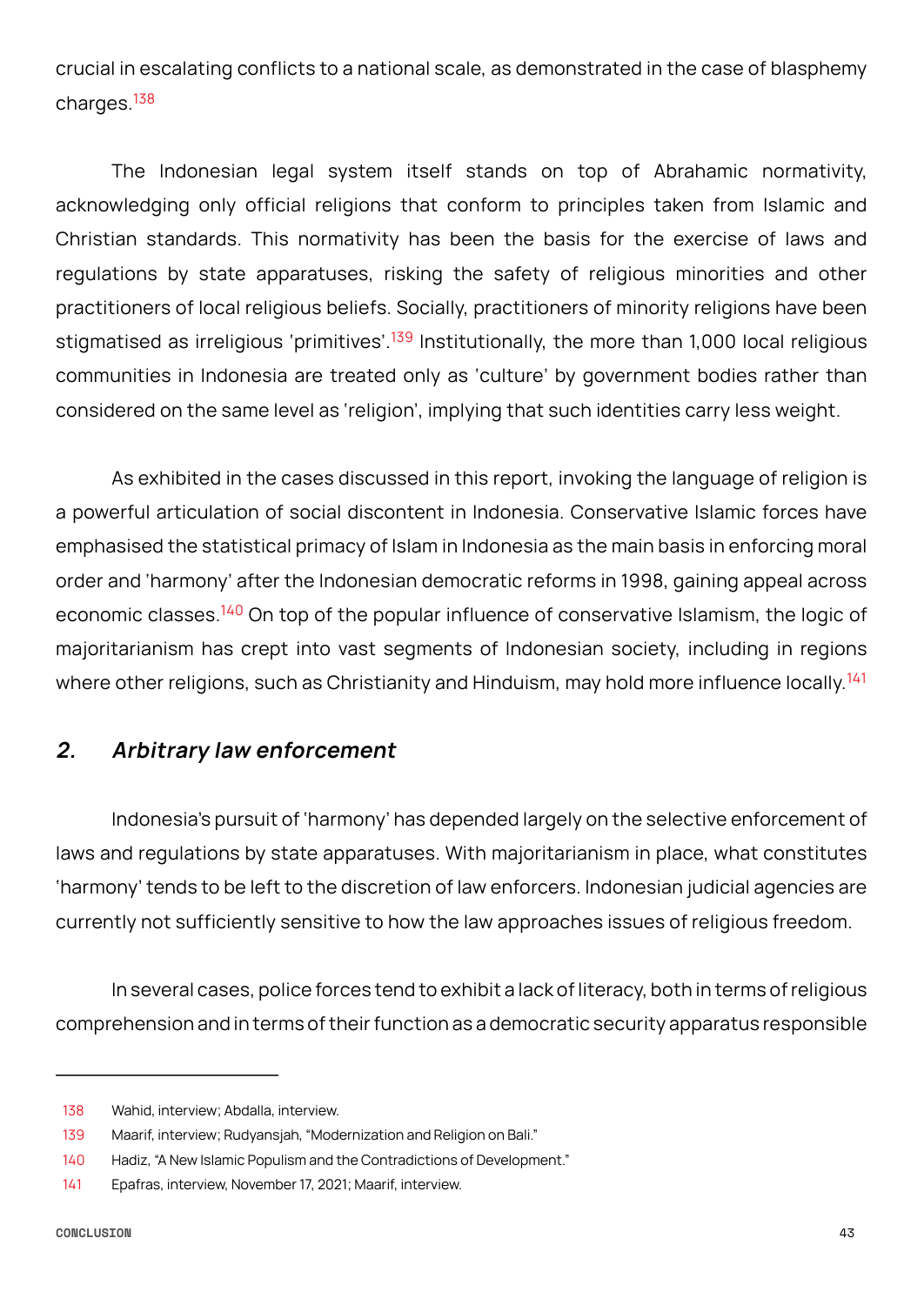<span id="page-43-0"></span>for policing religious conflicts.<sup>142</sup> Instead of playing the role of mediator between conflicting groups and guaranteeing equal rights to express religious belief, police officers often end up yielding to the demands of majoritarian groups or, worse, get involved in further intimidating marginalised groups.<sup>143</sup> Similar insensitivities can be seen at the judicial level. Judges and prosecutors may favour their own religious values which "can result in significant intolerance and discrimination."<sup>144</sup> State apparatuses tend to adopt a patronising 'mothers know best' attitude in navigating religious conflict.<sup>145</sup>

Local governments have an important role in guaranteeing citizens of equal rights, but actions taken by governmental actors on FoE and FoRB issues have largely functioned as measures of electorate control.<sup>146</sup> Instead of acting on constitutional imperatives to uphold free exercise of religious beliefs, state actors have prioritised their own constituents to win elections. This is particularly apparent in local governments where the ruling party gained legitimacy through mobilisation of religious fervour—both online and offline—and allying themselves with local actors, such as strongmen and conservative religious movements.<sup>147</sup> The efforts from conservative groups themselves have been significant in the past decade, as demonstrated by the increase in blasphemy accusations as well as the call to regulate decency and uphold Islamic morality.<sup>148</sup>

#### **3. Active role of local religious groups**

Freedom of religious expression in Indonesia is unequal and hierarchical. The more marginal one's faith, the less freedom one can expect. The result is selective protections for symbols, rituals, and interpretations of certain official religions. In conjunction with arbitrary enforcement of laws by judicial bodies, influential local religious institutions have exacerbated religious tensions rather than mediate conflicts and foster religious tolerance.

<sup>142</sup> Epafras, interview, November 17, 2021; Panggabean et al., Policing Religious Conflicts in Indonesia.

<sup>143</sup> Epafras, interview, October 26, 2021.

<sup>144</sup> Salim, "The Islamisation of Regional Regulations," 364.

<sup>145</sup> Epafras, interview, November 17, 2021.

<sup>146</sup> Abdalla, interview.

<sup>147</sup> Bush, "Regional Sharia Regulations in Indonesia."

<sup>148</sup> Asfinawati and Santoso, "Laporan YLBHI atas Kasus Penodaan Agama Sepanjang Tahun 2020;" Fealy, "Bigger than Ahok: Explaining the 2 December Mass Rally."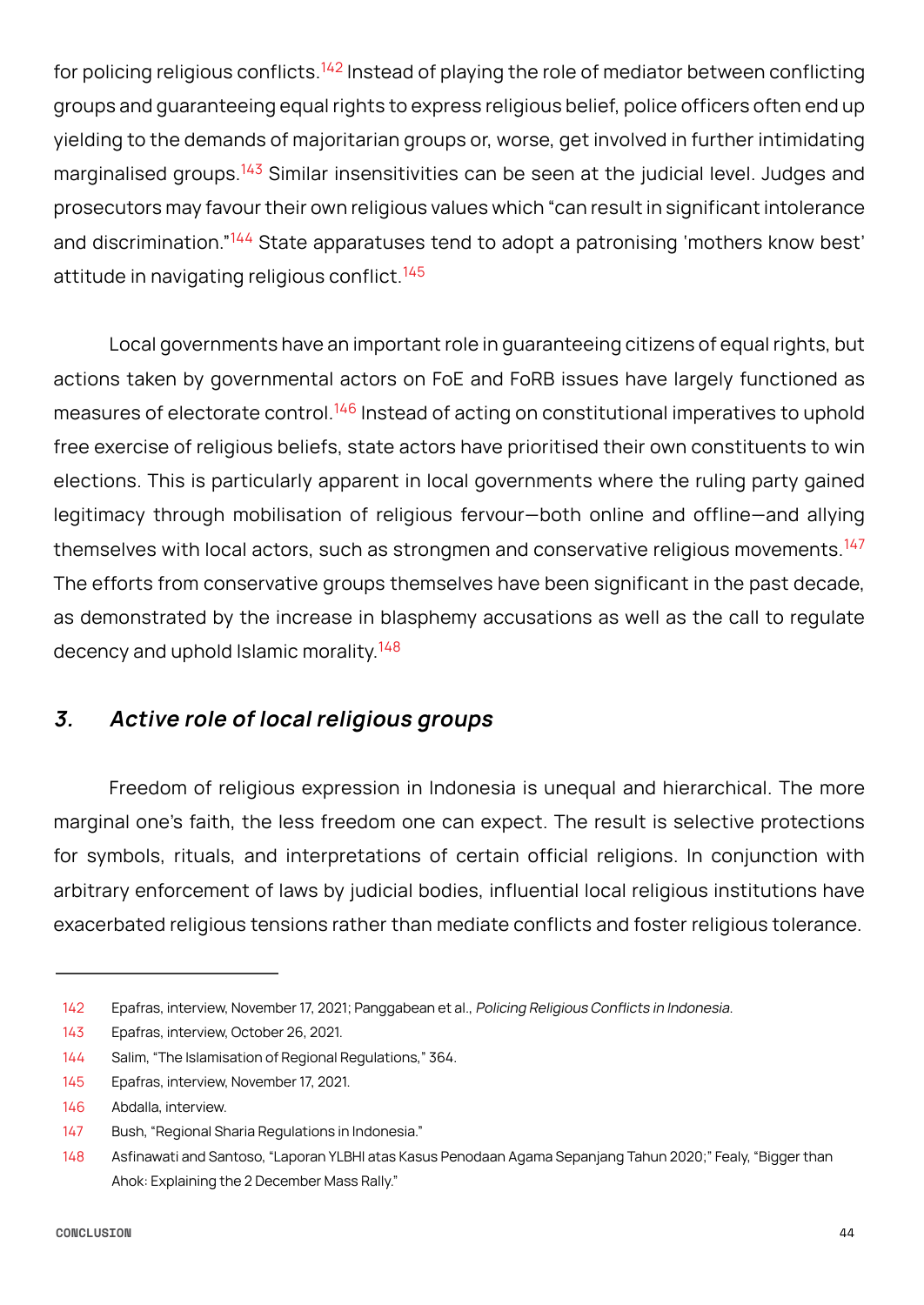With the growth of digital technologies facilitating the decentralisation of religious authorities, alternative religious authorities have surfaced into the mainstream. Such is the case with the firebrand Islamist clerics from FPI and public morality movements like AILA, which advocate a more exclusivist interpretation of Islam. These alternative movements have gained popular appeal by successfully tying consumer culture with the practical needs of religious adherents, and propagating their messages through online media.<sup>149</sup>

Additionally, local politicians tend to mobilise support from local religious institutions as a means of gaining favour from their constituents and acquiring legitimacy. By securing relationships with electoral candidates and other influential local strongmen, these local religious institutions end up compromising the safety of religious minorities; this move is often justified as an attempt to maintain 'harmony'. This religious politicking not only occurs among Islamic organisations, but also among regional branches of Christian and Hindu organisations, where groups considered a 'minority within minorities'— such as Jehovah's Witnesses and village-level sects of Hinduism-are put at risk.<sup>150</sup>

The expansive influence of these local religious institutions has effectively eclipsed the reach and impact of other religious organisations in their attempt to foster religious tolerance and safeguard the expression of religion or belief online and offline. To build public support for their position, these organisations seeking to increase religious tolerance tend to resort to non-judicial mechanisms, such as through the press council or other sociocultural mediation outlets. This tactic is often used by individuals and groups in the case of legal disputes; by resorting to these means, the practice highlights the difficulties that religious minorities face in lobbying for decisions in their favour.

This extrajudicial means of acquiring sociocultural capital towards building religious tolerance has not been fully maximised, as democratic CSOs tend to focus solely on working within legal frameworks. Take for instance the case of Gereja Kristen Indonesia Yasmin (Yasmin Indonesian Christian Church, or GKI Yasmin) in Bogor, West Java, where the congregation

<sup>149</sup> Ardhianto, "Contemporary Islamic Movement, Popular Culture and Public Sphere in Indonesia"; Hadiz, "A New Islamic Populism and the Contradictions of Development"; Hew, "The Art of Dakwah."

<sup>150</sup> Epafras, interview, November 17, 2021.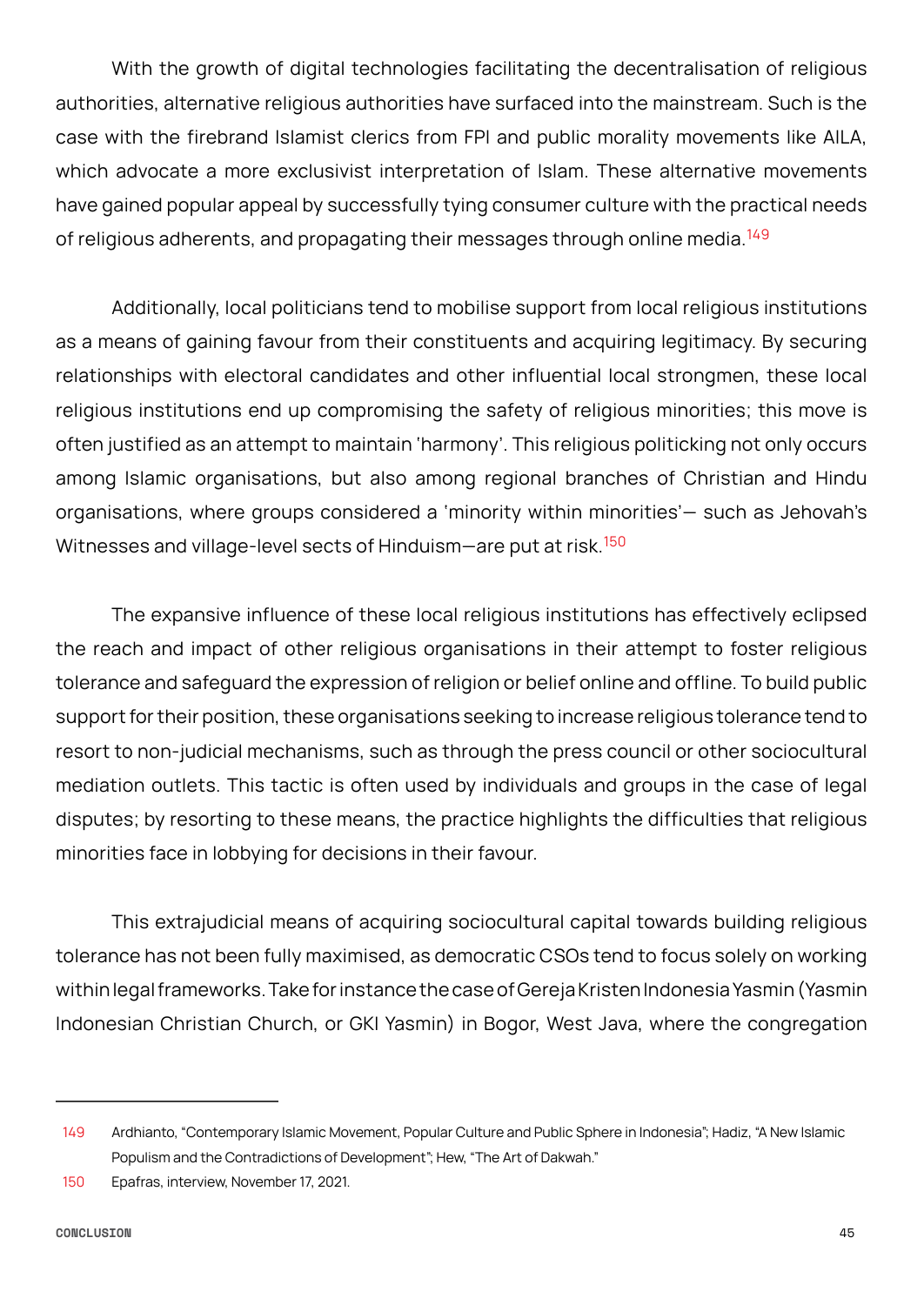was forced to relocate their church after failing to secure the local government's approval for construction. While the local government offered land grants at a new location, some human rights activists refused due to unfair legal proceedings, <sup>151</sup> prolonging the case for 15 years.<sup>152</sup> This case shows that law alone is insufficient in resolving religious conflict.

Lastly, the lack of collaboration between CSOs and religious leaders, as noted by our survey respondents and informants, $153$  have allowed conservative movements to gain a foothold in religious narratives—as the conservatives are more prepared to offer solutions to daily practical questions of piety from religious adherents.

<sup>151</sup> Epafras, interview, November 17, 2021.

<sup>152 &</sup>quot;Kronologi 15 Tahun Kasus GKI Yasmin Berujung Hibah Lahan," CNN Indonesia, June 14, 2021, [https://www.cnnindonesia.](https://www.cnnindonesia.com/nasional/20210614093154-12-653957/kronologi-15-tahun-kasus-gki-yasmin-berujung-hibah-lahan) [com/nasional/20210614093154-12-653957/kronologi-15-tahun-kasus-gki-yasmin-berujung-hibah-lahan](https://www.cnnindonesia.com/nasional/20210614093154-12-653957/kronologi-15-tahun-kasus-gki-yasmin-berujung-hibah-lahan).

<sup>153</sup> Abdalla, interview; Epafras, interview, November 17, 2021; Husein, interview.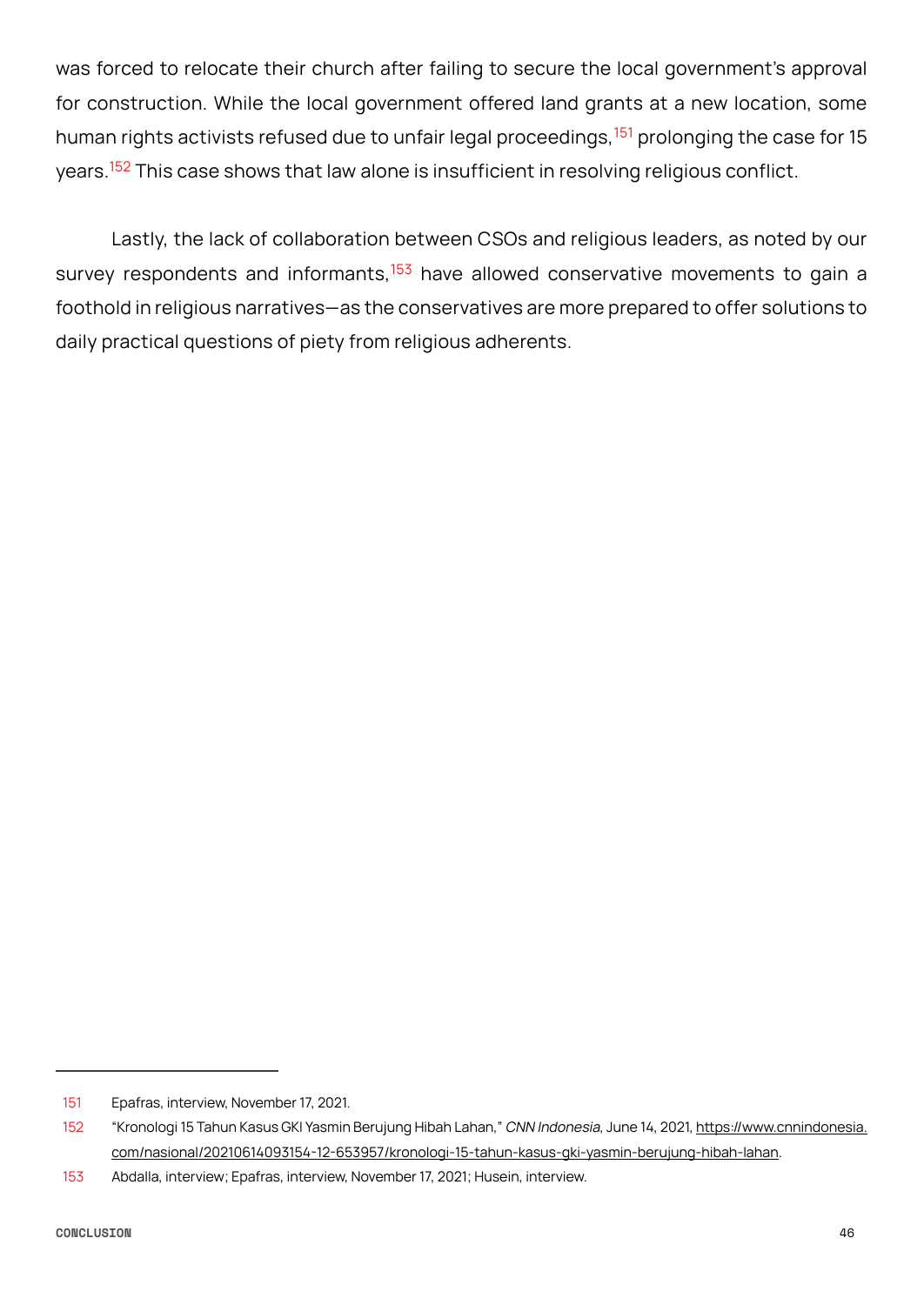### <span id="page-46-0"></span>**VI. RECOMMENDATIONS**

The landscape of digitally mediated religious expression in Indonesia has plenty of room for improvement to ensure a more level playing field for minority groups. The recommendations below, aimed at civil society, local and national government, and social media platforms, offer a modest way to support the improvement of opportunities for Indonesians to safely express their religiosity and belief online.

We invite CSOs to be more critical in their approaches and assumptions when dealing with FoE and FoRB, governments to move away from patronising attitudes and towards fostering sociocultural mediation, and social media platforms to be more sensitive of local contexts and employ ethical accountability in developing their algorithmic systems. Moreover, we recommend mapping out means to acquire social and cultural capital, as well as extrajudicial actors and CSOs that have been catalysing FoRB and FoE at the local and national level. This will allow for a more contextual engagement and resolution strategy in addressing religious conflict.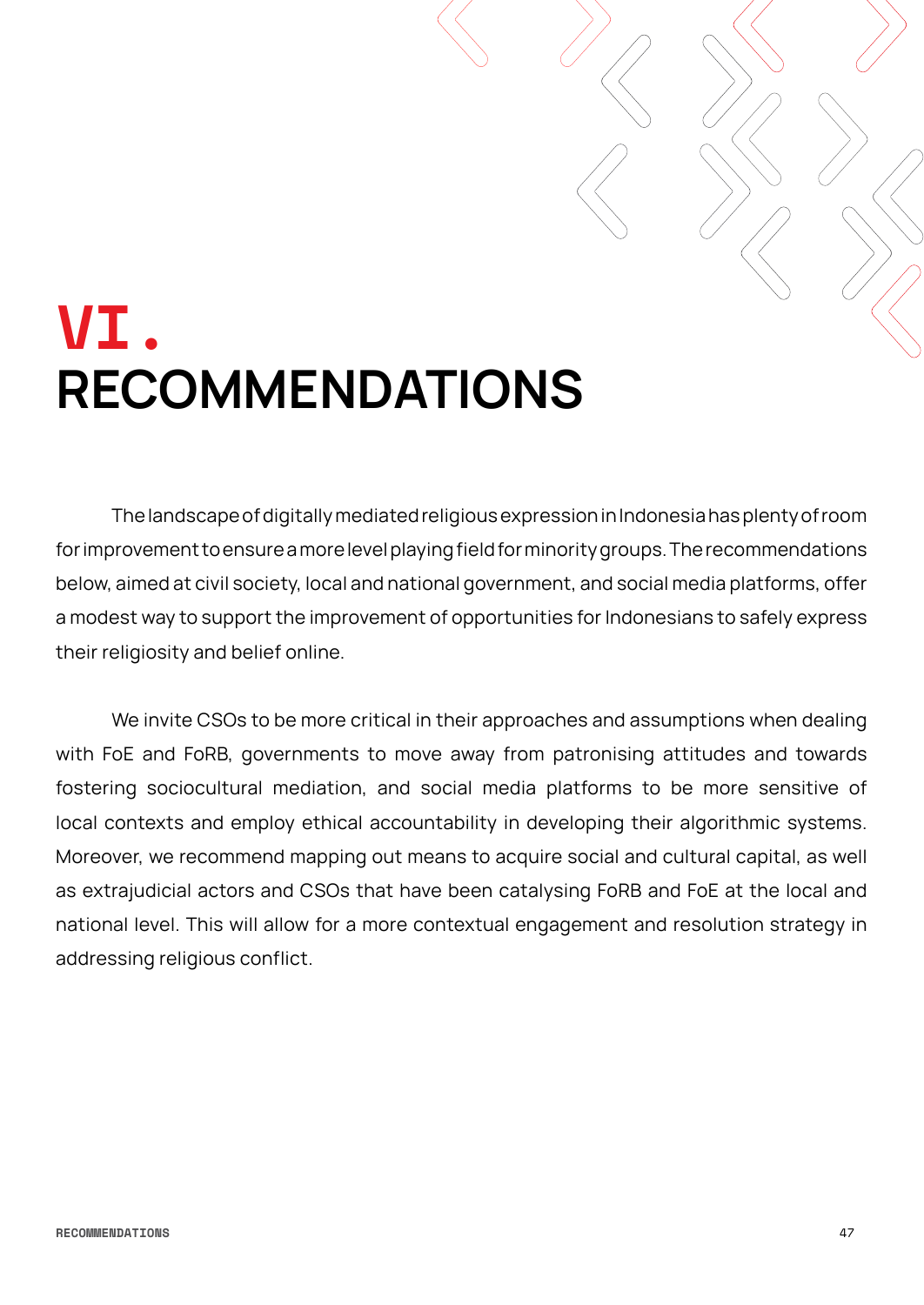#### <span id="page-47-0"></span>**Civil society**

Significant limitations of FoE and FoRB online and offline disproportionately impact people of minority faiths and marginalised groups. CSOs need to consider collaborating with religious communities to provide a humanistic "theological infrastructure"<sup>154</sup> that can form the basis for protecting freedom of religious expression of affected communities. At the moment, most CSOs tend to frame issues of religious expression only on the basis of democratic public space, with little regard to the philosophical and theological frameworks that support the rights of minority religions as well as other marginalised groups like LGBT communities.<sup>155</sup>

This framing tends to get lost in translation in conversations with wider elements of religious communities grounded on completely different philosophical and moral articulations. Our survey respondents noted that cooperation among these different elements in civil society has been lacking. Religious authorities should be a partner to supplant rights-enabling, humanistic theological frameworks in order to help guarantee the exercise of FoE and FoRB. This collaboration should help leaders of religious institutions to be more mindful of harmful, fear-mongering speech that can potentially threaten the liberty and safety of minority groups.

Additionally, CSOs need to critically examine their own underlying assumptions on FoE and FoRB. For instance, CSOs have not keenly scrutinised their use of the allencompassing, vaguely-defined term of 'radical Islam', which has been appropriated by the central government to disband organisations and curtail dissent.<sup>156</sup> The term has been used to generalise vastly different conservative groups' attitudes to violence, exclusivism, and politics. This vague and broad definition poses difficulties in pinning down the root of the problem,157 further widening polarisation within society.

<sup>154</sup> Epafras, interview, November 17, 2021.

<sup>155</sup> Epafras, interview, November 17, 2021; Husein, interview.

<sup>156</sup> Nuraniyah, "The Costs of Repressing Islamists"; Rasidi and Sukmani, "Languages of Propaganda."

<sup>157</sup> For critique on terms, see Judith Nagata, "Beyond Theology: Toward an Anthropology of 'Fundamentalism,'" American Anthropologist 103, no. 2 (2001): 481–98.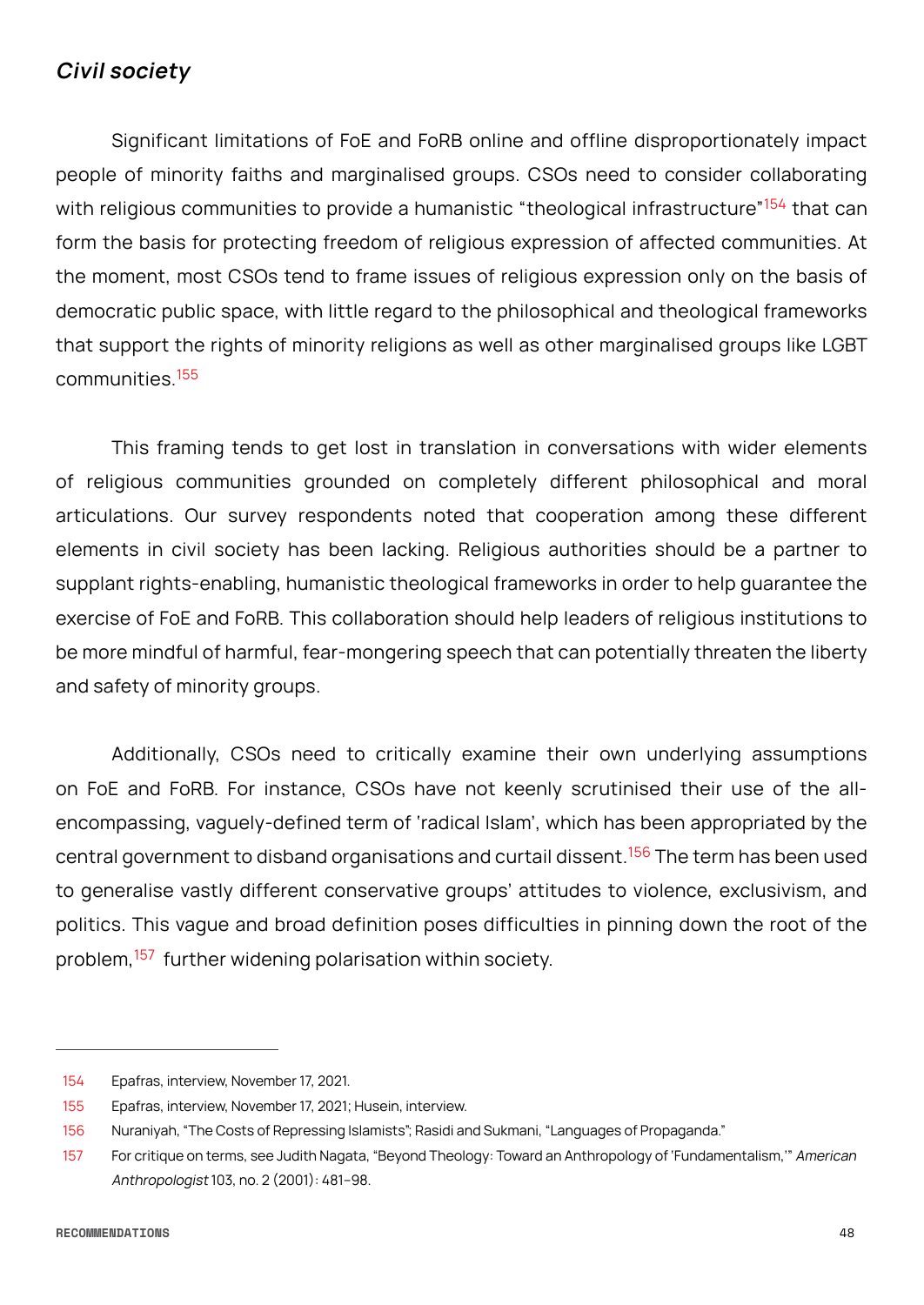<span id="page-48-0"></span>A similar critical attitude needs to be taken towards digital literacy programs and other efforts to counter hate speech and disinformation. Such programs have been implemented in a patronising, top-down manner with little regard to participants' media use and no reliable way to measure impact.<sup>158</sup> The focus on digital literacy programs as a solution to hate speech tends to ignore the reality that digitally literate participants are also involved in disseminating disinformation and amplifying religious tension.<sup>159</sup> While literacy programs remain important, the content and implementation of these programs should acknowledge and be tailored to the lived realities of participants and their use of digital media.

Lastly, while the problems of religious intolerance and radicalism have gained much needed scrutiny, not enough attention is paid to the other end of the spectrum: attempts for conflict resolution and peace-building.<sup>160</sup> The focus on radicalism cases draws attention away from attempts by organisations and communities to establish interreligious communication and protect religious minorities. Such extrajudicial, sociocultural endeavours—such as successful efforts at policing religious conflicts<sup>161</sup>—tend to be ignored by CSOs in favour of establishing and working within legal frameworks.<sup>162</sup>CSOs, including in international level, need to pay further attention to these accomplishments. More funding is needed to support research and attempts to replicate success stories of fostering religious tolerance.

#### **Local and national government**

Arbitrariness in law enforcement by authorities suggests a lack of literacy, both in terms of their religious comprehension and their function as democratic security apparatuses.<sup>163</sup> State apparatuses tend to adopt a patronising 'mothers know best' attitude in navigating religious conflict.<sup>164</sup> With insufficient religious understanding and lacking the influence of local clerics, law enforcement officers tend to follow the interest of local politicians in

<sup>158</sup> Epafras, interview, November 17, 2021.

<sup>159</sup> Pradipa P. Rasidi, "Melampaui 'Literasi Digital': Kelindan Teknokapitalisme, Ideologi Media, dan Hiperhermeneutika," Jurnal KOMUNIKATIF 10, no. 2 (2021), <http://journal.wima.ac.id/index.php/KOMUNIKATIF/article/view/3525/pdf>.

<sup>160</sup> Abdalla, interview; Maarif, interview.

<sup>161</sup> Panggabean et al., Policing Religious Conflicts in Indonesia.

<sup>162</sup> Abdalla, interview; Epafras, interview, November 17, 2021.

<sup>163</sup> Epafras, interview, November 17, 2021; Panggabean et al., Policing Religious Conflicts in Indonesia.

<sup>164</sup> Epafras, interview, November 17, 2021.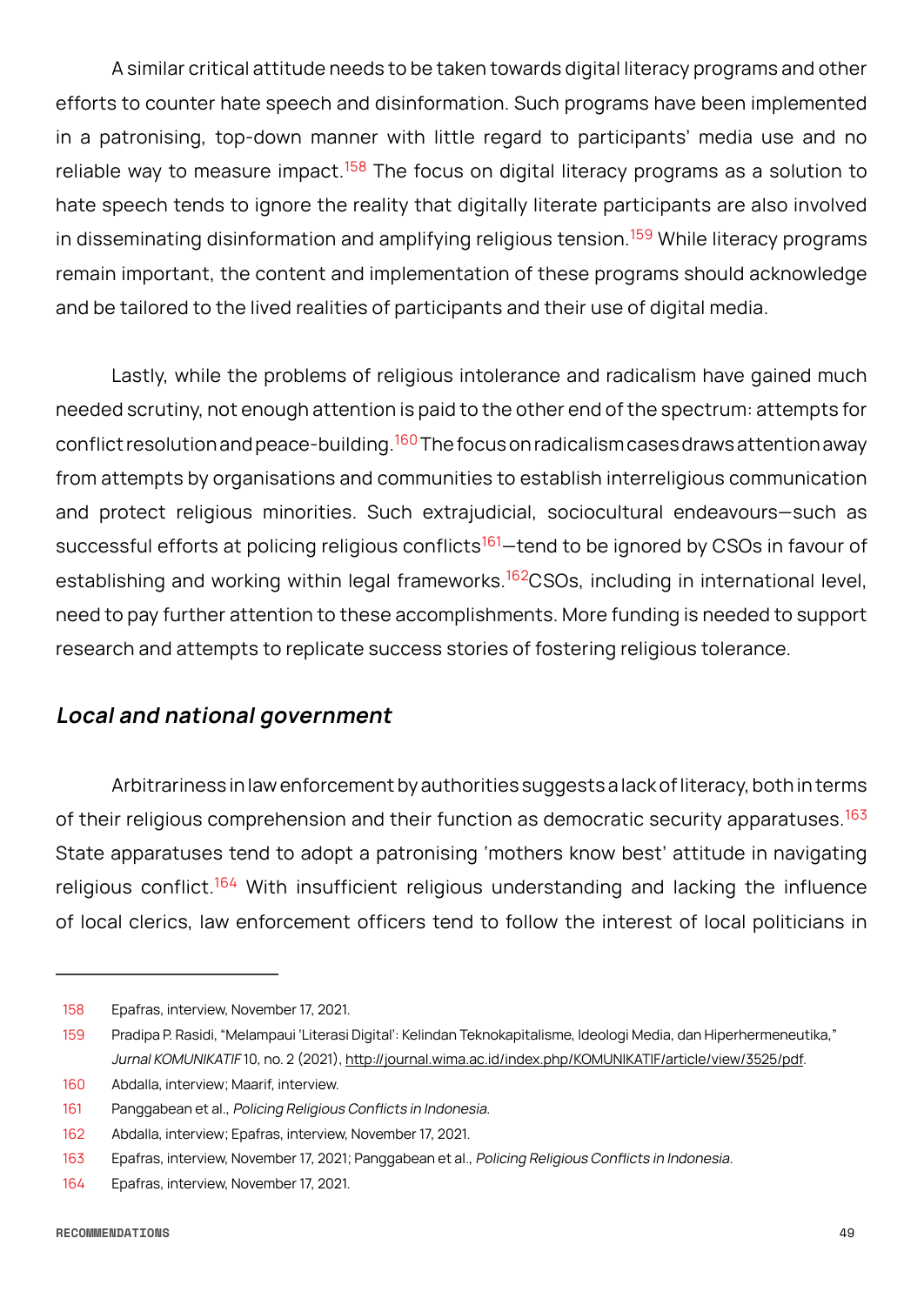maintaining electoral control, continuing the vicious cycle that is deteriorating religious tolerance in Indonesia.

The overarching efforts by the government should focus on debunking patronising attitudes. Instead of adopting an attitude of knowing best, law enforcement officers need to establish their role as providers of safe spaces for public discussion. While judicial review against problematic regulations serves as a long term solution to the problem of selective law enforcement, the national government can supplement this effort by ensuring law enforcement officers have increased religious literacy that is based on a humanistic theological framework.

As a means to circumvent the inadequate legal framework, local communities have been reliant on sociocultural capital<sup>165</sup> to resolve religious conflicts. The government needs to take notice of such extrajudicial approaches as effective means in settling disputes. One of our informants went as far as arguing that law should be treated more as guidance or advice.<sup>166</sup> As extrajudicial measures require a nuanced understanding, local governments are best placed to understand local dynamics by engaging with local religious institutions and ensuring minority groups are heard, represented, and accommodated.

Lastly, governments should push for accountability of social media platforms. Platforms are not objective media, but are products of corporations and technological designs biassed towards profit. Instead of enacting tough laws and penalising internet and social media platforms,<sup>167</sup> the government should instead incentivise social media platforms to improve their content moderation in local languages and with sufficient self-regulatory mechanisms.

In addition, the government should move away from a top-down approach; rather, an alternative approach is to convene independent content moderation bodies composed of civil society, government bodies, and social media platforms, which will provide oversight on content moderation and supplement shortcomings of such initiatives. Survey respondents believe that the Indonesian government should play a lesser role in moderating and

<sup>165</sup> Epafras, interview, November 17, 2021.

<sup>166</sup> Epafras, interview, November 17, 2021.

<sup>167</sup> Potkin and Sulaiman, "EXCLUSIVE - Indonesia Preparing Tough New Curbs for Online Platforms -Sources."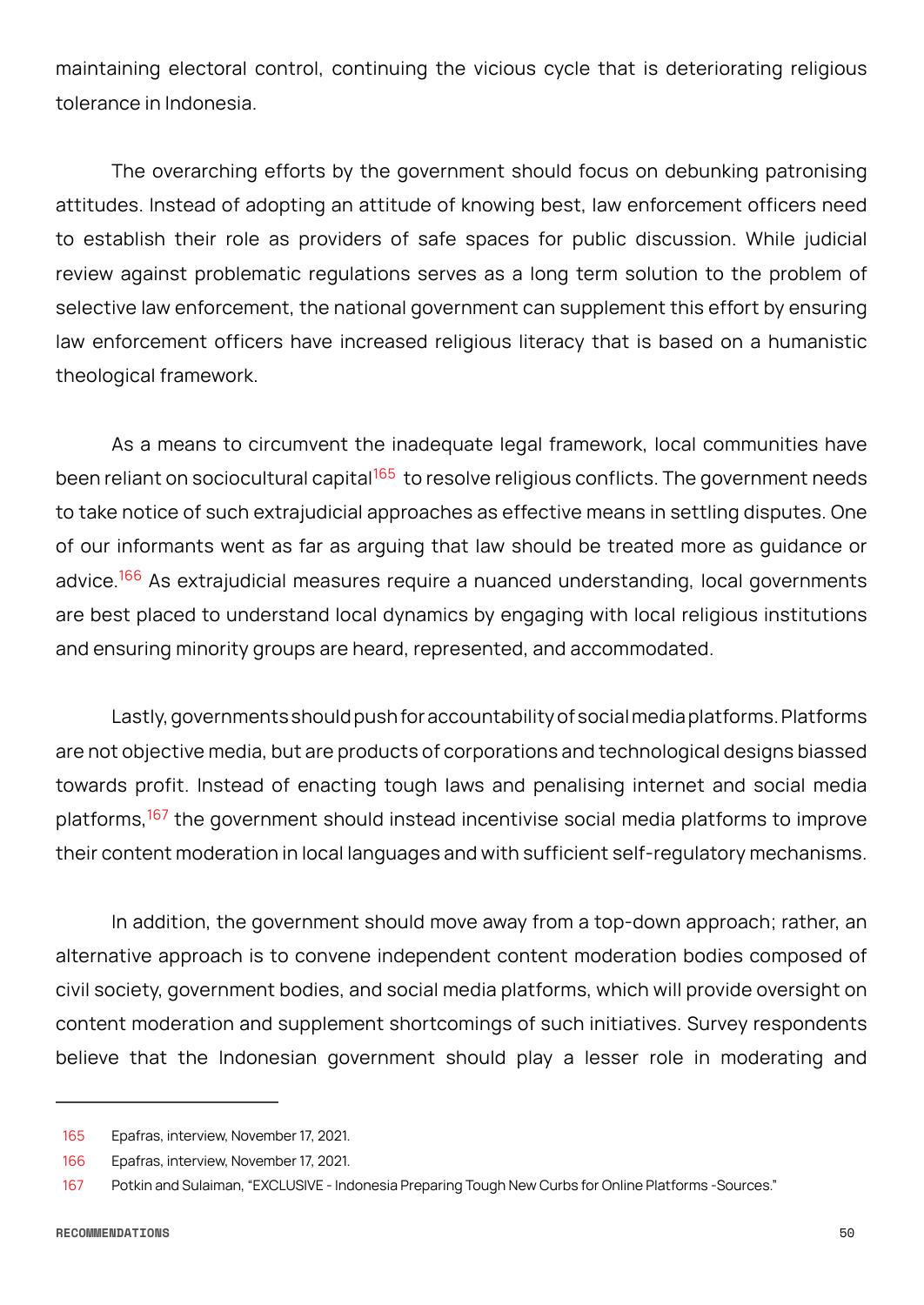<span id="page-50-0"></span>controlling content; the focus should be on offering regulatory frameworks that guarantee equal opportunity for the expression of all beliefs, as well as ensuring spaces for civil society to conduct content moderation.

#### **Social media platforms**

Digital platforms and social media websites have been important fixtures in Indonesians' daily lives, enabling many to express their opinions and participate in online civic spaces. But poor content moderation on social media platforms has allowed for the creation of an environment where hate crimes and violations of FoRB can thrive. Social media platforms operating in Indonesia should invest in locally relevant content moderation efforts to foster safe spaces for its users, considering the huge base of users depending on digital technologies to live with dignity.<sup>168</sup> Two of our specialist informants expect platforms to take content moderation beyond keyword and picture restrictions or geo-blocking.<sup>169</sup> Instead they demand:

- more robust machine learning moderation that is fluent in the Indonesian language and cognisant of the nuances of the Indonesian context;
- more Indonesian human moderators <sup>170</sup>

Social media platforms should support and provide space for Indonesians in varying roles within the organisation. For instance, organisations and communities of Indonesian fact-checkers and traditional authorities can provide content moderation sensitive to local context, particularly when the content is written in local idioms that may not be directly apparent to non-locals. Hiring Indonesian scientists and engineers can also help develop systems that take into consideration the country's particular social, religious, legal, and political circumstances. Aside from these, social media platforms should also be transparent about their content moderation practices. Our survey respondents say social media platforms

<sup>168</sup> Citra, "The Techno-Politics of Data Justice in Indonesia and the Philippines."

<sup>169</sup> Abdalla, interview; Wahid, interview.

<sup>170</sup> Abdalla, interview; Wahid, interview.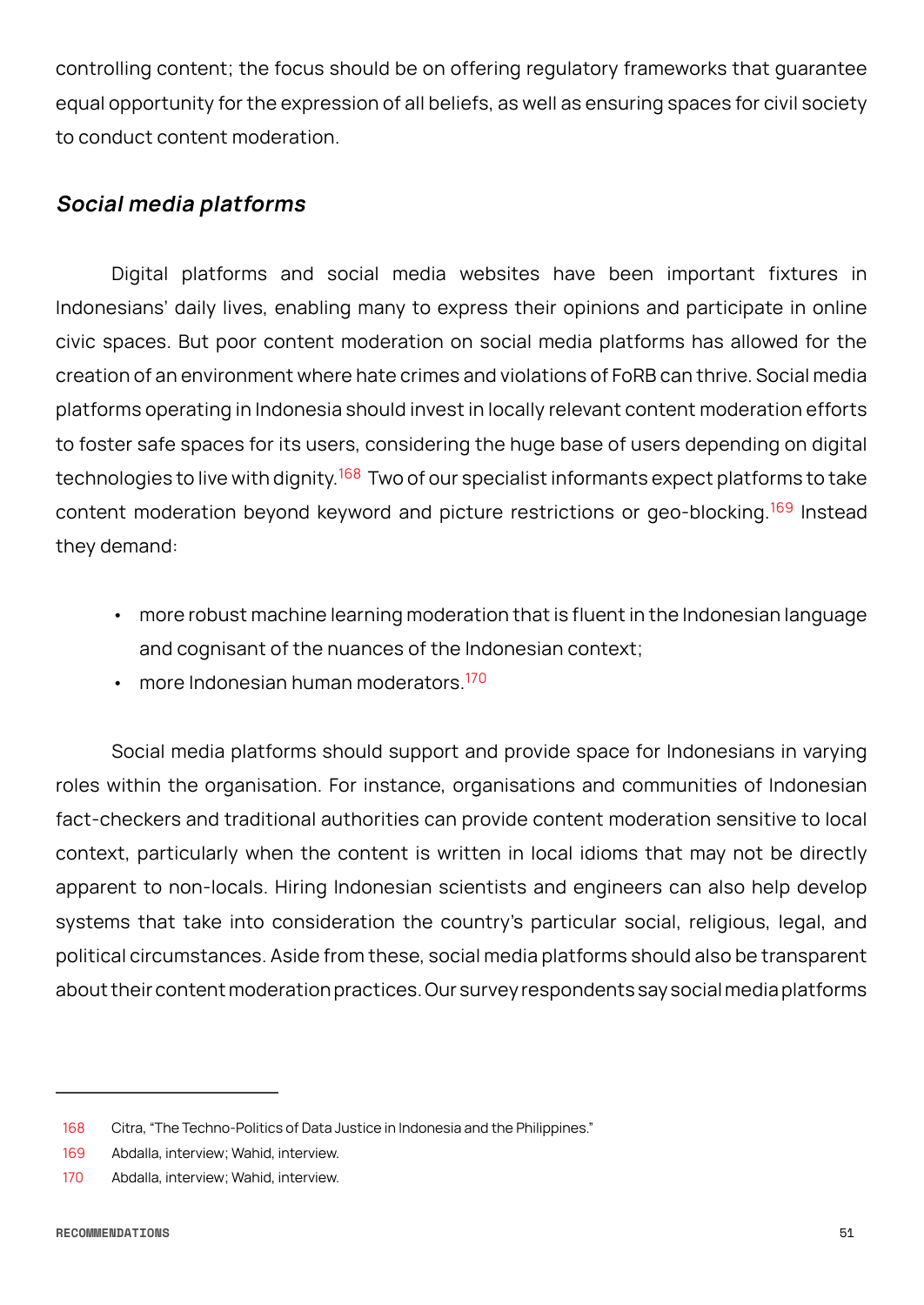should publish regular, easy-to-understand reports on content moderation and offer means for appeal in case of misattribution or wrongful sanction.

But, as indicated in our survey, the employment of Indonesians alone is not enough. Responsibility starts with design. Social media companies must increasingly place emphasis on ethical accountability in designing technological systems that may potentially exacerbate and perpetuate social inequalities and religious intolerance. To this end, social media companies and large parts of the Indonesian corporate sector more broadly, must recognise how individual biases contribute to developing systems harmful to minorities, and take steps to embed ethical accountability in their organisational capacity. Such steps would help ensure that employees approach the development of technological systems with sensitivity towards the particularities of the Indonesian context. More concerted and genuine efforts from social media platforms are needed to create a system that, instead of perpetuating harmful biases, would enable users to freely participate in online civic spaces without fear of social and legal repercussions.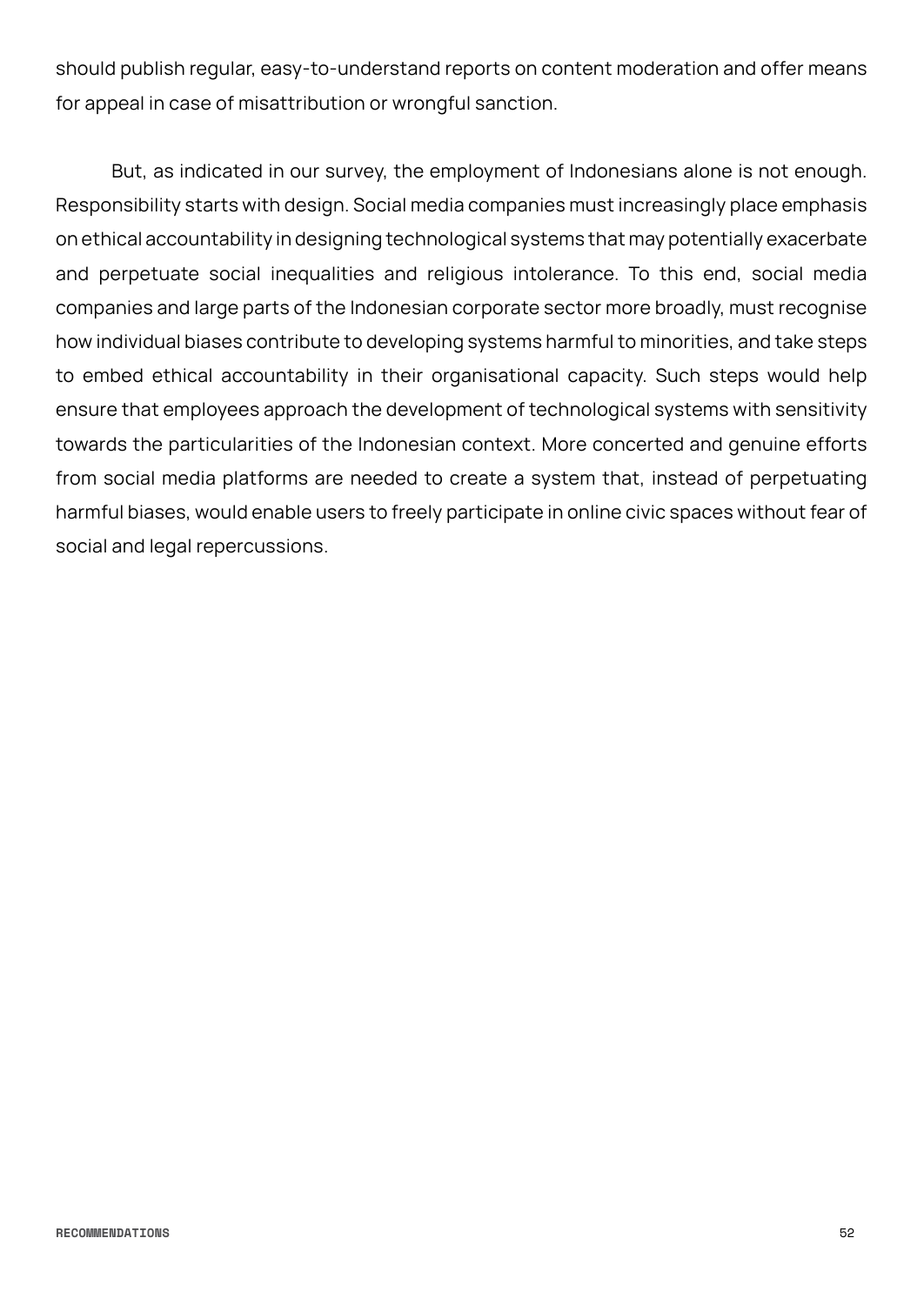### <span id="page-52-0"></span>**REFERENCES**

#### **Laws and Regulations**

The 1945 Constitution of the Republic of Indonesia Law No. 1 year 1946 concerning Indonesian Criminal Code Law No. 39 year 1999 concerning Human Rights Law No. 11 year 2008 concerning Information and Electronic Transaction Law No. 44 year 2008 concerning Pornography Constitutional Court Decision Number 10-17-23/PUU-VII/2009 Ministry of Communication and Information Technology Regulation No. 5 year 2020 concerning Electronic System Organisers in the Private Sector

#### **Articles and books**

Abdalla, Ulil Abshar. 2021 Interview by Diani Citra and Ida Fitri Astuti.

- Agence France-Presse. 2017. "Indonesia Faces Calls to Repeal Blasphemy Laws after Jailing of Jakarta Governor Ahok." The Straits Times, May 10, 2017. [https://www.straitstimes.](https://www.straitstimes.com/asia/se-asia/indonesia-faces-calls-to-repeal-blasphemy-laws-after-jailing-of-jakarta-governor-ahok) [com/asia/se-asia/indonesia-faces-calls-to-repeal-blasphemy-laws-after-jailing-of](https://www.straitstimes.com/asia/se-asia/indonesia-faces-calls-to-repeal-blasphemy-laws-after-jailing-of-jakarta-governor-ahok)[jakarta-governor-ahok.](https://www.straitstimes.com/asia/se-asia/indonesia-faces-calls-to-repeal-blasphemy-laws-after-jailing-of-jakarta-governor-ahok)
- Akmal, Akmal. 2019. "The Rise of #IndonesiaTanpaJIL Youth Movement and the Fall of Liberal Islam on Cyberspace." Tsaqafah 15 (2): 363–74.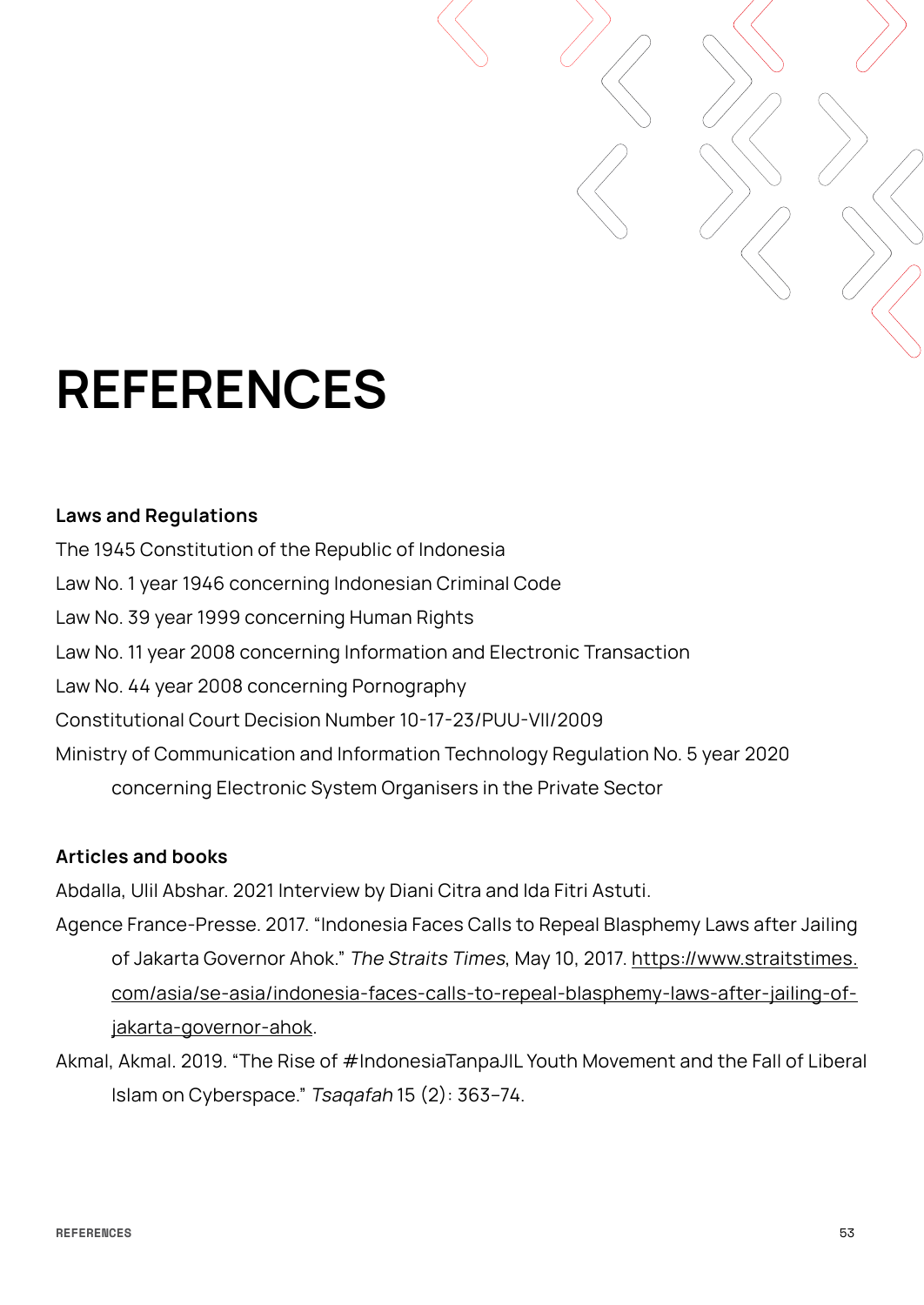- Alizen, Ali Nur, and Maarif Setiadi Fajar. 2021. "Election Campaigns and Cyber Troops." Inside Indonesia, 2021. [https://www.insideindonesia.org/election-campaigns-and-cyber](https://www.insideindonesia.org/election-campaigns-and-cyber-troops)[troops.](https://www.insideindonesia.org/election-campaigns-and-cyber-troops)
- Allyn, Bobby. 2021. "Here Are 4 Key Points from the Facebook Whistleblower's Testimony on Capitol Hill." NPR, October 5, 2021. [https://www.npr.org/2021/10/05/1043377310/](https://www.npr.org/2021/10/05/1043377310/facebook-whistleblower-frances-haugen-congress) [facebook-whistleblower-frances-haugen-congress.](https://www.npr.org/2021/10/05/1043377310/facebook-whistleblower-frances-haugen-congress)
- Anonymous. 2022. Advancing Data Justice Research and Practice Interview by Diani Citra and Pradipa P. Rasidi.
- Ardhianto, Imam. 2018. "Contemporary Islamic Movement, Popular Culture and Public Sphere in Indonesia: The #IndonesiaTanpaJIL Movement." Archipel 95: 151–71.
- Asfinawati, and Aditia Bagus Santoso. 2021. "Laporan YLBHI atas Kasus Penodaan Agama Sepanjang Tahun 2020." Laporan Penodaan Agama di Indonesia. Jakarta: Yayasan Lembaga Bantuan Hukum Indonesia. [https://ylbhi.or.id/publikasi/laporan/laporan](https://ylbhi.or.id/publikasi/laporan/laporan-ylbhi-atas-kasus-penodaan-agama-sepanjang-tahun-2020/)[ylbhi-atas-kasus-penodaan-agama-sepanjang-tahun-2020/.](https://ylbhi.or.id/publikasi/laporan/laporan-ylbhi-atas-kasus-penodaan-agama-sepanjang-tahun-2020/)
- Belford, Aubrey. 2010. "Indonesia Finds Banning Pornography Is Difficult." The New York Times, August 1, 2010. [https://www.nytimes.com/2010/08/02/](https://www.nytimes.com/2010/08/02/technology/02iht-indoporn02.html)  [technology/02iht-indoporn02.html.](https://www.nytimes.com/2010/08/02/technology/02iht-indoporn02.html)
- Brenner, Suzanne. 1996. "Reconstructing Self and Society: Javanese Muslim Women and 'the Veil.'" American Ethnologist 23 (4): 673–97.
- Bush, Robin. 2008. "Regional Sharia Regulations in Indonesia: Anomaly or Symptom?" In Expressing Islam: Religious Life and Politics in Indonesia, edited by Greg Fealy and Sally White, 174–91. Singapore: ISEAS-Yusof Ishak Institute.
- Butt, Simon. 2018. "Religious Conservatism, Islamic Criminal Law and the Judiciary in Indonesia: A Tale of Three Courts." The Journal of Legal Pluralism and Unofficial Law 50 (3): 402–34.
- Caplan, Robyn. 2018. "Context or Content Moderation? Artisanal, Community-Reliant, and Industrial Approaches." Data & Society.
- Citra, Diani. 2019. "Engineering Inevitability: How Digital Television Is Colonizing Indonesia." Dissertation, New York: Columbia University.
- Citra, Diani. 2022. "The Techno-Politics of Data Justice in Indonesia and the Philippines." Advancing Data Justice Research and Practice. EngageMedia. <https://engagemedia.org/2022/data-justice-research/>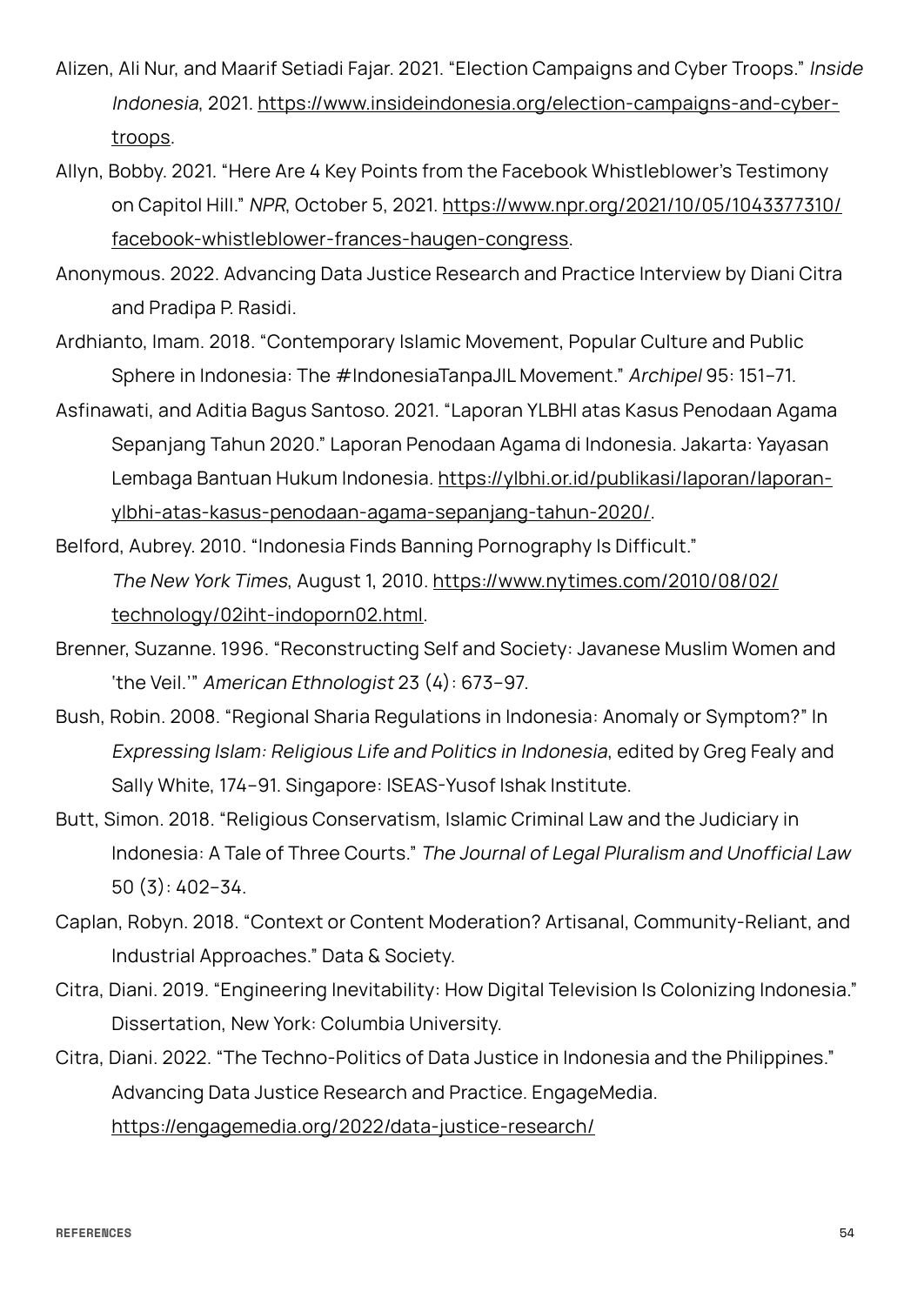- CNN Indonesia. 2021a. "Kronologi 15 Tahun Kasus GKI Yasmin Berujung Hibah Lahan," June 14, 2021. [https://www.cnnindonesia.com/nasional/20210614093154-12-653957/](https://www.cnnindonesia.com/nasional/20210614093154-12-653957/kronologi-15-tahun-kasus-gki-yasmin-berujung-hibah-lahan) [kronologi-15-tahun-kasus-gki-yasmin-berujung-hibah-lahan.](https://www.cnnindonesia.com/nasional/20210614093154-12-653957/kronologi-15-tahun-kasus-gki-yasmin-berujung-hibah-lahan)
- ———. 2021b. "Geger Video LGBT di Iklan Youtube Anak-anak, Diblokir Kominfo," September 14, 2021. [https://www.cnnindonesia.com/teknologi/20210914075643-185-693848/](https://www.cnnindonesia.com/teknologi/20210914075643-185-693848/geger-video-lgbt-di-iklan-youtube-anak-anak-diblokir-kominfo) [geger-video-lgbt-di-iklan-youtube-anak-anak-diblokir-kominfo.](https://www.cnnindonesia.com/teknologi/20210914075643-185-693848/geger-video-lgbt-di-iklan-youtube-anak-anak-diblokir-kominfo)
- Damarjati, Danu. 2015. "HAM Versi Ahok untuk Melindungi Rakyat Banyak." detik.com, August 22, 2015. [https://news.detik.com/berita/d-2998358/ham-versi-ahok-untuk](https://news.detik.com/berita/d-2998358/ham-versi-ahok-untuk-melindungi-rakyat-banyak)[melindungi-rakyat-banyak.](https://news.detik.com/berita/d-2998358/ham-versi-ahok-untuk-melindungi-rakyat-banyak)
- Davies, Ed, and Cindy Silviana. 2018. "More Than 70,000 'Negative' Websites Blocked in Indonesia." Jakarta Globe, February 19, 2018. [https://jakartaglobe.id/business/70000](https://jakartaglobe.id/business/70000-negative-websites-blocked-indonesia/)  [negative-websites-blocked-indonesia/](https://jakartaglobe.id/business/70000-negative-websites-blocked-indonesia/).
- Deseriis, Marco. 2021. "Rethinking the Digital Democratic Affordance and Its Impact on Political Representation: Toward a New Framework." New Media & Society 23 (8): 2452–73.
- "Drop Hate Speech Charge against Interfaith Activist." 2020. Press Release. Amnesty International Indonesia. January 8, 2020. [https://www.amnesty.id/drop-hate-speech](https://www.amnesty.id/drop-hate-speech-charge-against-interfaith-activist/)[charge-against-interfaith-activist/.](https://www.amnesty.id/drop-hate-speech-charge-against-interfaith-activist/)
- Duile, Timo. 2021. "When Academics Become Anti-LGBT Activists: Fear and Hate in Indonesian Academia." The Conversation, December 10, 2021. [https://](https://theconversation.com/when-academics-become-anti-lgbt-activists-fear-and-hate-in-indonesian-academia-173433)  [theconversation.com/when-academics-become-anti-lgbt-activists-fear-and](https://theconversation.com/when-academics-become-anti-lgbt-activists-fear-and-hate-in-indonesian-academia-173433)[hate-in-indonesian-academia-173433](https://theconversation.com/when-academics-become-anti-lgbt-activists-fear-and-hate-in-indonesian-academia-173433).
- Epafras, Leonard Chrysostomos. "Religious Blasphemy and Monitory Society: Come of Age to Digital Democracy?" In International Symposium on Religious Life (ISRL) <sup>2018</sup>, 690- 716. Yogyakarta, 2018.
- ———. 2021a Interview by Watchdoc Documentary.
- ———. 2021b Interview by Diani Citra and Ida Fitri Astuti.
- Fealy, Greg. 2016. "Bigger than Ahok: Explaining the 2 December Mass Rally." Indonesia at Melbourne, December 7, 2016. [https://indonesiaatmelbourne.unimelb.edu.au/bigger](https://indonesiaatmelbourne.unimelb.edu.au/bigger-than-ahok-explaining-jakartas-2-december-mass-rally/)[than-ahok-explaining-jakartas-2-december-mass-rally/.](https://indonesiaatmelbourne.unimelb.edu.au/bigger-than-ahok-explaining-jakartas-2-december-mass-rally/)
- "Five Years Imprisonment and Fine for Facebook Post." 2018. Press Release. Amnesty International Indonesia. May 9, 2018[. https://www.amnesty.id/five-years-](https://www.amnesty.id/five-years-imprisonment-fine-facebook-post/)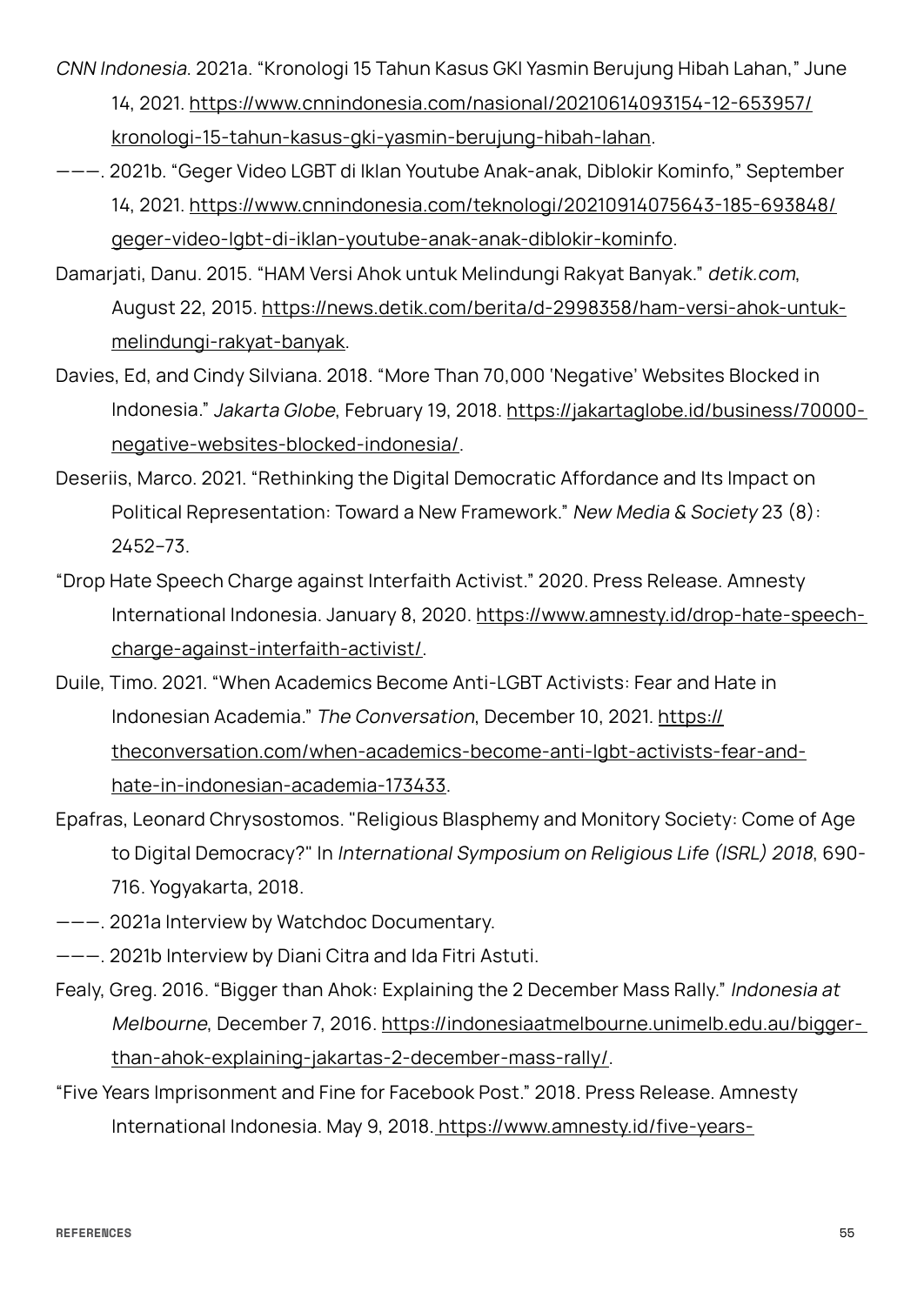[imprisonment-fine-facebook-post/.](https://www.amnesty.id/five-years-imprisonment-fine-facebook-post/)

- Garnesia, Irma. 2018. "Aksi Blokir Situs Oleh Pemerintah, Bermanfaatkah?" Tirto.ID, March 16, 2018. <https://tirto.id/aksi-blokir-situs-oleh-pemerintah-bermanfaatkah-cGf7>.
- George, Cherian. 2016. Hate Spin: The Manufacture of Religious Offense and Its Threat to Democracy. Cambridge: MIT Press.
- Hadiz, Vedi. 2013. "A New Islamic Populism and the Contradictions of Development." Journal of Contemporary Asia 44 (1): 125–43.
- Hew, Wai Weng. 2018. "The Art of Dakwah: Social Media, Visual Persuasion and the Islamist Propagation of Felix Siauw." Indonesia and the Malay World 46 (134): 61–79.

Husein, Fatimah. 2021 Interview by Diani Citra and Ida Fitri Astuti.

"Indonesia: Events of 2020." 2021. World Report 2021. Human Rights Watch.

[https://www.hrw.org/world-report/2021/country-chapters/indonesia.](https://www.hrw.org/world-report/2021/country-chapters/indonesia)

Inside Indonesia. 2021. "Cybertrooping," 2021.

[https://www.insideindonesia.org/edition-146-oct-dec-2021.](https://www.insideindonesia.org/edition-146-oct-dec-2021)

- Ismail, Noor Huda. 2022. "Reversing Radicalisation Online, Interview by Red Tani and Maria Karienova." Pretty Good Podcast. [https://engagemedia.org/2022/pretty-good](https://engagemedia.org/2022/pretty-good-podcast-18-online-radicalisation/)[podcast-18-online-radicalisation/](https://engagemedia.org/2022/pretty-good-podcast-18-online-radicalisation/).
- Januardy, Alldo Fellix, Julio Castor Achmadi, and Cindy Iqbalini Fortuna. 2017. "Seperti Puing: Laporan Penggusuran Paksa di Wilayah DKI Jakarta Tahun 2016." Jakarta: Lembaga Bantuan Hukum Jakarta.
- Juniarto, Damar. 2018. "The Muslim Cyber Army: What Is It and What Does It Want?" Indonesia at Melbourne, March 20, 2018. [https://indonesiaatmelbourne.unimelb.edu.](https://indonesiaatmelbourne.unimelb.edu.au/the-muslim-cyber-army-what-is-it-and-what-does-it-want/) [au/the-muslim-cyber-army-what-is-it-and-what-does-it-want/.](https://indonesiaatmelbourne.unimelb.edu.au/the-muslim-cyber-army-what-is-it-and-what-does-it-want/)
- KOMPAS.com. 2009. "Saring Konten Porno, Telkom Luncurkan DNS Nawala," November 17, 2009. [https://tekno.kompas.com/read/2009/11/17/12090091/saring.konten.porno.](https://tekno.kompas.com/read/2009/11/17/12090091/saring.konten.porno.telkom.luncurkan.dns.nawala) [telkom.](https://tekno.kompas.com/read/2009/11/17/12090091/saring.konten.porno.telkom.luncurkan.dns.nawala) luncurkan.dns.nawala.
- Lim, Merlyna. 2013a. "Many Clicks but Little Sticks: Social Media Activism in Indonesia." Journal of Contemporary Asia 43 (4): 636–57.
- ———. 2013b. "The Internet and Everyday Life in Indonesia: A New Moral Panic?" Bijdragen Tot de Taal-, Land- En Volkenkunde / Journal of the Humanities and Social Sciences of Southeast Asia 169 (1): 133–47.
- ———. 2017. "Freedom to Hate: Social Media, Algorithmic Enclaves, and the Rise of Tribal Nationalism in Indonesia." Critical Asian Studies 49 (3): 411–27.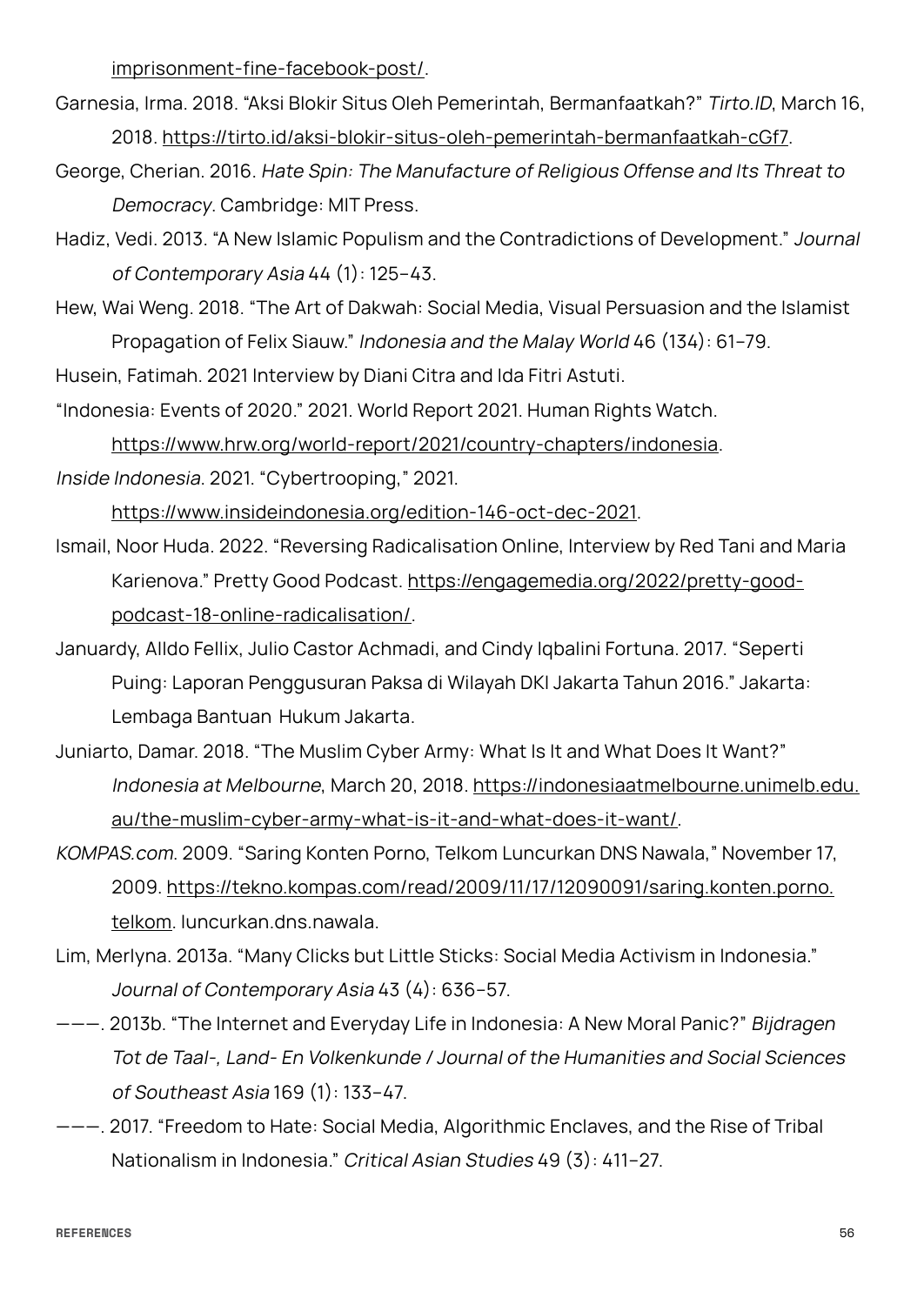- Lindsay, Jennifer. 2010. "Media and Morality: Pornography Post Suharto." In Politics and the Media in Twenty-First Century Indonesia, edited by Krishna Sen and David T. Hill, 172–95. London: Routledge.
- Maarif, Samsul. 2017. Pasang Surut Rekognisi Agama Leluhur dalam Politik Agama di Indonesia. Yogyakarta: CRCS Universitas Gadjah Mada.

———. 2021 Interview by Ida Fitri Astuti.

- Marshall, Paul. 2018. "The Ambiguities of Religious Freedom in Indonesia." The Review of Faith & International Affairs 16 (1): 85–96.
- Mietzner, Marcus, and Burhanuddin Muhtadi. 2018. "Explaining the 2016 Islamist Mobilisation in Indonesia: Religious Intolerance, Militant Groups and the Politics of Accommodation." Asian Studies Review 42 (3): 1–19. [https://doi.org/10.1080/10357](https://doi.org/10.1080/10357823.2018.1473335) [823.2018.1473335](https://doi.org/10.1080/10357823.2018.1473335).
- Mudhoffir, Abdil Mughis. 2016. "Why Hundreds of Thousands of Muslims Rallied against the Jakarta Governor." The Conversation, November 9, 2016. [https://theconversation.](https://theconversation.com/why-hundreds-of-thousands-of-muslims-rallied-against-the-jakarta-governor-68351)  [com/why-hundreds-of-thousands-of-muslims-rallied-against-the-jakarta](https://theconversation.com/why-hundreds-of-thousands-of-muslims-rallied-against-the-jakarta-governor-68351)[governor-68351](https://theconversation.com/why-hundreds-of-thousands-of-muslims-rallied-against-the-jakarta-governor-68351).
- Nagata, Judith. 2001. "Beyond Theology: Toward an Anthropology of 'Fundamentalism.'" American Anthropologist 103 (2): 481–98.
- Nisa, Eva F. 2018. "Social Media and the Birth of an Islamic Social Movement: ODOJ (One Day One Juz) in Contemporary Indonesia." Indonesia and the Malay World 46 (134): 24–43.
- Nuraniyah, Nava. 2021. "The Costs of Repressing Islamists." New Mandala, October 29, 2021. [https://www.newmandala.org/the-costs-of-repressing-islamists/.](https://www.newmandala.org/the-costs-of-repressing-islamists/)
- Ossola, Alexandra. 2017. "Are Engineers Responsible for the Consequences of Their Algorithms?" Futurism, September 8, 2017. [https://futurism.com/are-engineers](https://futurism.com/are-engineers-responsible-for-the-consequences-of-their-algorithms)[responsible-for-the-consequences-of-their-algorithms.](https://futurism.com/are-engineers-responsible-for-the-consequences-of-their-algorithms)
- Panggabean, Rizal, Ihsan Ali-Fauzi, Rudy Harisyah Alam, Titik Firawati, Husni Mubarok, Siswo Mulyartono, and Irsyad Rafsadi. 2015. Policing Religious Conflicts in Indonesia. Translated by Natalia Laskowska. Jakarta: PUSAD Paramadina.
- Parlina, Ina. 2016. "Self-Censorship Runs Amok on Local Television." The Jakarta Post, February 27, 2016. [https://www.thejakartapost.com/news/2016/02/27/self](https://www.thejakartapost.com/news/2016/02/27/self-censorship-runs-amok-local-television.html)[censorship-runs-amok-local-television.html](https://www.thejakartapost.com/news/2016/02/27/self-censorship-runs-amok-local-television.html).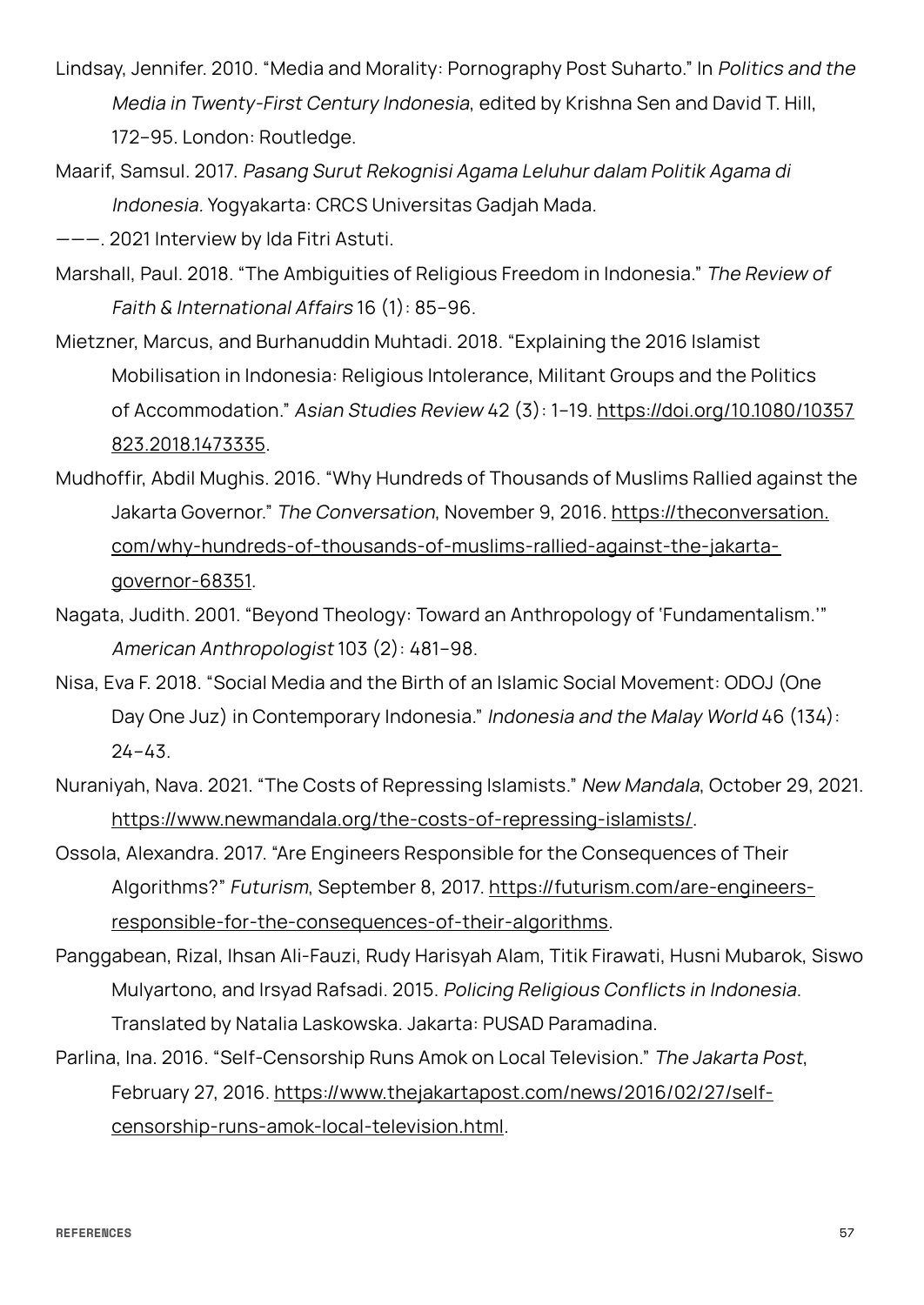- Pausacker, Helen. 2009. "Asia-Pacific: Indonesia's New Pornography Law: Reform Does Not Necessarily Lead to More Liberal Attitudes to Morality and Censorship." Alternative Law Journal 34 (2): 121–23.
- Picard, Michel. 2011. "Introduction: 'Agama', 'Adat', and Pancasila." In The Politics of Religion in Indonesia: Syncretism, Orthodoxy, and Religious Contention in Java and Bali, edited by Michel Picard and Rémy Madinier, 1–20. London and New York: Routledge.
- Postill, John, and Leonard Chrysostomos Epafras. 2017. "Indonesian Religion as a Hybrid Media Space: Social Dramas in a Contested Realm." Asiascape: Digital Asia 5. <https://doi.org/10.1163/22142312-12340086>.
- Postill, John, and Kurniawan Saputro. 2017. "Victims, Volunteers and Voices of the Digital Age: Personifying Digital Issues in Contemporary Indonesia." In Digital Indonesia: Connectivity and Divergence, edited by Edwin Jurriens and Ross Tapsell. Singapore: ISEAS-Yusof Ishak Institute.
- Potkin, Fanny, and Stefanno Sulaiman. 2022. "EXCLUSIVE Indonesia Preparing Tough New Curbs for Online Platforms -Sources." Reuters, March 23, 2022. [https://www.reuters.com/world/asia-pacific/exclusive-indonesia-preparing-tough](https://www.reuters.com/world/asia-pacific/exclusive-indonesia-preparing-tough-new-curbs-online-platforms-sources-2022-03-23/)[new-curbs-online-platforms-sources-2022-03-23/](https://www.reuters.com/world/asia-pacific/exclusive-indonesia-preparing-tough-new-curbs-online-platforms-sources-2022-03-23/).
- Rasidi, Pradipa P. 2012. "Otaku Muslim: Pemuda dalam Kompromi Islam dengan Budaya Pop Jepang." In Communication Student Summit 2012: Youth and Pop Culture. Surabaya: Universitas Airlangga.
- ———. 2021. "Melampaui 'Literasi Digital': Kelindan Teknokapitalisme, Ideologi Media, dan Hiperhermeneutika." Jurnal KOMUNIKATIF 10 (2). [http://journal.wima.ac.id/index.php/](http://journal.wima.ac.id/index.php/KOMUNIKATIF/article/view/3525/pdf) [KOMUNIKATIF/article/view/3525/pdf](http://journal.wima.ac.id/index.php/KOMUNIKATIF/article/view/3525/pdf).
- ———. In press. "Of Play and Good Men: Moral Economy of Political Buzzing in Indonesia." In Digital Technologies and Democracy in Southeast Asia, edited by Yatun Sastramidjaja, Sue-Ann Lee, and Yew-Foong Hui. Singapore: ISEAS-Yusof Ishak Institute.
- Rasidi, Pradipa P., and Khoirun Nisa Aulia Sukmani. 2021. "Languages of Propaganda." Inside Indonesia, 2021. [https://www.insideindonesia.org/languages-of-propaganda.](https://www.insideindonesia.org/languages-of-propaganda)
- Rudyansjah, Tony. 1987. "Modernization and Religion on Bali: A Cultural-Sociological Study of the Parisada Hindu Dharma." Master thesis, Depok: Universitas Indonesia.

Salim, Arskal. 2016. "The Islamisation of Regional Regulations and Its Impact on Good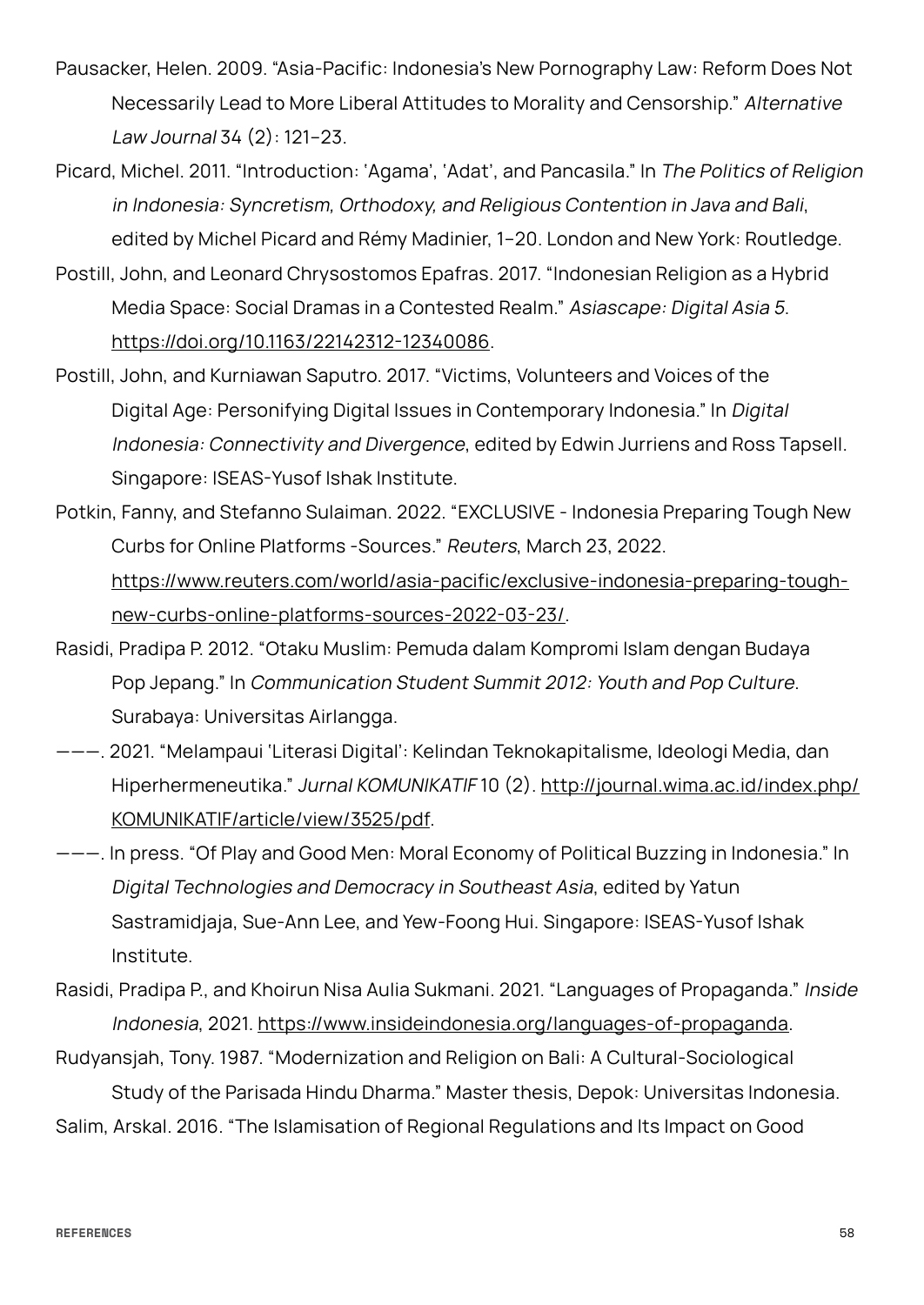Governance in Contemporary Indonesia." In Religion, Law and Intolerance in Indonesia, edited by Timothy Lindsey and Helen Pausacker, 319–34. London: Routledge.

- Sastramidjaja, Yatun, and Pradipa P. Rasidi. 2021. "The Hashtag Battle over Indonesia's Omnibus Law: From Digital Resistance to Cyber-Control." ISEAS Perspective 2021  $(95): 1-15.$
- Schäfer, Saskia. 2016. "Forming 'Forbidden' Identities Online: Atheism in Indonesia." Austrian Journal of South-East Asian Studies 9 (2): 253–68.
- Siddharta, Amanda. 2017. "Indonesian TV Censorship: Cartoons Cut, Athletes Blurred as Conservative Islam Asserts Itself and Broadcasters Fear Sanctions." South China Morning Post, December 31, 2017. [https://www.scmp.com/culture/film-tv/](https://www.scmp.com/culture/film-tv/article/2126007/indonesian-tv-censorship-cartoons-cut-athletes-blurred-conservative)  [article/2126007/indonesian-tv-censorship-cartoons-cut-athletes-blurred](https://www.scmp.com/culture/film-tv/article/2126007/indonesian-tv-censorship-cartoons-cut-athletes-blurred-conservative)[conservative.](https://www.scmp.com/culture/film-tv/article/2126007/indonesian-tv-censorship-cartoons-cut-athletes-blurred-conservative)
- Slama, Martin. 2017. "Social Media and Islamic Practice: Indonesian Ways of Being Digitally Pious." In Digital Indonesia: Connectivity and Divergence, edited by Edwin Jurriens and Ross Tapsell. Singapore: ISEAS-Yusof Ishak Institute.
- Tapsell, Ross. 2019. "Indonesia's Policing of Hoax News Increasingly Politicised." ISEAS Perspective 2019 (75): 1–10.
- TEMPO.CO English. 2017. "Editorial: Convicted for Their Beliefs," March 16, 2017. [https://en.tempo.co/read/856642/convicted-for-their-beliefs.](https://en.tempo.co/read/856642/convicted-for-their-beliefs)
- Topsfield, Jewel. 2017. "Jailing of Jakarta Governor Ahok Puts Focus Back on Indonesian Blasphemy Laws." The Sydney Morning Herald, May 12, 2017. https://www.smh. [com.au/world/jailing-of-jakarta-governor-ahok-puts-focus-back-on](https://www.smh.com.au/world/jailing-of-jakarta-governor-ahok-puts-focus-back-on-indonesian-blasphemy-laws-20170512-gw3f40.html)[indonesian-blasphemy-laws-20170512-gw3f40.html](https://www.smh.com.au/world/jailing-of-jakarta-governor-ahok-puts-focus-back-on-indonesian-blasphemy-laws-20170512-gw3f40.html).
- Untari, Pernita Hestin. 2020. "Kominfo Blokir 1 Juta Lebih Situs Pornografi." Okezone, February 4, 2020. [https://techno.okezone.com/read/2020/02/04/207/2163125/](https://techno.okezone.com/read/2020/02/04/207/2163125/kominfo-blokir-1-juta-lebih-situs-pornografi) [kominfo-blokir-1-juta-lebih-situs-pornografi](https://techno.okezone.com/read/2020/02/04/207/2163125/kominfo-blokir-1-juta-lebih-situs-pornografi).
- Venkiteswaran, Gayathry. 2017. "'Let the Mob Do the Job': How Proponents of Hatred Are Threatening Freedom of Expression and Religion Online in Asia." Association for Progressive Communication.

Wahid, Anita. 2021 Interview by Diani Citra and Ida Fitri Astuti.

Wijayanto, Wija, and Albanik Maizar. 2021. "Cyber Mercenaries vs the KPK." Inside Indonesia,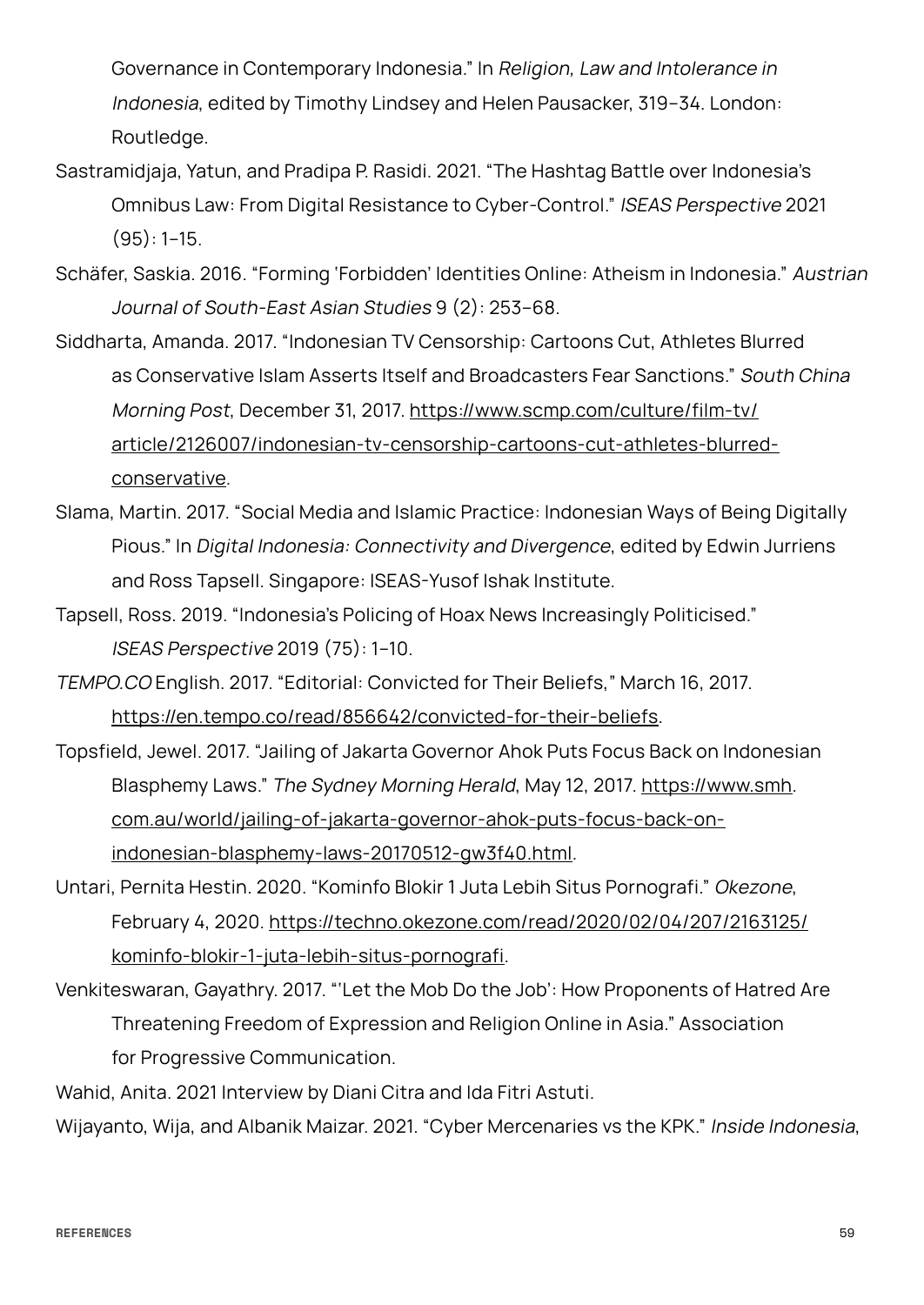2021. <https://www.insideindonesia.org/cyber-mercenaries-vs-the-kpk>.

- Wilson, Ian. 2017. "Jakarta: Inequality and the Poverty of Elite Pluralism." New Mandala, April 19, 2017. [https://www.newmandala.org/jakarta-inequality-poverty-elite-pluralism/.](https://www.newmandala.org/jakarta-inequality-poverty-elite-pluralism/)
- ———. 2019. "Between Throwing Rocks and a Hard Place: FPI and the Jakarta Riots." New Mandala, June 2, 2019. [https://www.newmandala.org/between-throwing-rocks-and](https://www.newmandala.org/between-throwing-rocks-and-a-hard-place-fpi-and-the-jakarta-riots/)[a-hard-place-fpi-and-the-jakarta-riots/.](https://www.newmandala.org/between-throwing-rocks-and-a-hard-place-fpi-and-the-jakarta-riots/)
- Yen, Tzu-Chien. 2018. "Habib Bahar's Fifteen Minutes of Infamy." New Mandala, December 19, 2018. [https://www.newmandala.org/habib-bahars-fifteen-minutes-of-infamy/.](https://www.newmandala.org/habib-bahars-fifteen-minutes-of-infamy/)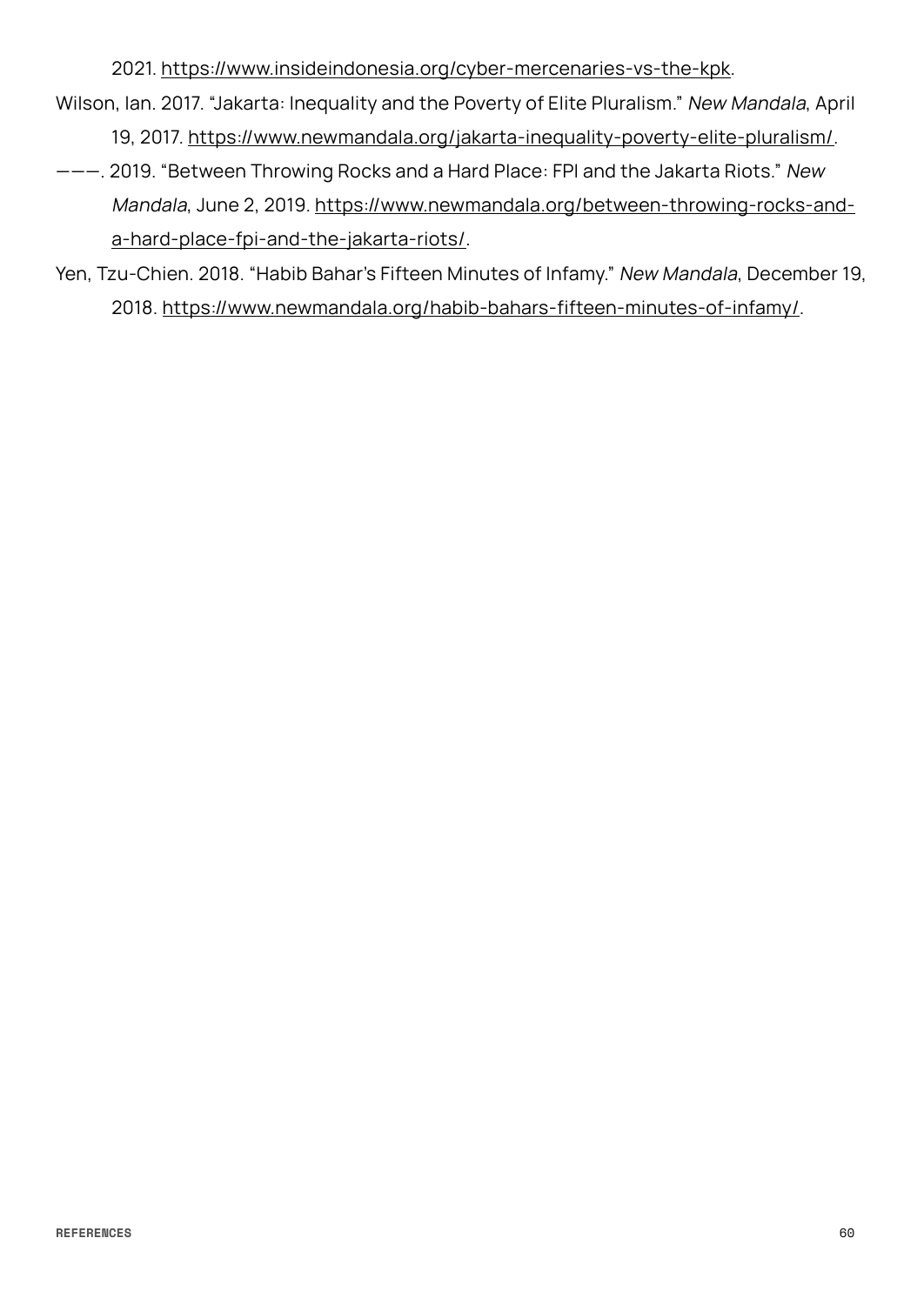

### <span id="page-60-0"></span>**ANNEX**

### **Survey Respondents**

|    | <b>NAME</b>                        | <b>INSTITUTION</b>              |
|----|------------------------------------|---------------------------------|
|    | <b>Civil Society Organisations</b> |                                 |
| 1. | Anonymous Respondent 1             | N/A                             |
| 2. | Anonymous Respondent 2             | N/A                             |
| 3. | <b>Novel Matindas</b>              | Amnesty International Indonesia |
| 4. | Harry Sufehmi                      | N/A                             |
| 5. | Anonymous Respondent 3             | N/A                             |
| 6. | Anonymous Respondent 4             | N/A                             |
| 7. | <b>Sherly Haristya</b>             | N/A                             |
| 8. | Anonymous Respondent 5             | N/A                             |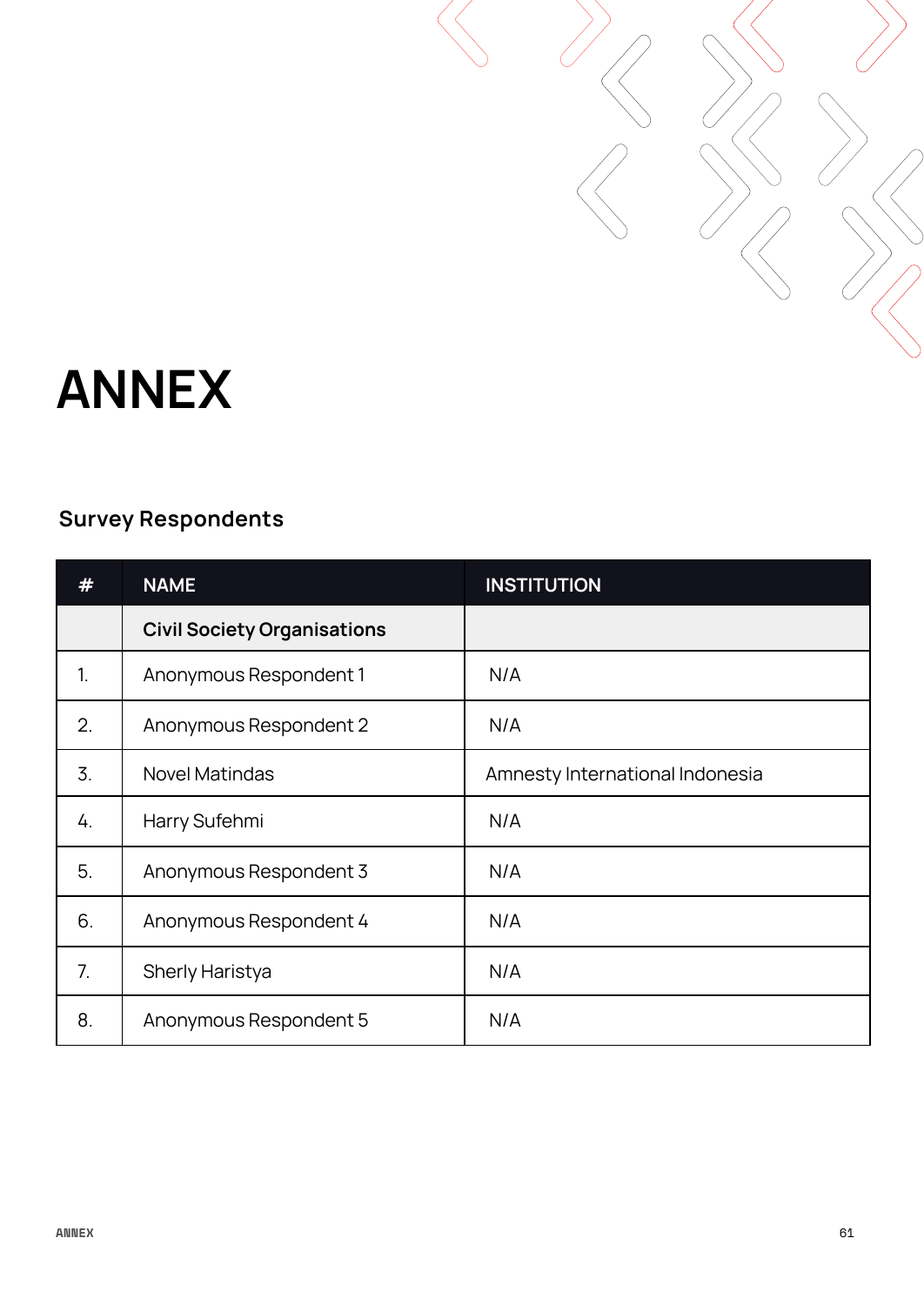|     | <b>Government Bodies</b>                   |                                   |
|-----|--------------------------------------------|-----------------------------------|
| 9.  | Anonymous Respondent 6                     | N/A                               |
| 10. | Anonymous Respondent 7                     | N/A                               |
| 11. | Anonymous Respondent 8                     | N/A                               |
| 12. | Anonymous Respondent 9                     | N/A                               |
| 13. | Anonymous Respondent 10                    | N/A                               |
| 14. | Anonymous Respondent 11                    | N/A                               |
|     | Academia                                   |                                   |
| 15. | Anonymous Respondent 12                    | N/A                               |
| 16. | Tony Rudyansjah                            | Universitas Indonesia             |
| 17. | Ibnu Nadzir Daraini                        | Badan Riset dan Inovasi Nasional  |
| 18. | Anonymous Respondent 13                    | N/A                               |
| 19. | Ananta Viriya Kandaka                      | SMAS Jaya Plus Montessori         |
| 20. | Yanuardi Syukur                            | Universitas Khairun               |
| 21. | Anonymous Respondent 14                    | N/A                               |
| 22. | Miranda Risang Ayu Palar                   | Universitas Padjajaran            |
| 23. | <b>Zulkarnain Tihurua</b>                  | Institut Agama Islam Negeri Ambon |
|     | <b>Faith &amp; Irreligious Communities</b> |                                   |
| 24. | Anonymous Respondent 15                    | N/A                               |
| 25. | Anonymous Respondent 16                    | N/A                               |
| 26. | Anonymous Respondent 17                    | N/A                               |
| 27. | Anonymous Respondent 18                    | N/A                               |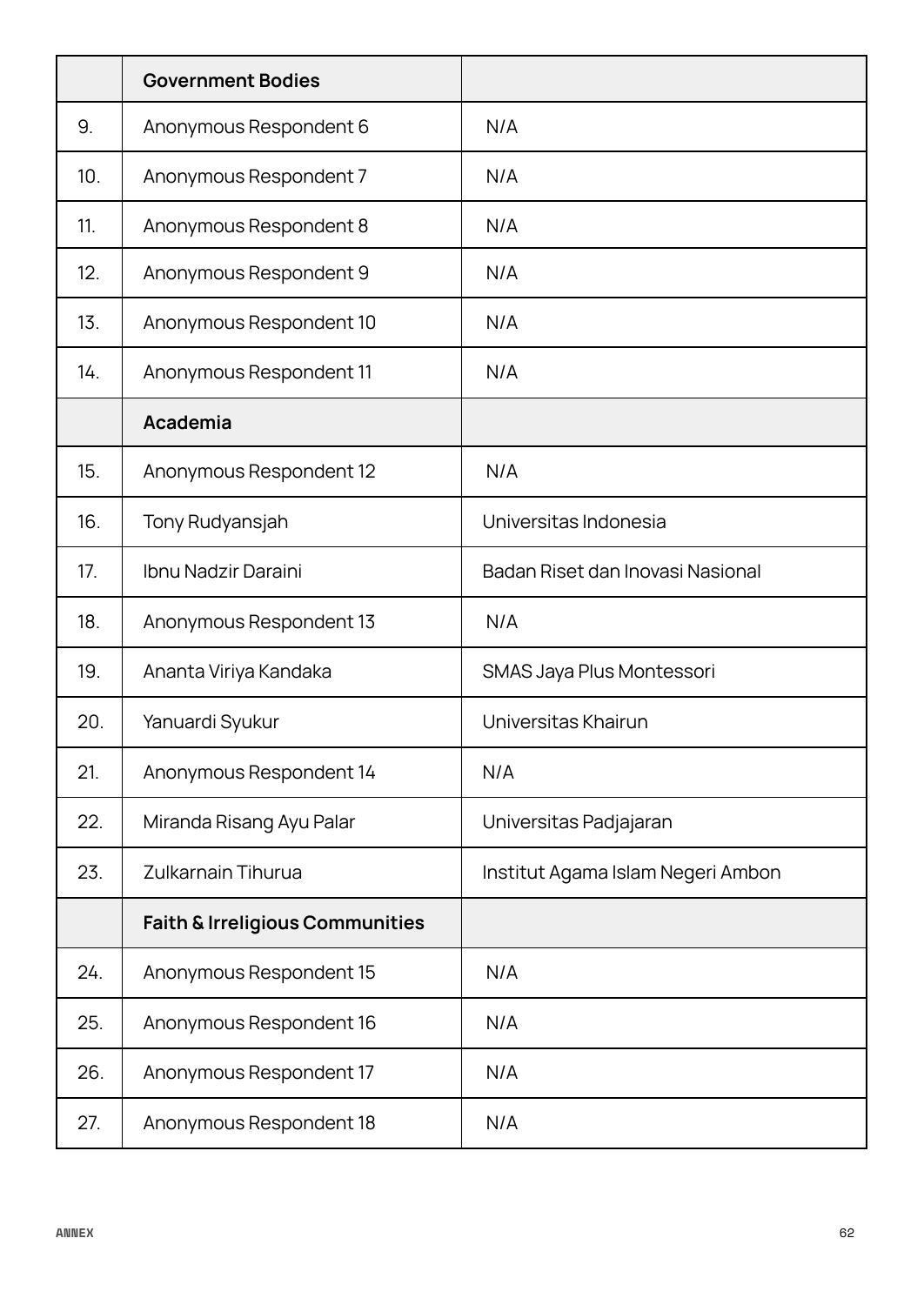| 28. | Anonymous Respondent 19       | N/A                          |
|-----|-------------------------------|------------------------------|
| 29. | Anonymous Respondent 20       | N/A                          |
| 30. | Anonymous Respondent 21       | N/A                          |
| 31. | Anonymous Respondent 22       | N/A                          |
|     | <b>Social Media Platforms</b> |                              |
| 32. | Anonymous Respondent 23       | N/A                          |
| 33. | Anonymous Respondent 24       | N/A                          |
|     | <b>Technology Companies</b>   |                              |
| 34. | Anonymous Respondent 25       | N/A                          |
| 35. | Anonymous Respondent 26       | N/A                          |
| 36. | Anonymous Respondent 27       | N/A                          |
| 37. | Anonymous Respondent 28       | Jasa Teknologi Informasi IBM |
| 38. | Anonymous Respondent 29       | N/A                          |
| 39. | Denny H                       | N/A                          |
| 40. | Anonymous Respondent 30       | N/A                          |
| 41. | Asanilta Fahda                | N/A                          |
| 42. | Anonymous Respondent 31       | plantseeds.io                |
| 43. | Anonymous Respondent 32       | N/A                          |
| 44. | Anonymous Respondent 33       | N/A                          |
| 45. | Nathanael Pribady             | Pintar Ventura Group         |
| 46. | Anonymous Respondent 34       | N/A                          |